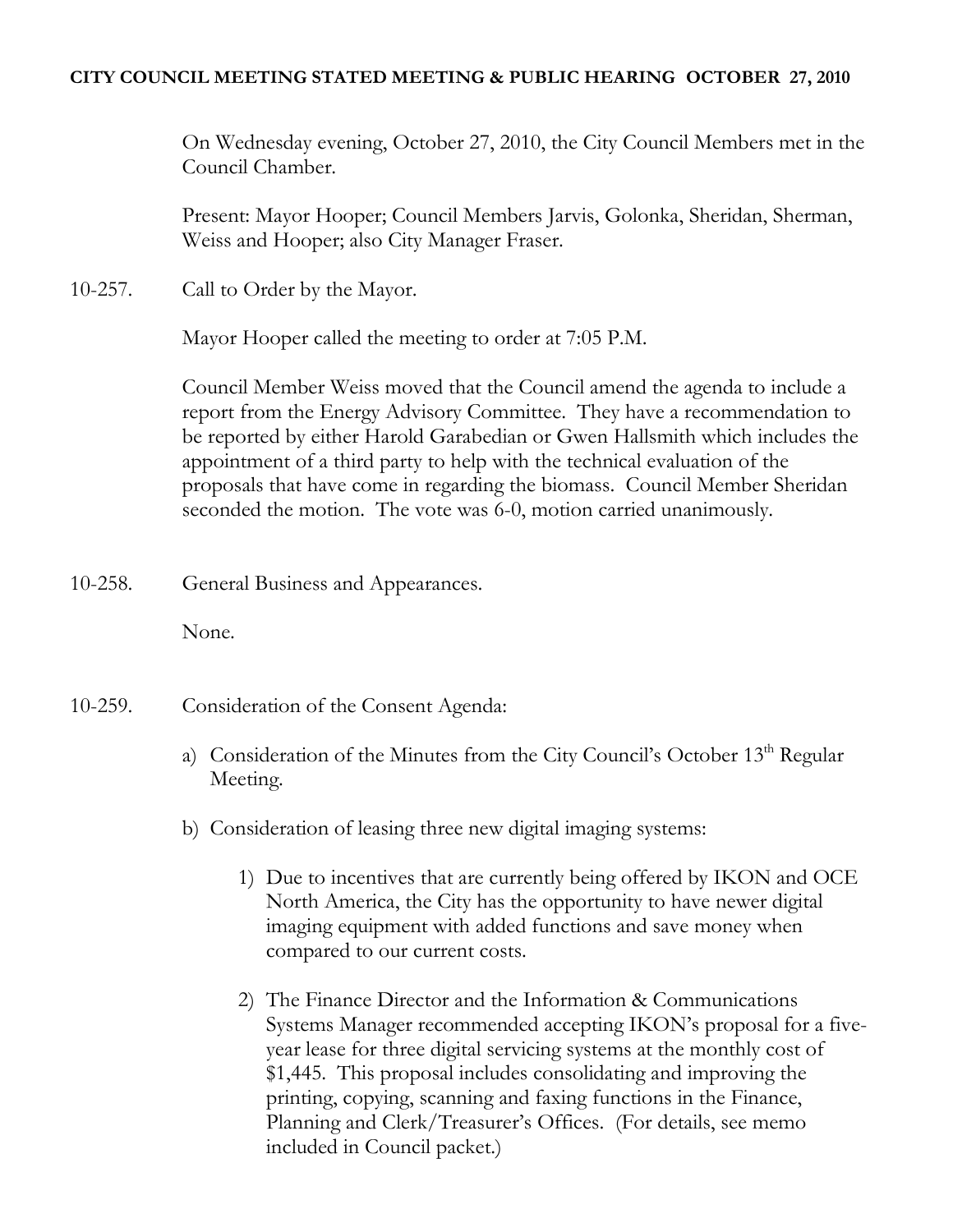- c) Consideration of approving a proposal for replacing a Cisco Router/Firewall and Port Switches for City Hall in the amount of \$11,100. The proposal requested was submitted by the Tech Group out of South Burlington. The funding for the purchase of this upgrade is in the 2011 Equipment Budget.
- d) Acting as the Liquor Control Commission, City Council Members may now ratify the issuance of the following permits:
	- 1) Catering Permits to 10 Gems, LLC, d/b/a The Black Door Bar & Bistro for: A State Supreme Court Reception/Portrait Presentation scheduled to be held on Thursday, October  $28<sup>th</sup>$ , from  $3:00$  to  $5:00$ P.M. at 111 State Street, 2nd floor; and A Lost Theater *Edgar Allen Poe Reception* scheduled to be held on Saturday, October 30<sup>th</sup>, from 7:00 to 11:00 P.M. in the City Hall Auditorium.
- e) Approval of Payroll and Bills.

General Fund Warrant dated October 20, 2010, in the amount of \$40,303.24 and \$441,986.93.

Payroll Warrant dated October 28, 2010, in the amount of \$113,054.64 and \$30,081.53.

Mayor Hooper said the staff has requested they pull item (b) off the Consent Agenda.

Motion was made by Council Member Sheridan, seconded by Council Member Hooper to approve the consent agenda. The vote was 6-0, motion carried unanimously.

- 10-260. Appointment to Montpelier Housing Authority Board.
	- a) Every year, one of the 5-year terms on this board expires; this year it is Jack McCullough's.
	- b) Staff advertised and as of the deadline, noon on Thursday, October  $21<sup>st</sup>$ , only an e-mail from Mr. McCullough (seeking reappointment) had been received.
	- c) Recommendation: Reappointment for another 5-year term.

Motion was made by Council Member Hooper, seconded by Council Member Sheridan to reappoint Jack McCullough to a five year term on the Montpelier Housing Authority Board. The vote was 6-0, motion carried unanimously.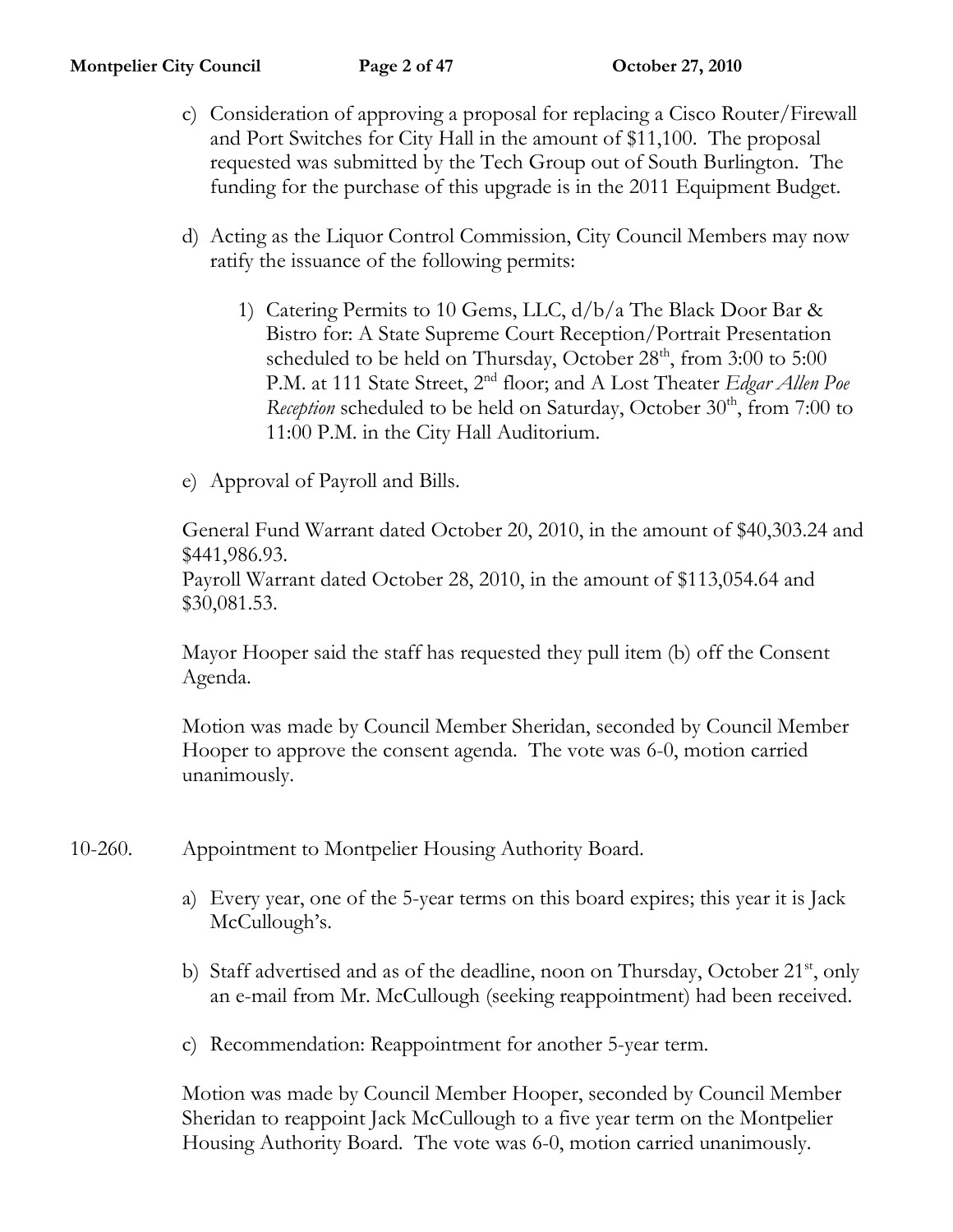- 10-261. Appointment of a public trustee to serve on the Kellogg-Hubbard Library's Board of Trustees.
	- a) Suzanne Eikenberry has served as the City's representative since 2008.
	- b) Because her 3-year term expires in January, staff advertised to fill this vacant seat.
	- c) As of the deadline, noon on Thursday, October  $21<sup>st</sup>$ , only Suzanne Eikenberry had applied asking for reappointment.
	- d) Recommendation: Reappointment.

Motion was made by Council Member Sheridan, seconded by Council Member Weiss to reappoint Suzanne Eikenberry to serve as the City's representative on the Kellogg-Hubbard Library's Board of Trustees for a three year term. The vote was 6-0, motion carried unanimously.

- 10-262. 58 Barre Street Update.
	- a) The City's Community Development Specialist, Garth Genge, will be providing this update.
	- b) As part of this presentation, City Councilors will be asked to…
		- 1) Authorize certification that the Montpelier Housing Authority, through Capital City Housing, has fulfilled the requirements of the option agreement with the City of Montpelier for acquiring and redeveloping the portion of 58 Barre Street as outlined in the agreement (*the letter will be provided for signature)*.
		- 2) Authorization to proceed with the redevelopment of the MSAC space at 58 Barre Street as per the plan submitted.
			- A. Funding in place (*budget attached with notes)*
				- 1) Action for approval on allocations of funds to RLF's.
				- 2) Addition of Public Facilities as a use of loan fund.
			- B. Schedule Projection *(attached)*.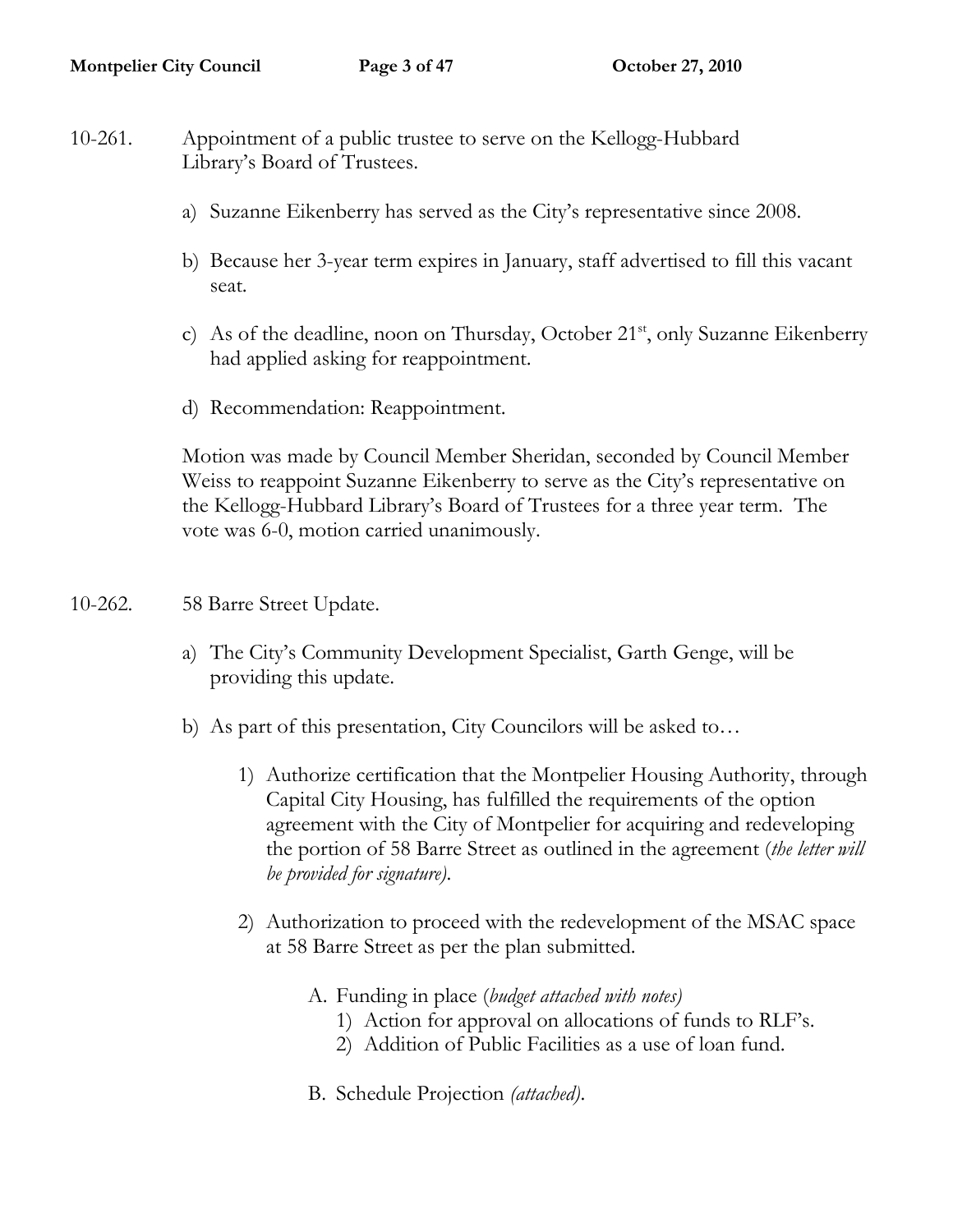- C. Management by City
	- 1) …with Montpelier Housing Authority
	- 2) Permission for the City Manager to sign contracts as necessary *(Gossens Bachman Architects and the contractor chosen for the asbestos remediation)*.
- 3) Authorize permission for the City Manager to sign contracts as necessary.
- c) Recommendation: Receive update; discussion; and voting action on the three requests listed above.

Garth Genge, Joanne Troiano and Jack McCullough were present for this agenda item.

Garth Genge, Community Development Specialist said this has been the most efficient development project he has ever worked on. Between the Montpelier Housing Authority and the other consultants they have been working with it has been a very professional experience. Everybody has done their job on time and done an incredible job. He would like to formally announce that they did get the Vermont Community Development Program funding which means that the housing portion is fully funded and the \$300,000 for the Senior Center has been awarded to the Senior Center. The only missing funding source for the Senior Center now is the \$200,000 that will be covered by the Capital Campaign, which is in progress.

The requirements for the option have been fulfilled. Jeff Kantor's letter is requesting that the City Council acknowledge that the conditions have been fulfilled to date and announcing to the City Council that they will be exercising their right by the due date of April 2011 to exercise the option and proceed. The city is in a position to move forward and they are asking for permission to start. The management, schedule and funding have been put in place.

They are trying to do a few things they can do outside the architect's contract, things like asbestos remediation, which are done directly by the applicants in a project like this. The asbestos remediation has to happen and it can be done independent of the rest of the project. They have to do that before they can actually do a demolition plan and clean up the building from the fire which is the next step. They have requested submissions for the asbestos project and the cleanup contracts. The request is really for the City Manager to have permission to sign contracts following city policies.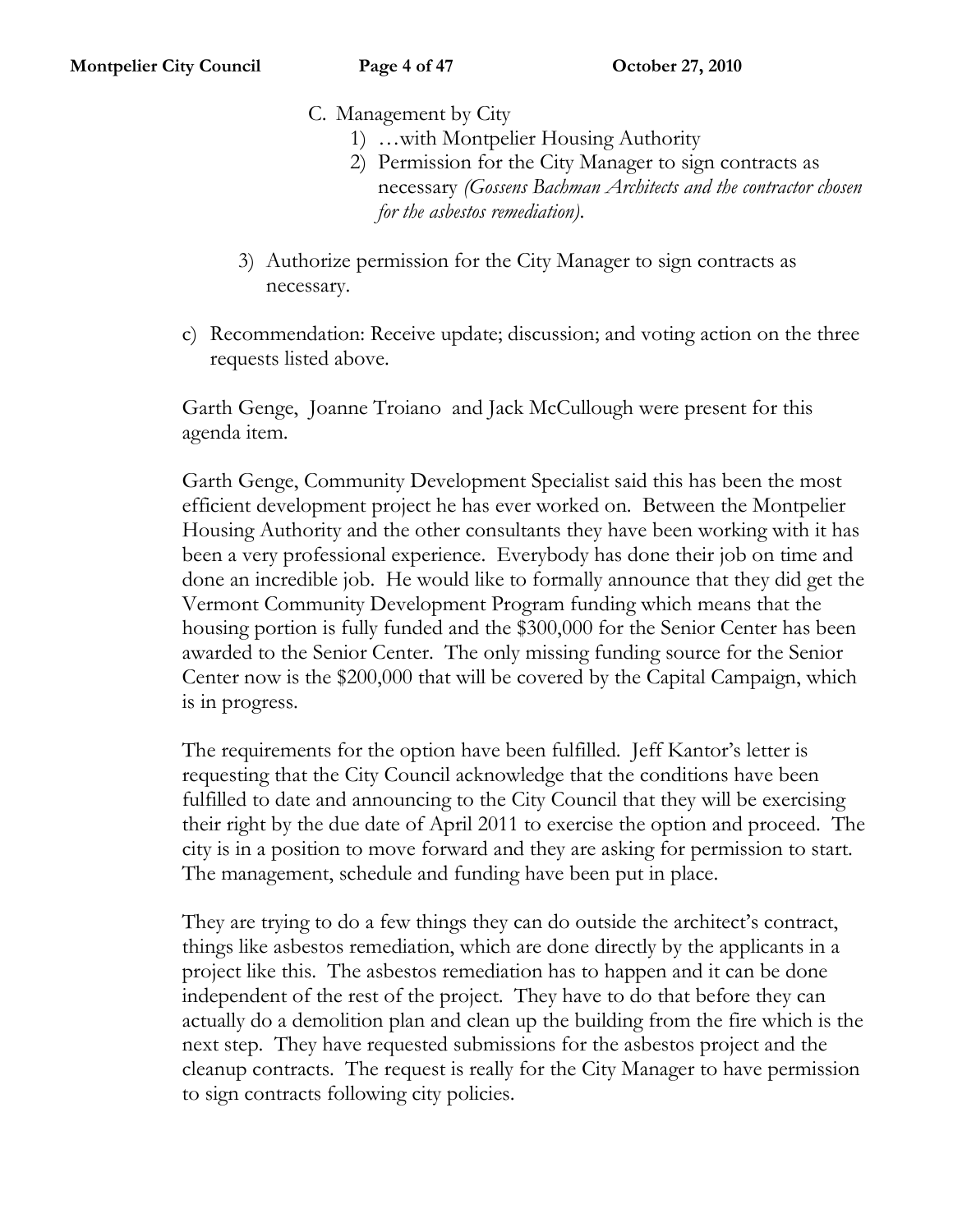Council Member Sheridan moved that the Council authorize certification that the Montpelier Housing Authority through Capital City Housing has fulfilled their requirements of the option agreement with the City of Montpelier for acquiring and redeveloping a portion of 58 Barre Street as outlined in this agreement, the authorization to proceed with the redevelopment of the

Montpelier Senior Activity Center space at 58 Barre Street per the plans submitted, and authorize permission for the City Manager to sign contracts as necessary. Council Member Hooper seconded the motion.

Council Member Weiss said he had a request. Garth was very kind in putting together this report for the Council. At the top of the third page it reads Community Development Specialist, Garth Genge, will represent the city as project manager. He would move to amend the motion to change those words to appoint Garth as Clerk of the Works. There is a significant difference as it relates to the ownership of the project and the relationship of the architect and the contractor. If this motion passes it needs to be included in the architect's contract. We need somebody on a project of this magnitude who officially represents the municipality and the Clerk of the Works does that.

Council Member Sheridan said he would accept that as a friendly amendment.

Community Development Specialist Genge said he doesn't think as project manager he would be doing anything different, but Clerk of the Works is a title that is fine.

Mayor Hooper called for a vote on the motion. The vote was 6-0, motion carried unanimously.

Community Development Specialist Genge said one of the reasons this was as successful as it was is because of the municipal provisions that the City Council put into it. The ratings for the success for the Rural Development Program the extra points were really the deciding factor for the contribution of the space. That is the big difference in the rating. That was the pivotal piece.

Mayor Hooper said this wouldn't have happened but for the work of a number of people and a number of partners. Six months later this project has complete funding. She does not believe that any other project in the state has accomplished a project of this scope and magnitude in such a short period of time. She felt it was extraordinary.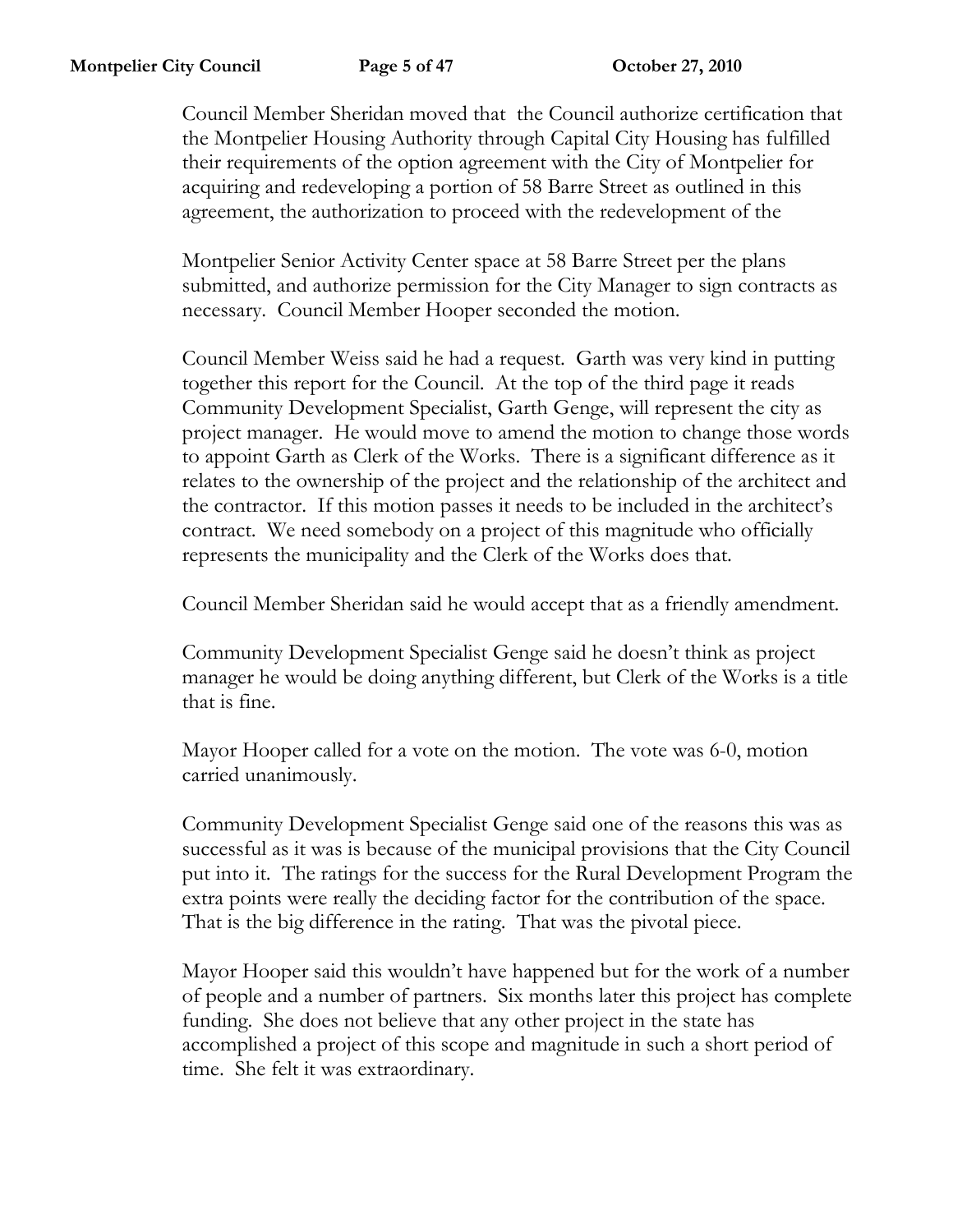Community Development Specialist Genge said he has been doing this type of work for over ten years and has been associated with a lot of projects and nothing in Vermont has ever come this close.

Elizabeth Dodge, Chair of the MSAC Advisory Board, said she appreciates what the Council and Garth has done as they have been able to get this finished so quickly.

- 10-263. Consideration of a request from Montpelier's Housing Task Force asking Council to restore full funding of \$52,000 in the next fiscal year; receive an update on recent awards; and receive the Advisory Committee's proposed amendments to the Housing Trust Funds' **Guidelines.**
	- a) Chair of this Committee, Jim Libby, will be providing the update and presenting the proposed changes to the **Guidelines** for Council discussion.
	- b) Recommendation: Receive report; discussion; and voting action on the request for funding, as well as the proposed amendments to the **Guidelines.**

Jim Libby, Co-Chair of the Montpelier Housing Task Force, said when the Council decided to reduce funding for the Housing Trust Fund a couple of years ago we all hoped there would be a time when the Council would restore full funding. The voters had approved it for a number of years and on behalf of the Housing Task Force and the Central Vermont Community Land Trust and Montpelier Housing Authority they hope the Council can restore funding this year understanding things are still challenging from a revenue perspective. The Council has committed all of the money in the Housing Task Trust Fund and most recently to the 58 Barre Street project. That, in addition to the donation of the building with an incredible amount of support and energy that the city has put into that project makes a difference these days. There are other projects they would like to do in the city although small ones but still providing housing in the way of accessory apartments or maybe taking on the Dickey Block. There are some really exciting community development projects that remain to be done.

Just a year ago at this time of year the Montpelier Housing Task Force did a Healthy Homes Workshop. They received some money from the Central Vermont Community Land Trust and it was also televised on ORCA.

The next items that are from the Montpelier Housing Trust Fund Advisory Committee is just an update reminding what the Council awards have meant.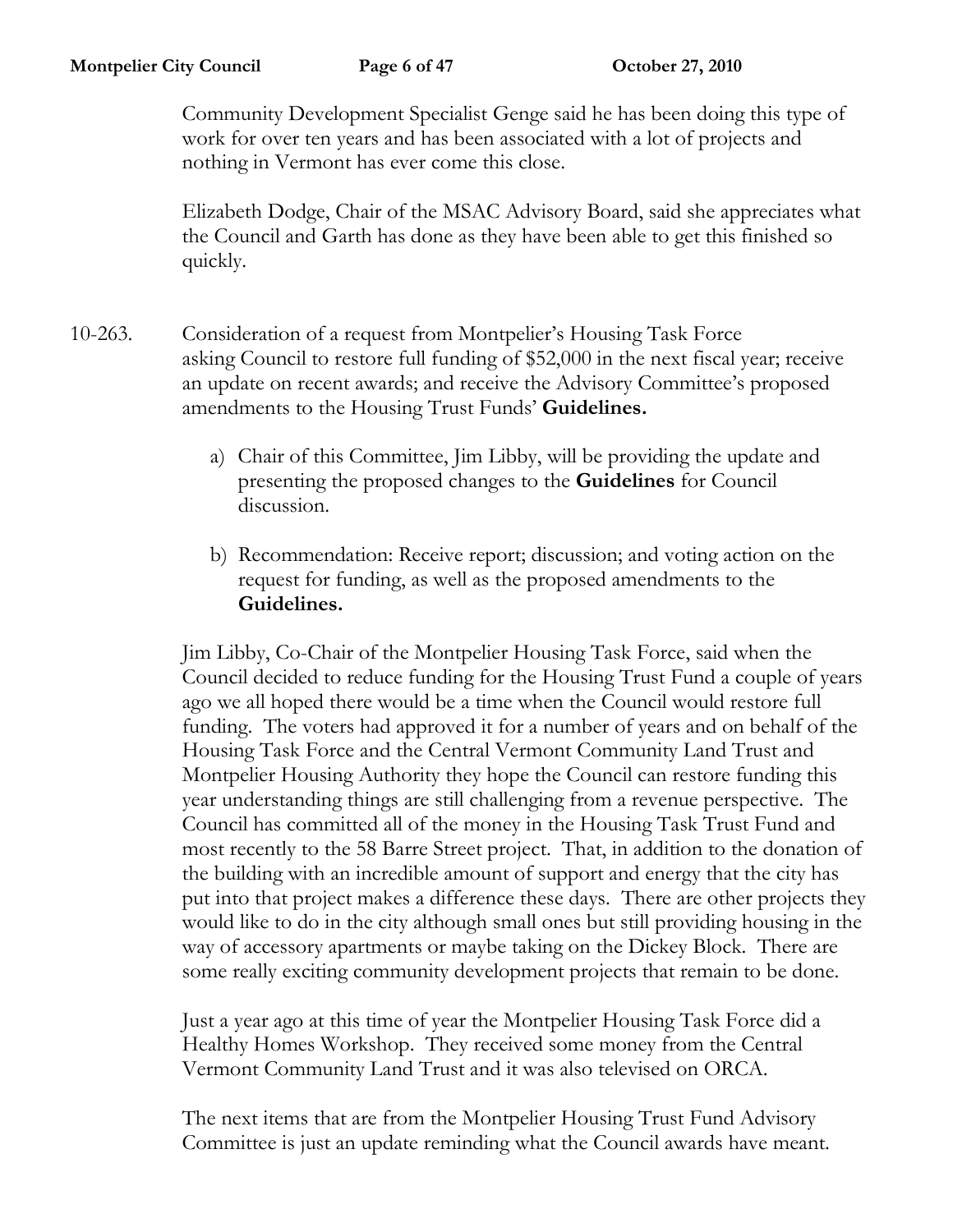The Housing Trust Fund Advisory Committee is asking the Council to amend the guidelines for the Housing Trust Fund. The Council received a copy of the guidelines with the proposed changes. The action the Advisory Committee would like the Council to take is to amend the guidelines.

Council Member Golonka said he is a member of the Montpelier Housing Trust Fund Committee and he thinks what is lost here is the real reason for the committee. He thinks the changes to the guidelines are important and the committee was unanimous in its support for the changes.

Mr. Libby said they tried to summarize on page 2 of his memo. They decided to broaden the eligible applicant pool. Up until now it has been pretty much nonprofit organizations and they decided it was time to open it up to other entities including homeowners and private developers to see whether or not they would get more proposals and thinking about entertaining requests for accessory apartments which would come from homeowners. That is the change for eligible applicants. On page 2 they decided to raise the income ceiling understanding they would still try to target the lowest incomes possible but make the projects funded by this open to individuals who were earning up to median income. That may give us more flexibility on accessory apartments.

They decided with respect to the affordability of those units they would keep it at 80 percent. In the housing business you discover it is always good to have a window between your income ceilings and your actual costs, so they kept that the same with the goal always being to try to have occupants pay no more than 30 percent of their income for housing.

Since the Council has routinely increased the financial caps they decided to raise that to \$15,000 per residential unit which is consistent with what few awards they have made. On the last page of the guidelines they clarified the difference between the income ceiling and the affordability ceiling and then added two new preferences. One is to formalize the leverage requirement. They have gotten excellent leverage. One of the goals of the city fund has been trying to encourage other funders to come in, and they have been very successful. They put a minimum leverage amount of 1 to 1 in cash or in-kind for residential unit, and then added the category of new accessory apartments to the list.

Council Member Weiss asked where the funding came from for the awards of up to \$15,000.

Mr. Libby said it is from the general fund of the city.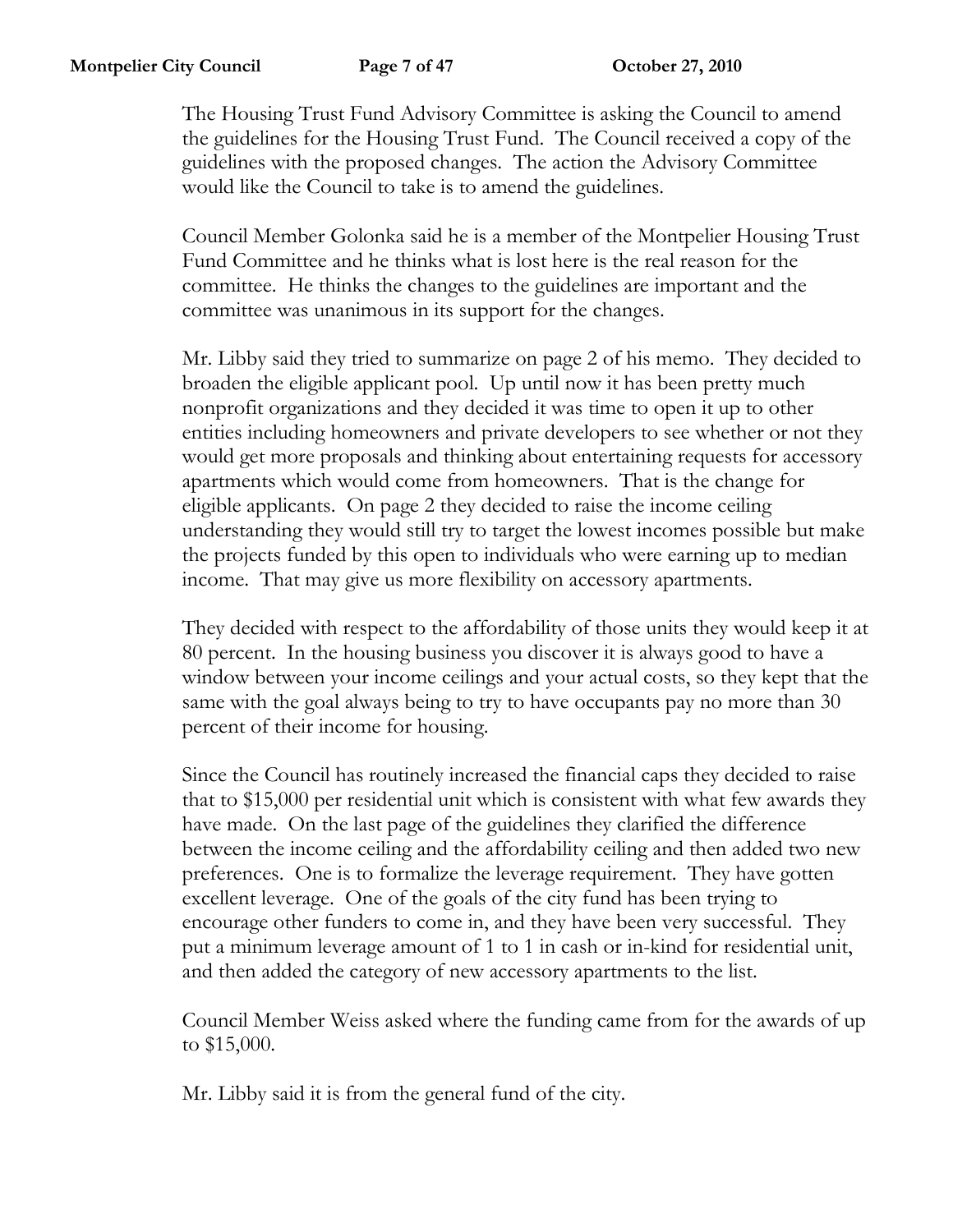Council Member Golonka said it is the voted in amount. There is a trust fund we have built up and have used it all up.

Council Member Weiss asked if approved where does the \$52,000 go?

Council Member Golonka said it would go into the Trust Fund and then the Advisory Committee makes recommendations to the Council and the Council considers those recommendations.

Mayor Hooper said as Jim noted a portion of that was used for the funding of the 58 Barre Street condominiums. They have also put a portion of that into some of the other housing development on Barre Street. The city has used it strategically to make much larger housing opportunities work. The significance in the change is that it has always been limited to going to nonprofit developers. The proposal is to broaden who can participate in the program. This is based on the advice that we are seeing from our Housing Task Force which is trying to move this money further out into the community and help get going some of the other things we have said would be good for the community like accessory apartments to increase the number of housing units in the community.

Community Development Specialist Genge said relative to the accessory apartments he gets calls all of the time and calls from the One More Home program. If 50 percent of the people who have called him applied we would go through the majority of the \$52,000 for accessory apartments. Just the impact of being able to do that is really big. They don't have any other source that really fit for a single family home that wants to add on. The demand is there for accessory apartments.

Council Member Golonka moved the Council accept the guidelines as recommended by the Montpelier Housing Trust Fund Advisory Committee. Council Member Weiss seconded the motion. The vote was 6-0, motion carried unanimously.

Mayor Hooper noted that Jack McCullough is the other Co-Chair of the Housing Task Force. Joanne Troiano sits on the Housing Task Force. This community has worked really hard to create housing opportunities and it is a real tribute to the work they all have done.

- 10-264. Update on Montpelier-Berlin Regional Bike Path.
	- a) This project was put on hold in January of 2010 due to the proposed rail change usage by the State of Vermont.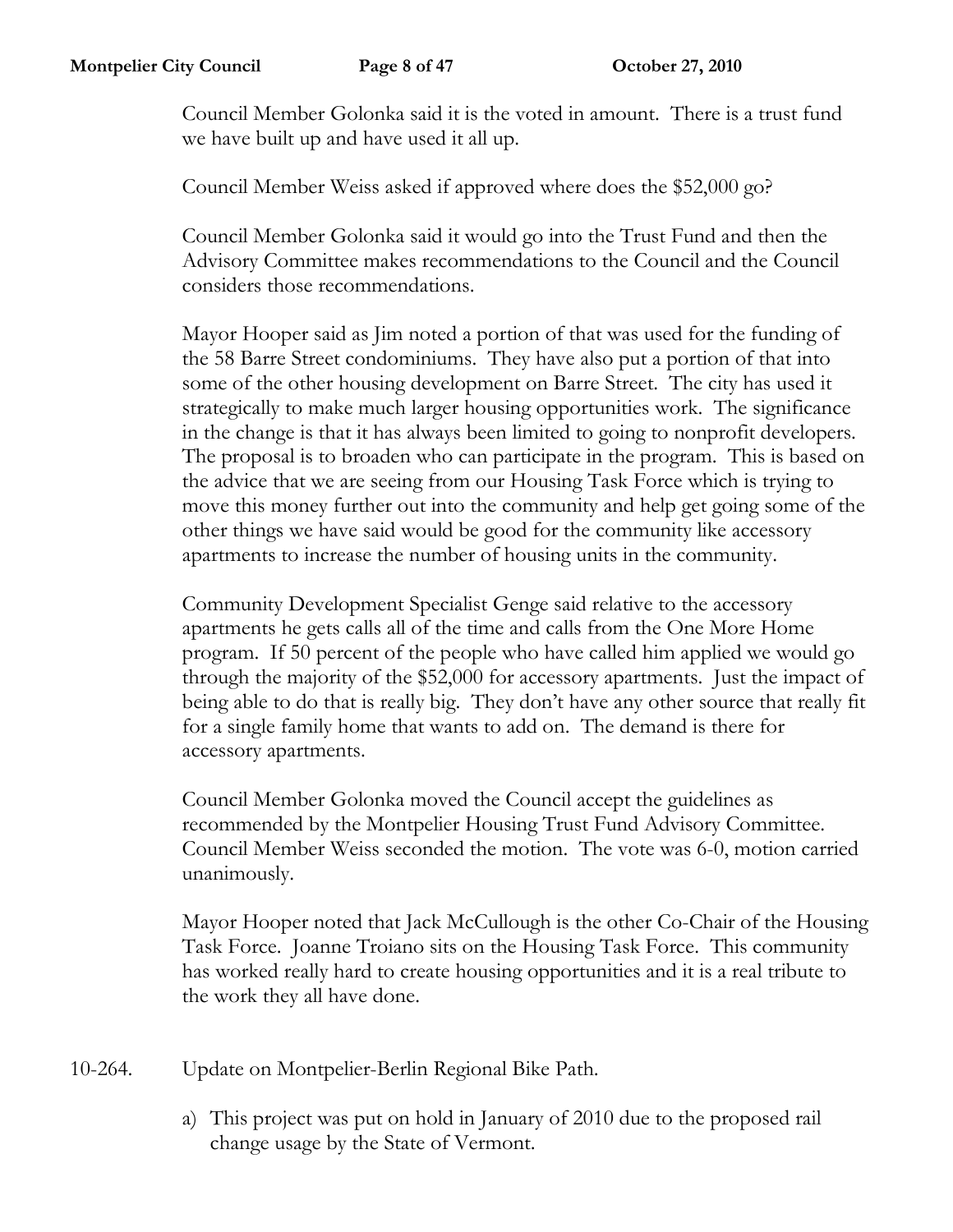- b) Staff will brief Council on how much has been spent by Federal, State and the two local governments on this 10-year project to date.
- c) Since the project has been put on hold, the Project Manager has resigned and taken employment with the State.
- d) Recommendation: Receive update; opportunity for discussion.

Mayor Hooper said there are a number of folks from the Agency of Transportation to provide the Council with the update. There are also a number of community members who are interested in this and they will have some questions as well as Council Members will have questions. While this is an update on the bike path the impetus for having this conversation is the renewed activity of looking at doing something with rail so they will learn about that from VTrans. The last time they had a presentation from VTrans they were talking about the issues around Stone Cutters Way and the potential that the bike path and Stone Cutters Way would be reused or lost to the city in terms of the way it is being used today. We heard there was an interest or a need in having some renewed activity along the rail line. What the City Council has just learned about is just that one section of the line. The fact that additional work was happening actually came to light with the Council when Bill Fraser was having a meeting with Federal folks about the work they are trying to do with the Carr Lot which has part of the bike path running through there. It was at that time they learned there was going to be an expansion of the rail line. She received a call from a person who lives out on Old Country Club Road saying she went to get a building permit to do some work on their property and found out there was going to be an expanded rail line there. While she is grateful they have the folks from VTrans present the last time they were here the city asked to be kept in the loop on this. They feel really out of the loop on this issue and disappointed they heard from the federal people or someone trying to get a building permit that in fact there is renewed interest in expanding the rail line. She and members of the community have a number of questions and look forward to understanding what is being proposed.

Trini Brassard, Assistant Director of Operations for the Agency of Transportation; Joe Flynn, the Rail Director for the Agency of Transportation; Andy Deforge, who works in local transportation facilities and the Project Supervisor for the bike path; and Todd Sumner who works for VTrans and the project manager for the bike path appeared before the Council.

Trini Brassard said what they are facing right now at the Agency of Transportation and the rail program as a whole is the Federal Rail Administration which is mostly a compliance agency at the federal level have now been given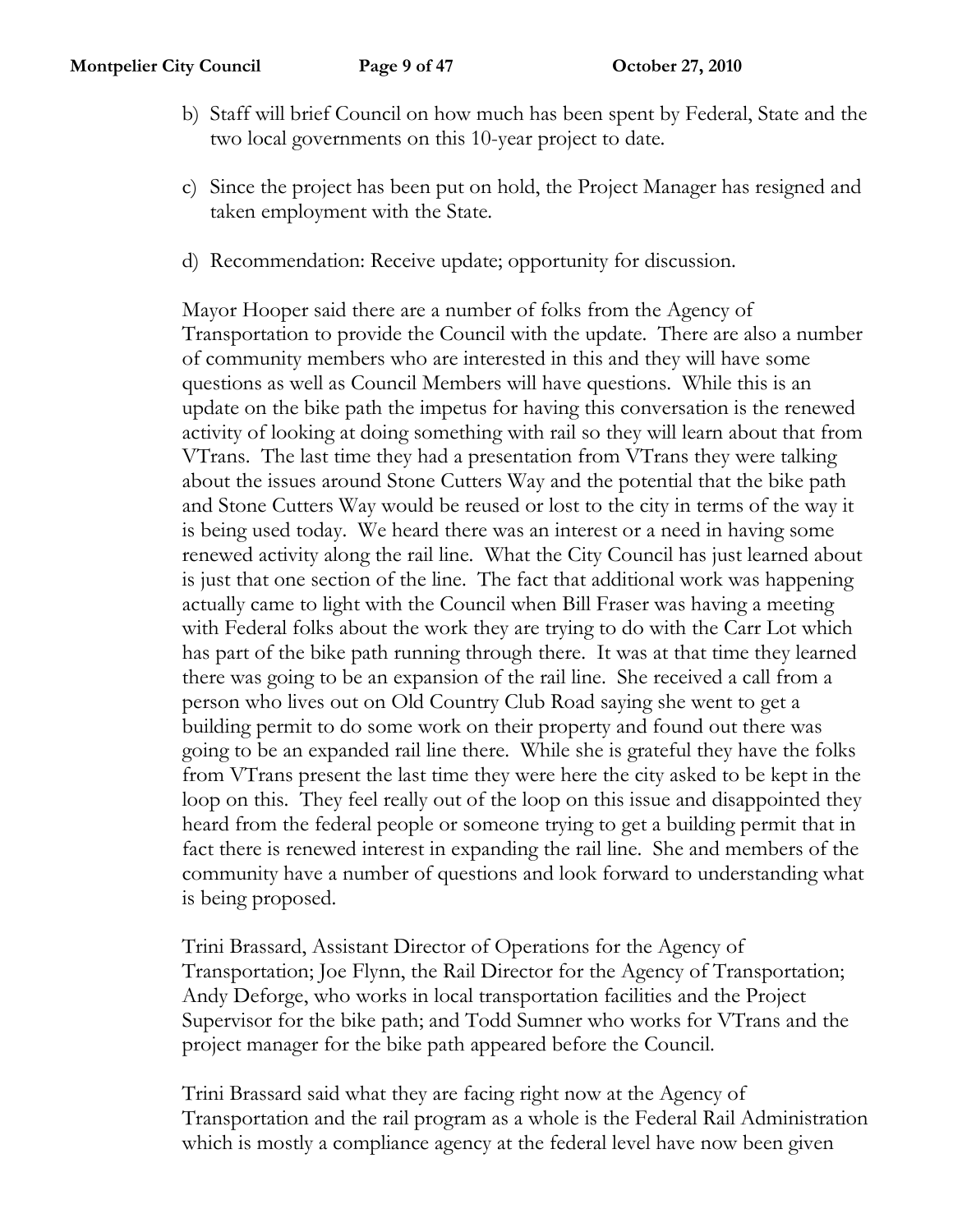some funding they can distribute. She is sure folks have seen on the news where they received the \$50 million to upgrade the Vermonter Line and they applied for the Western Corridor funds which don't look hopeful although the official announcements aren't out yet. About three and a half weeks ago the FRA came out with this notice of funding available. It was to allow realignment of their rail line. In about three weeks time they went through a variety of projects they had on the books and looked at where they might be able to take advantage of getting some federal funds. The information that has been compiled was all very technical. When they looked at the bridges on the line the worst bridge to nobody's surprise was the one by Shaw's. There is no saving that bridge at this point. They will be looking at a complete replacement in that location. The other two bridges in need of some work is the bridge out near the roundabout by Formula Ford and the third worst bridge is behind the House of Tang. When they looked at what the costs would be to just bring the last two bridges up to par is between \$7 and \$8 million dollars worth of work for the two bridges. Right now they can move freight across them. They can move trains with between 3 and 5 cars depending on what the freight is on the cars. When you look at the capacity of a rail bridge it is not necessarily what you have on it. It is the impact of the weight when the wheels hit the abutments of the bridge. They could take the bare loads. It means a spacer car so it would be a 100 foot loaded car, a 100 foot spacer car, a 100 foot loaded car and a 100 foot spacer car so the trains coming through would be twice as long. It isn't something they really relish the idea of.

This grant funded program would give them the opportunity to realign the track so it would allow it to move from its existing alignment across the two bridges to the other side of the river and avoid the bridges and still allow the train to run through. They completed the application and it has been uploaded. It is about a \$2.5 million project. It will be about three to four months before they hear about the application.

What they are looking at is realigning the track. The other will remain in place and be used mostly to move empty cars on or to store them. It will still be there and available to be used but the main line to be used would be the new alignment.

They looked at a variety of things when they did this project regarding some of the impacts to the area. She received a call before they even selected this project from Mr. Coniff advising he had been to the city to get a permit and they pointed them in the state's direction because there was some rail activity that might impact his property. She did talk with him extensively about where the track would be and what the rights-of-way were and explained that to him. This project is on the alignment of the rail bed. The rail bed is still an active rail bed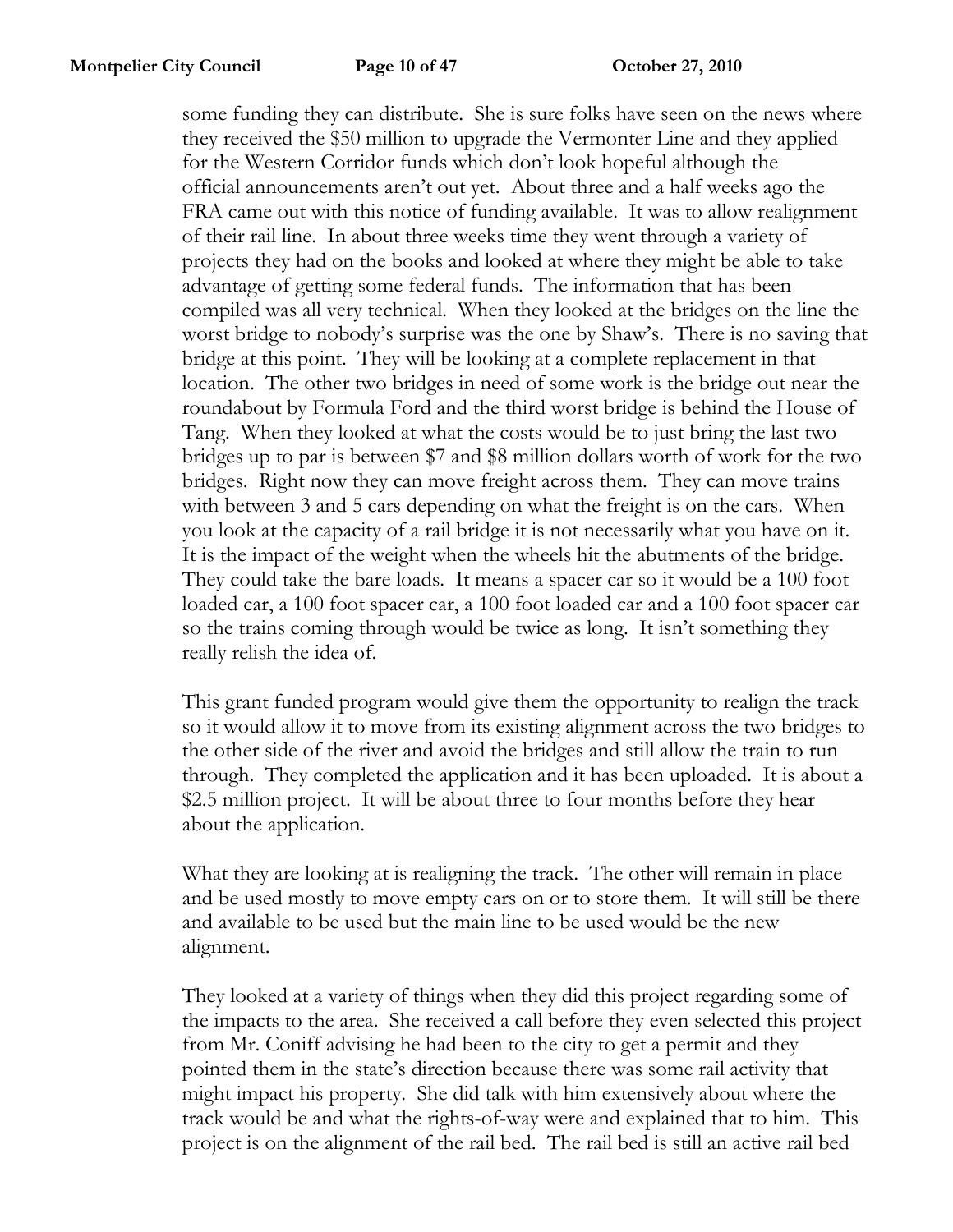and has not been rail banked. It is the alignment that was being looked at for the bike path. In looking at the property there is enough publicly owned right-ofway that it appears everything could fit in there. The trains going through there won't be going at top speeds so they are not looking at needing 100 feet or 25 feet of safety clearance through there. They do know it will impact the existing alignment between Granite Street and Route 2. The train will come right back on to the existing alignment before it crosses Route 2 so any impacts to the adaptive reuse of the Pioneer Street Bridge there won't be any. The plans from that point forward remain the same. It is the in between segment they need to look at.

Council Member Jarvis said she is having a hard time picturing all of this. Do they have anything visual they can look at?

Ms. Brassard said this is the original grant application that has been uploaded to FRA for consideration and it is available to the public. There are some blackout areas. It's not because they are trying to keep secrets. It's the trade information for the railroad which they are allowed to consider as private and not available for public consumption. When you look at the application there are some maps which might help. The realignment is on the other side of the river. You'll see from Granite Street down they do have the siding there currently. The right-ofway the state owns is in orange. It will run parallel from the switch on the left hand side out through, and just before it gets to the Ibey property it will fork out. They have done a lot of work with the Ibeys and they have been very cooperative and worked with them with cleaning that site up. They have just done some hazmat testing and to nobody's surprise there are some issues with the soil so the soil is being removed right now. They are doing part of it and the state will have to step in and help them. She isn't sure they have the means to do it all. That property will actually get a clean bill of health before they put the track out through there.

It continues around on the other side of the river. Where the river comes through just northeast of the roundabout and the tracks will merge back together before they cross Route 2 on the current road crossing and then when they connect back everything is the same.

The trains are not running through the city as much as they had been. They have been involved in a lot of discussions with the Army Corps of Engineers, specifically their Florida folks who are receiving the granite. It ends up that their visual for their spec for chunky rock and our interpretation up here in Vermont of chunky rock and their engineer who came up agreed with us but didn't necessarily agree with the on site guy who had to accept it. There have been some pretty heated discussions. The rock will start moving. They have replaced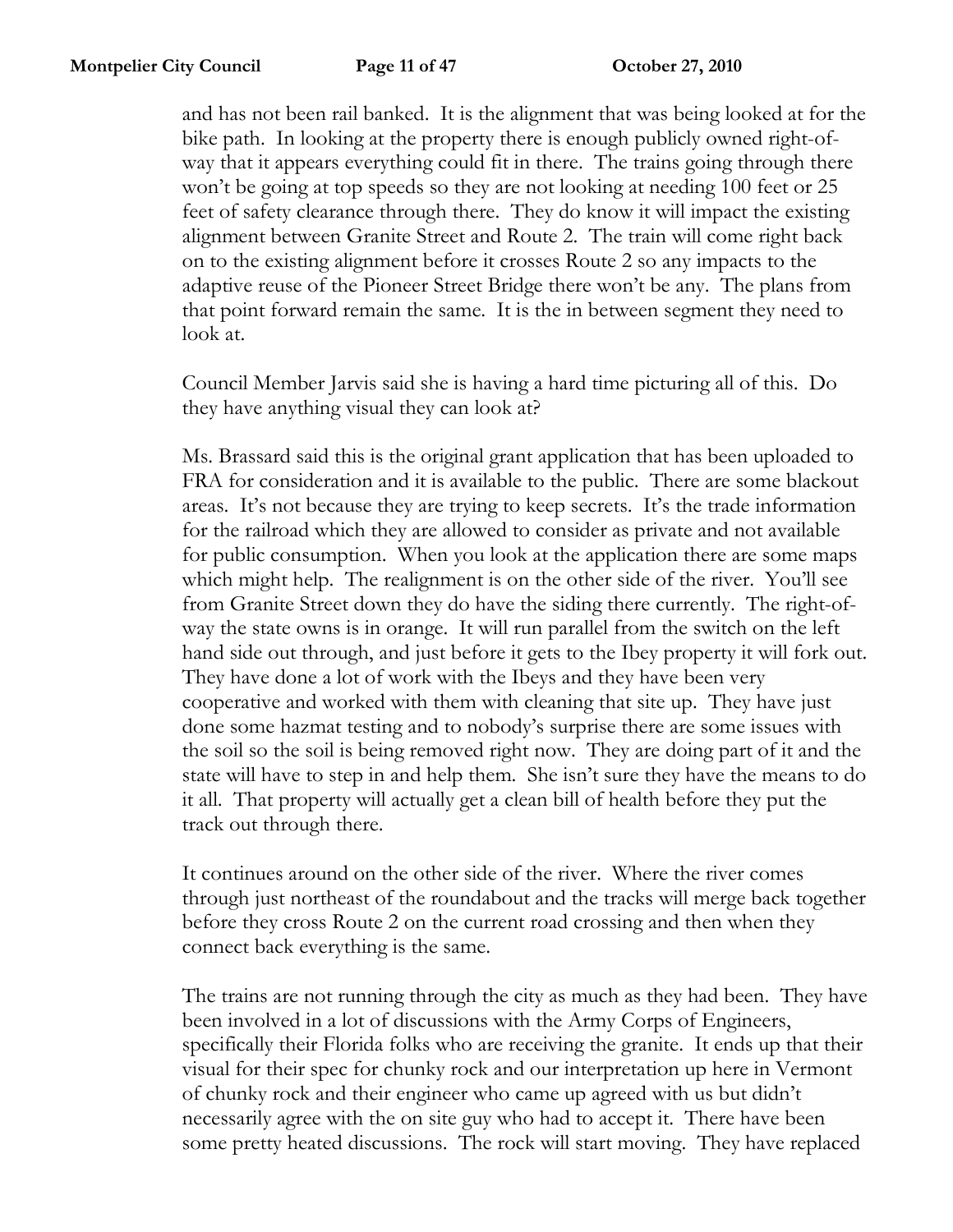the project manager in Florida and the cars that are down there and have been backlogged for about three months are starting to be unloaded and will be coming back up through to finish the project.

There are three other projects that have been awarded to this group and those are timed in with them so they should see about four projects; all are under 100,000 ton. What this project will help with is when they get to competing for the million ton and 6 million ton projects it will give that mile of queuing for the train. With the existing alignment it would end up being split at some of the different intersections with the roads. This will allow them to queue completely out of the traffic flow and pull straight out when they are ready to go. They see that as a much smoother operation. It is out of the downtown and not backing across streets, which is always a good thing. If they were to queue on the existing line they would not be able to queue on the bridges. They would have to split the cars at Granite Street and pull them over on to Stone Cutters Way and back in, which is what they want to avoid.

They do believe when the larger contracts go out to bid that Vermont has a good chance of landing those. The rock that is up there has been classified as the hardest rock that the Corps of Engineers has ever tested. Some of these projects don't have quarries around them so we are competing on an even field with a higher quality product which makes it a more likely even they will get the bids.

This project if it is funded with the federal dollars will start next summer. If it is not the project will still probably go forward but with other funding sources. They obviously prefer to have 80 percent federal funds in a project like this.

Mayor Hooper said they said there was room to put the bike path in. How about maintaining the roads with the property? We are talking about a rail line, a bike path and a road, and she is suggesting there is sufficient room for that.

Ms. Brassard said if they look at the maps on pages 3 & 4 the public right-of-way is to the river. There is a fair amount of space. When they have been out there scoping projects and looking at that property it is used a lot for recreation now anyway. There are a lot of folks walking, on bikes and walking dogs so it is fairly well used for recreation purposes.

Ms. Brassard said they have not done the engineering plans for the rail line. They know there are some ditches and some culvert work that will have to be done, but those plans aren't required to apply for the grant but required when they move forward with the project.

Council Member Jarvis asked if the grant application required any local input.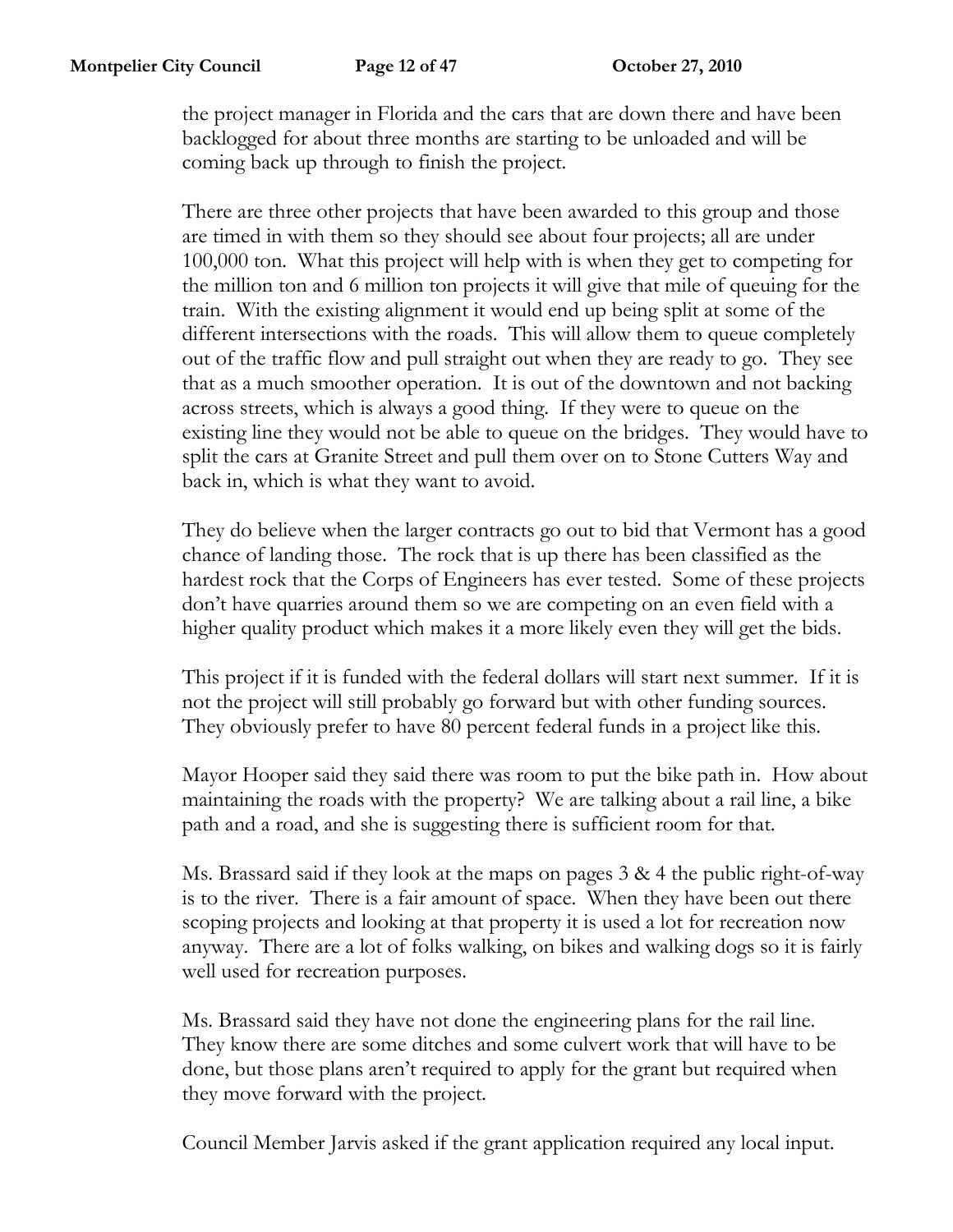Ms. Brassard said it is a lot different when you deal with the FRA than it is with a lot of other federal funding sources. If you look at the railroads themselves their authority comes back from some laws that were written in the late 1800's or early

1900's. When the FRA looks at a project they are looking at whether you own the right-of-way, which we do, is it active rail right-of-way, which it is. If it is rail banked there is a document we file that takes it out of being rail banked to go back into active rail.

Council Member Jarvis said she is more than a little surprised that the state process would allow this kind of grant application of this magnitude to go forward without consulting municipalities. This is a huge project in Montpelier that will cause major impacts and repercussions for the whole city. She is shocked that the state would submit a grant application of this magnitude without consulting the municipality. That really surprises her.

Ms. Brassard said they have had some discussions. Obviously, the railroad has to be involved in this application and some of the partners at the state level. What they have talked about in looking at this is what the impacts are to the Historic District in Montpelier. They know there aren't any direct impacts in the Historic District because of the location and the traffic is coming no matter what. It is a matter of realigning it outside of the Historic District. But looking at the indirect impacts are there any indirect impacts caused by this project? They are interested in hearing whether Montpelier or its residents feel there are indirect impacts caused by the project to the Historic District. They know there are issues dealing with the day to day operations of the railroad and the timing and how willing they are to share information. The state struggles with that piece and not just the city. What they are able to address when it comes to rail is a lot different than all of the other projects so it makes it tougher all the way around. When it comes to the Historic District they are interested in looking at what the indirect patterns are from the change of the pattern of the rail.

Council Member Sheridan said they said the Shaw's bridge has to be entirely replaced. Is it going to be the same? Is it going to be different?

Ms. Brassard replied there is no engineering work that has been done.

Council Member Sheridan said they don't know if there is going to be a piece put in where people can cross.

Ms. Brassard said they won't be able to cross on the rail bridge. It is for rail traffic only. The bridge will be constructed for the rail traffic. They understand for the other project there is some planning going on for pedestrian crossing.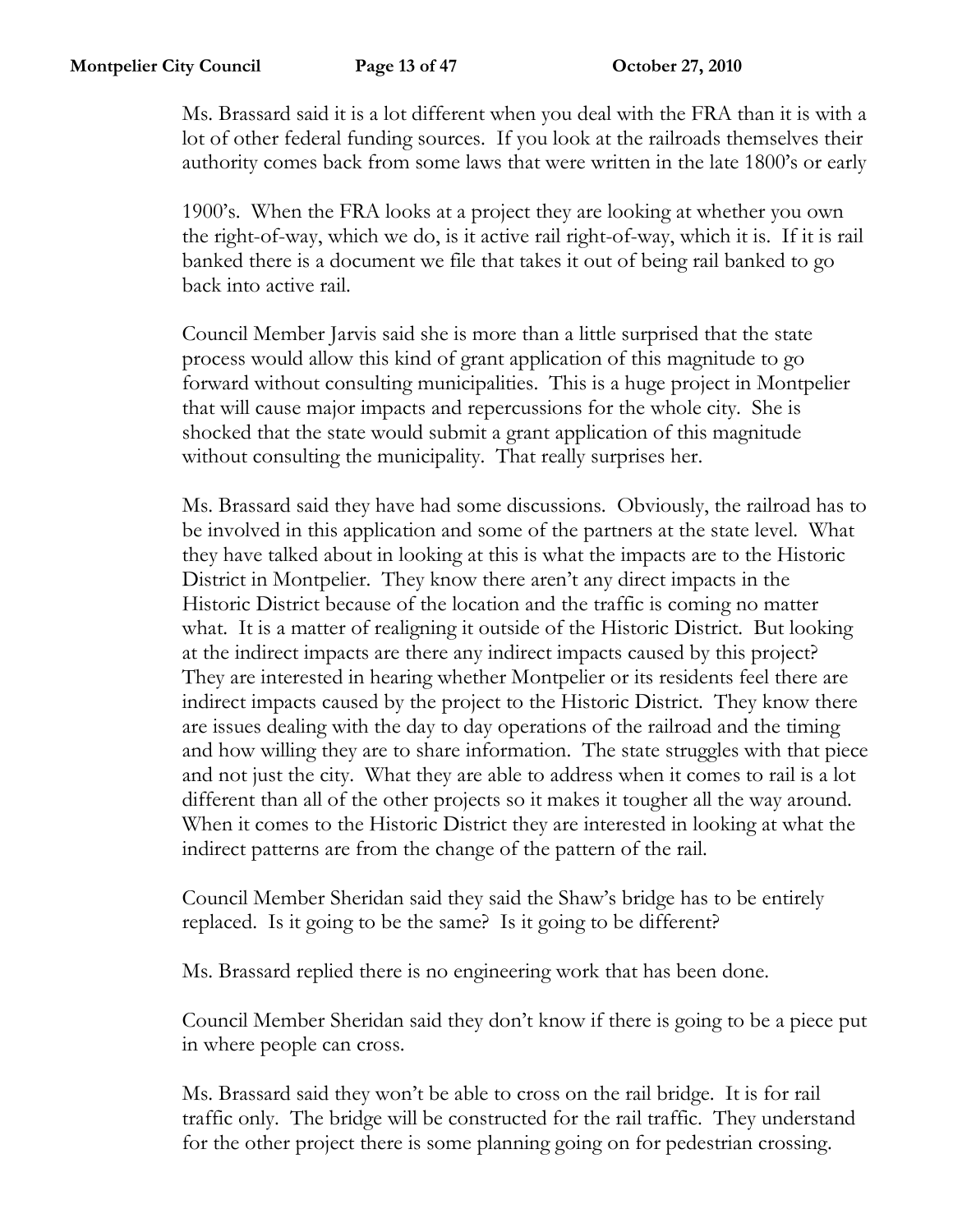Council Member Sherman asked initially what size and frequency are we talking about in terms of trains with granite going through town.

Ms. Brassard said what they have seen to date with the granite is what they are looking at ranging from 5 to 10 cars coming through. One of the problems you have with freight rail is that there is no schedule like with passenger rail. With passenger rail you know it is going to be there at 10:00 o'clock each day. With freight rail it means when it is ready. The one piece they can do and control a little better with this is have them queuing on that one track until they are ready to pull out to the Junction so you won't get the 4 and 5 car trips through the city at multiple times.

Council Member Sherman said when they go to the larger contract how many cars?

Ms. Brassard said what they will see with the larger contract is ramp up their volume where they can do what they call unit cars and unit cars will pull all the way from origin to destination. They will have a time schedule by which they pull out with the cars and they don't go sit in a yard somewhere and get hooked on to the next car going through. Those can be anywhere from 50 to 80 cars in a unit train. The worse case scenario would be that they land the 6 million ton contract which is an East Coast project. Under that scenario it is about 140 cars that would have to move out and 140 empty cars to be moved in every day. You are looking at three unit trains. Those would be whole and not broken up. They would work in multiple times in the day when they could pull their train into the queue on the freight lines. With rail you have your carrier that is in control of the line and other carriers can haul on your line in time slots that you give them.

Council Member Sherman said they would be going both ways through town so they would close downtown.

Ms. Brassard said there would be one pulling out and one coming back in empty.

Mayor Hooper said that is a mile and a quarter long. She would suggest Nancy's point is well taken since we have intersections about every quarter of a mile. There are four intersections within a mile and a half. While those trains are moving through it would be impossible to move from this side of the river to the other side of the river when they are in close proximity to an intersection. When they are moving they are in close proximity to all of our intersections.

Ms. Brassard said the trains are probably not going to go through town much above 5 to 10 miles per hour. They come through now between 2 and 3 miles per hour.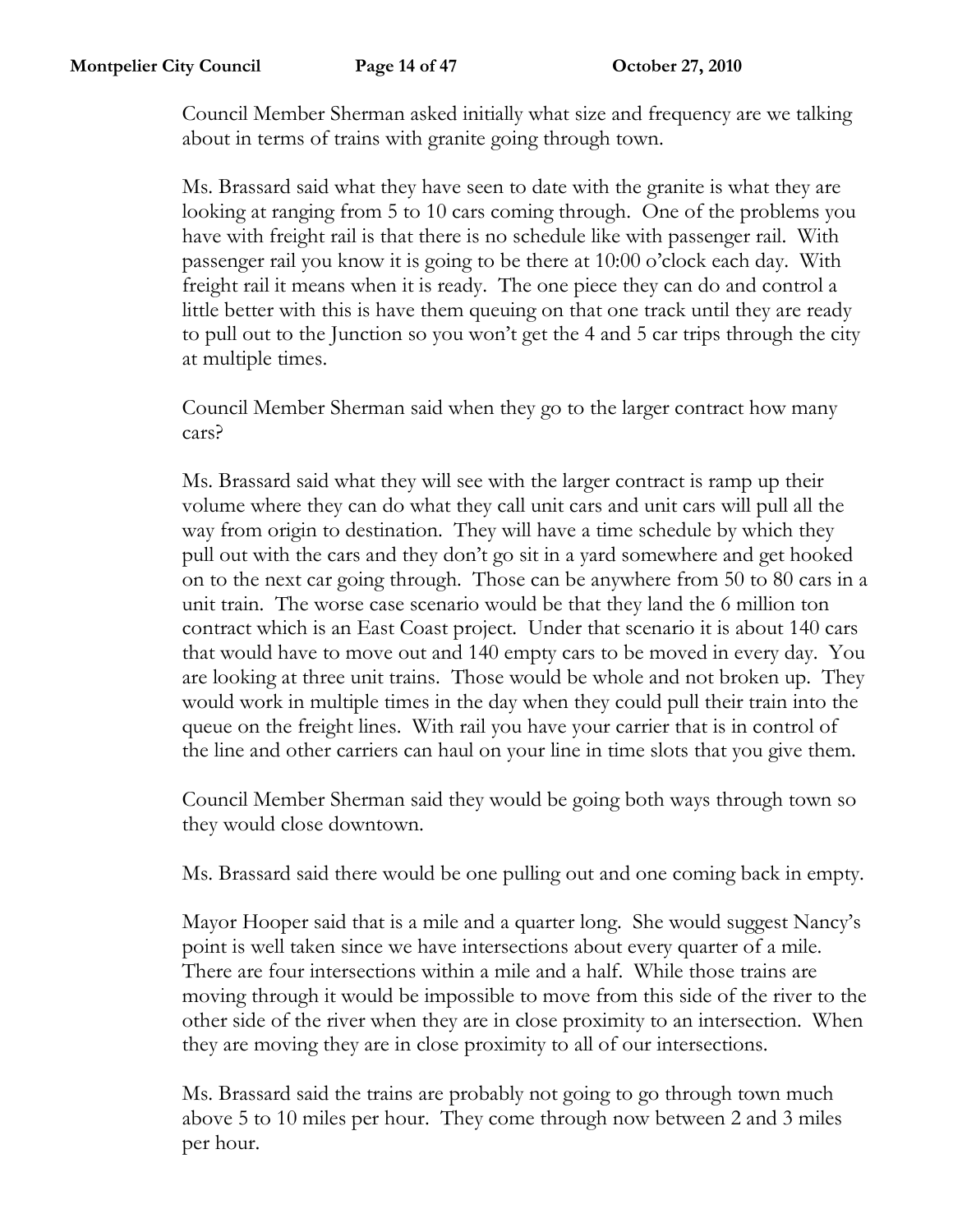Mayor Hooper said it would take 6 to 12 minutes to clear a crossing.

Council Member Golonka said they are saying in their application there is no significant impact to the City of Montpelier. Quite frankly, he is really offended by this. They came to the Council in March and told the city we would be included in the process, and they haven't. There is a 22 page application we received 5 minutes before they came here and they expect them to ask questions about the project with really no input, and he thinks it's offensive. We are partnering with you. In March we indicated that the city would be willing to work with you and this is just sort of throwing it in our face. This is not transparency. This is not the State working with the City of Montpelier. This is you trying to create a project here in Montpelier and ram it through. We could have worked with you to help you with this, but where in the process of 22 pages didn't you think that maybe Montpelier would have an issue with this. Or, did you, and said who cares? We don't really want to hear their input. That is what he feels they have done to the city.

Ms. Brassard said she respected his opinion on that.

Council Member Golonka replied no, they don't.

Ms. Brassard said the direct area of the project is what they had to look at and they do know it has some impact on the Barre Street crossing and on the other side of the river, and they looked at that. They are continuing to look at indirect impacts to the Historic District and the areas in there. The rail traffic is coming no matter what. Whether they do this project and move it to the other side or whether they leave them on the existing alignment the volume and amount of rail traffic to move is not a factor in this project. What they are looking at this project for is a safety issue because the alignment they have currently and a way to get the queue out of the downtown. If we don't get this work done on the bridges the trains will be twice as long because they will put a spacer car in between each load. You have to separate this project from the trains and the movement of the trains because from Granite Street to Montpelier Junction everything is going to be insane.

Council Member Golonka asked why was she telling them that tonight and not six months ago?

Ms. Brassard replied they knew about the funding source three and a half weeks ago; that's it. They have raised this issue with the Congressional delegation, the FRA and others that their funding for freight comes out not very often and secondly there are extremely tight deadlines to turn around all of the pieces and get the application in. This application went in with no design plans or the actual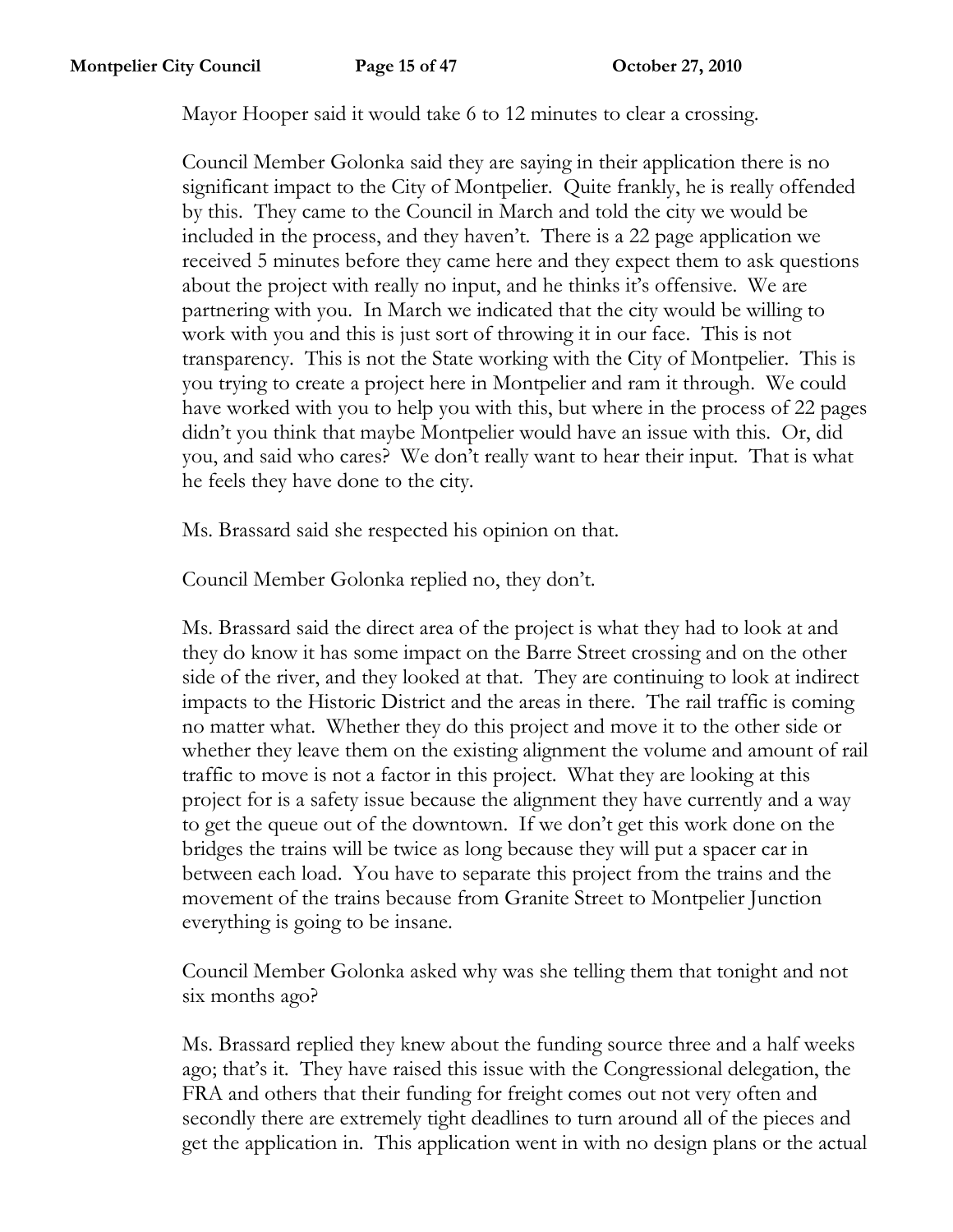specs where the culverts are and how they would be treated. The rail traffic and how it impacts things is a completely different piece than just the realignment of the track. The railroad is going to bring that traffic through whether we do this project or not.

Council Member Golonka said they want to be included in certain aspects of the project. If we close down half the town we can't get ambulances over to Northfield Street. Those are issues. The city will probably get a thing six months from now where they will be applying for a \$7 million grant for the replacement of a bridge so it can accommodate new rail. Get it on the table. Tell us what you are planning. He hates half truths they hear from different people and we don't hear from the Agency of Transportation, and what we hear from them is wrong. It is mistruths and deception and suddenly they get this 22 page application that just seems completely nontransparent and out of context with what we are doing.

Ms. Brassard said she would argue that they have not told them anything that is not true. At the beginning they talked about the larger projects. They have not landed one of those projects yet.

Council Member Golonka said the state isn't getting the projects. The companies are getting the projects.

Ms. Brassard said the companies are not getting the projects alone. It's taking group effort to get those projects. They are not only looking at just the Rock of Ages. They have two other groups.

Council Member Golonka asked, who does the City of Montpelier go to in order to hear our concerns? Is it the Surface Transportation Board? He is concerned. He really thinks we need to have legal advice and go to a different board because we are not getting represented. Montpelier is getting really railroaded without representation. He is really concerned about the future of Montpelier. If we don't talk about it now, when do we talk about it? When you get the \$7 million grant for the new bridge? Or when there are 200 trains coming through in one day? We are really going down this slippery slope where we need to ask for it now. He thinks people will trust that people on the Council didn't do their job. He would hate to be the person who has a heart attack on Northfield Street when there is a 12-minute train going through, and they can't answer how that is going to be impacted. If the city doesn't have a voice at the table in the early stages we are doing a disservice to the citizens of Montpelier. He thinks we need to get legal counsel and go to the Surface Transportation Board to voice our concerns strongly and loudly in addition to comment on this grant application because we were not consulted, and that's insulting!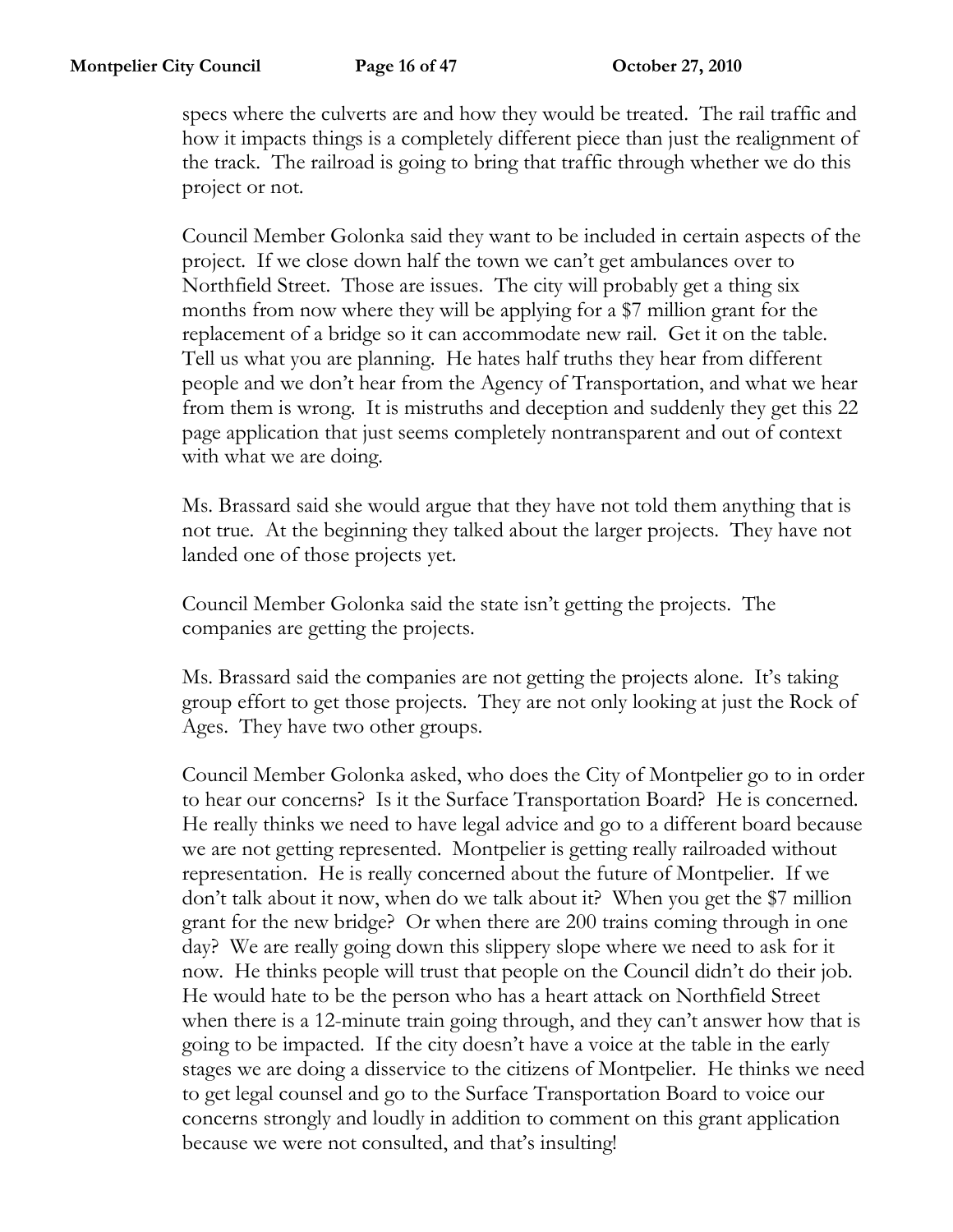Council Member Sherman said she is interested in the fact that the bridge behind the Agency of Transportation hasn't been mentioned and it was a bridge that was knocked off the abutments during the ice storm. It seems to her that is totally inadequate for the kind of rail traffic you are looking forward to here. You are focusing on the realignment but a major bridge that all of these trains will go over. It goes from the Credit Union to behind 120 State Street.

Ms. Brassard said that bridge has been inspected and that is one of the better ones on the line. It was repaired after it got knocked off.

Mayor Hooper said one of the places she gets lost with is the statement "This is going to happen." If the rail operator gets contract these trains will run. If the bridges are insufficient to support what is going to go through, do they run until they fall down? Unless improvements are made by the state it seems to her that it would be impossible for this to happen. While she is saying this is going to happen because the rail operators are getting it, it strikes her that it is not possible for this to happen unless there is an active participation in terms of bringing funding and appropriately dealing with safety issues. At that point you get to weigh the safety considerations versus all of the other issues the Council is going to raise. She can't imagine they would run the trains if the rail bridges are going to fall down and unless the state puts money, or the federal government puts money in, the bridges are going to fall down. It won't happen unless they actively participate in securing the funding.

A representative from the Agency of Transportation said as Trini said there can be restrictions put on traffic that address the limitations on the bridges as they currently are rated. The bridges couldn't carry loads of a size that exceeds the ratings today but the traffic is going through there now. If there is increased traffic or increased loads there are formulas that are beyond his knowledge. By spacing the cars the engineers can determine what the bridge stresses can take. It is their goal to seek funding to improve the bridges to accommodate efficient movement. The standard in the industry today is 286,000 pounds. That is like an 80,000 pound tractor trailer. The freight rail business today is 286,000 and pushing upwards of 315,000 in some parts of the country. In order for freight railroad operators to operate efficiently and the shippers and receivers to maximize the value of freight, aside from the green aspects of it, they need to be able to load their cars to the maximum capable, and that is not the case on this line and not the case throughout a lot of the state of Vermont. They continue to work to improve that every year with their appropriations through the transportation budget. They have also applied for some earmark funds that they have not yet heard about through Washington, D.C. for this railroad line out here. They have a request in for \$7 million and with the bridges they have already identified and the rail that will need to be upgraded. It's a lot of money,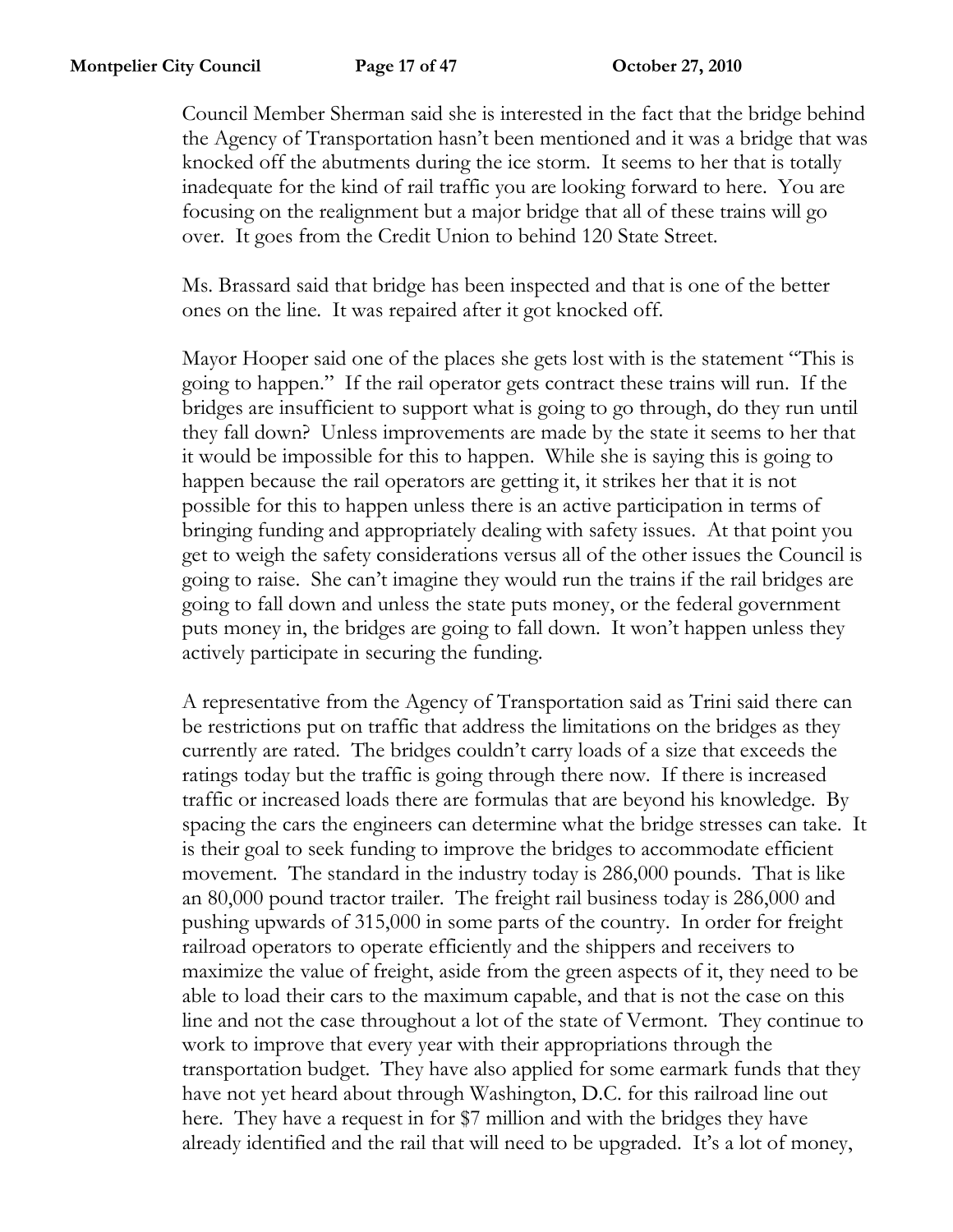but when you are in the railroad business it doesn't seem to go as far as we think it should as ordinary citizens. They don't operate the trains but they do their best to restrict operations of the trains based on the science and engineering their people tell us with respect to the ratings of the bridges and their capacity to handle the loads. The state and citizens put safety first as well. This has been a tough issue for a year now and they have been to many meetings. That is where he first met Mayor Hooper eleven months ago. The difficulty they have had is the state is not the railroad. As the Agency of Transportation they represent the people of the state of Vermont who own the property and they are charged with the maintenance of the property and to make it available for rail activity which is under federal law their mandate. The railroad has the right to operate the trains. With respect to this application which addresses just a small stretch of mileage, 1.5 or 1.6 miles of a 13 mile line, they are trying to move this from one area to another because of the possibility that it will improve the rail operations and minimize the impacts to the city as a whole. With respect to the larger contracts that are on the horizon, it is speculation whether or not they are landed, but they have tried to be straight forward with what it could look like. That really has been said from day one in these meetings.

Council Member Golonka said to look at it from their perspective. They get a 22 page application. They are a department of the State of Vermont and they are a city in the state of Vermont. They work with us he would hope. They don't work for Rock of Ages or the other private companies. They work with the city so they can make it work for everyone and this could be a win/win situation. There are issues with the City of Montpelier that need to be addressed. It is the last developable portion of Montpelier where they could possibly lower their grand list. They have one of the highest tax rates in the state. If they had come to the city they would have asked how they could work around this. Is there a better spot so this 150 acres of land isn't cut off by a railroad application? These are the issues they are talking about. He thinks rail is great for economic development here in Central Vermont but he doesn't think they have brought it to the table with the city here in Montpelier. That is what concerns him. He isn't suggesting they aren't looking to create a rail passage. He feels they have been left out of the discussion for serious important issues that Montpelier needs to address before this goes through. He would hope they would respect that as a department of the State of Vermont.

Mayor Hooper said she recalled their first meeting when they met at the State House. They met at City Hall and they met once up at Rock of Ages and those are the only conversations they have been involved in.

Trini Brassard replied they met at the Central Vermont Chamber of Commerce as well.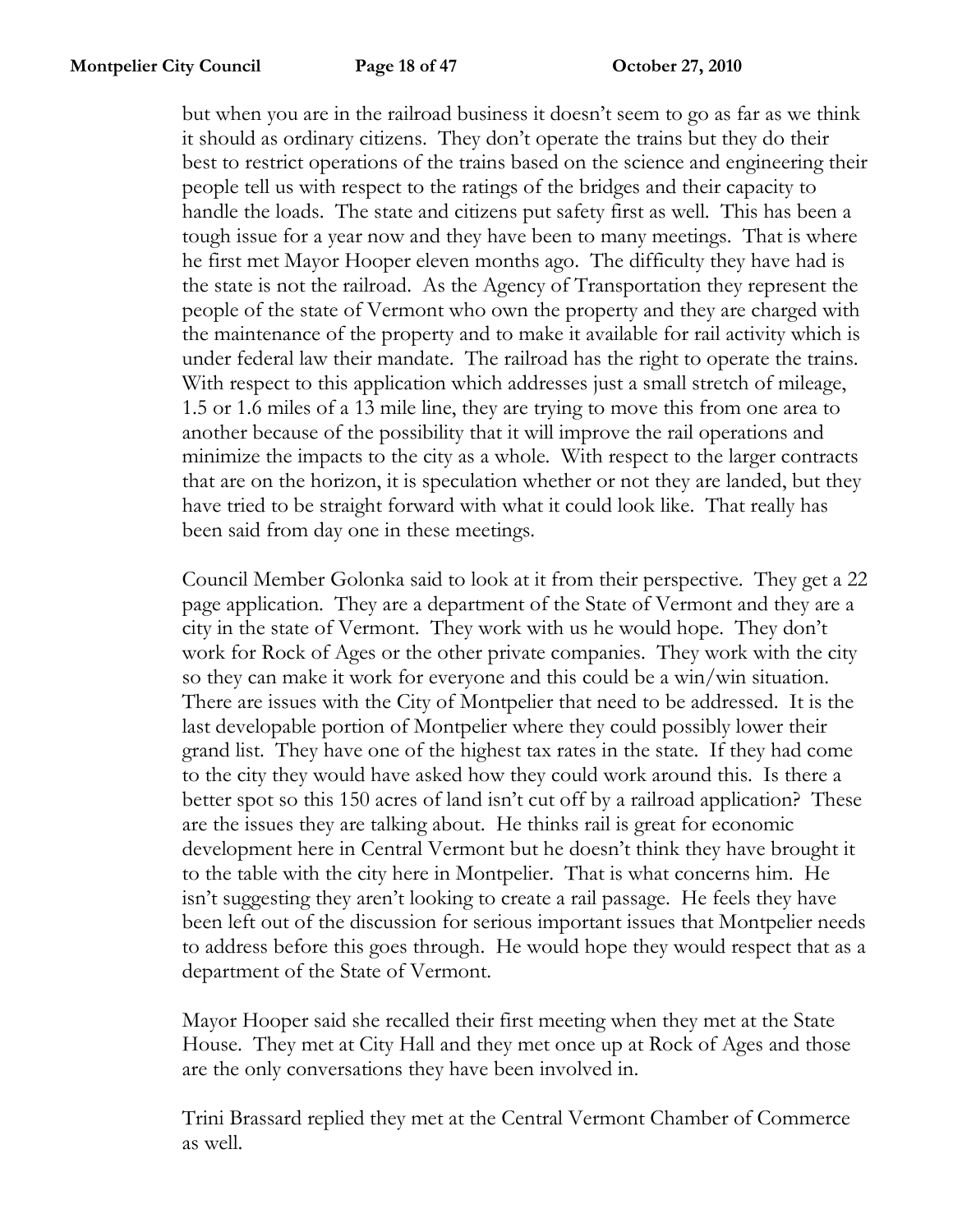Council Member Sheridan thanked Council Member Golonka for being the hammer for the last two years. When the bridge is being done by Shaw's and the trains can't move through and the contracts back up, does that mean when it is open that Montpelier is going to have more increased traffic to make up for the lost time? How does that work?

Trini Brassard replied they would put a temporary parallel line in. They will put a temporary bridge in right beside it.

Mayor Hooper and Council Member Jarvis asked if that was where they are building their pedestrian bridge.

Ms. Brassard said it is in the right-of-way.

Council Member Sheridan said they could have the train going through while the bridge is being repaired at the same time.

Ms. Brassard replied that is correct. The bridge will be constructed and then moved on to the abutments so there won't be the backup of orders, etc. Rail bridges are different than highway bridges. You can build them as a segment and then just move them on to the abutments.

Mayor Hooper said there isn't even room to park a car between the existing rail and M&M Beverage, and to say you are going to put another rail line in there she is a little lost on that.

A representative from the Agency of Transportation said the point is they would attempt to do that so it doesn't back up everything in an effort to facilitate the concerns.

Ms. Brassard said it also doesn't mean it would be on the M&M side that they would be doing the building. Rail bridges are different than highway bridges. What they would be looking at is constructing the bridge so you could on a Friday night shut the line down, pull the old bridge out, put the new bridge in and have it operational. The worst case scenario with a rail bridge is that you can also put a parallel track that literally is right tight to the other one.

Mayor Hooper said she would note that is precisely where they are talking about building the bike path, building the pedestrian bridge, building the multi-modal transit center, which is something they have been working on for years and involves millions and millions of dollars in federal grants. When they were having the Stone Cutters Way conversation which was when VTrans was saying they believed they needed to put the siding in this area members of the city staff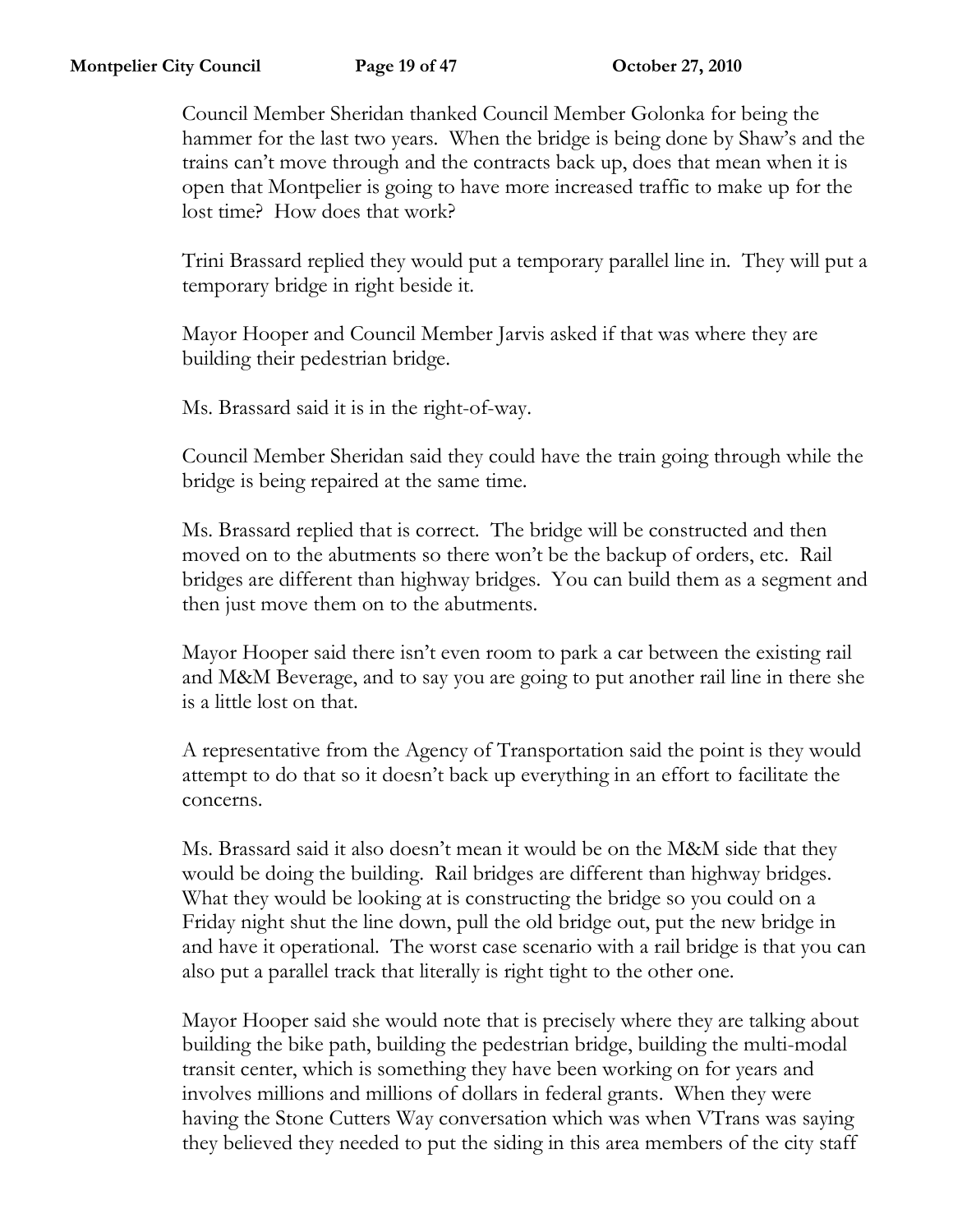looked at alternative locations and proposed we look at the area from the Department of Labor down towards cemetery curve underneath the interstate highway and over by the wastewater treatment plant. It's not 1.3 miles in length and she understands there are some challenges in terms of wetlands and perhaps ownership but she would also suggest there are challenges with regards to ownership and stability of the soils in the area they are talking about. Why was that not considered as another location?

Ms. Brassard replied it was looked at and it was eliminated mostly because of the length that is needed and because of the drainage issues with the interstate and other areas.

Mayor Hooper asked if they had done engineering there and knows it won't work?

Ms. Brassard said they know the length won't work. They also investigated expanding the New England Central Railroad which wouldn't work, and they also looked at acquiring right-of-way along the New England Central line and putting it parallel to that line.

Mayor Hooper said she appreciates that the length won't work for what the rail would like to do but that strikes her as the perfect sort of compromise and they won't have the sort of impact that they are talking about on the downtown. The rail gets most of what it wants and we don't damage the community the same way. While it may not be the best it certainly is significantly better than running trains of this nature through our downtown. That seems to be an opportunity missed.

Sheila Coniff said she lives right in the middle of where they are putting the new rail. In a conversation with her husband a month ago they said the right-of-way had been expanded and could likely go through her living room. She is a little concerned about this because that is a bit different than what they had been told when they bought their property 20 years ago. If they are talking about queuing in their yard and there is going to be potentially 100 cars there it is going to take a while for them to get there. If during that time every day when it is queuing and her house catches on fire or her husband blows himself up and needs an ambulance they are out of luck. That concerns her. What is the city of Montpelier going to look like when there are 280 trains running through every day? Will the increased revenues to these companies offset the loss in tourism revenue to the entire city of Montpelier? That is a major issue. One of the questions Casey wanted to ask is how much money is going to fall into the community? Rock of Ages will make out like a bandit but is anybody else going to get anything out of this? In their road area there are three bridges and the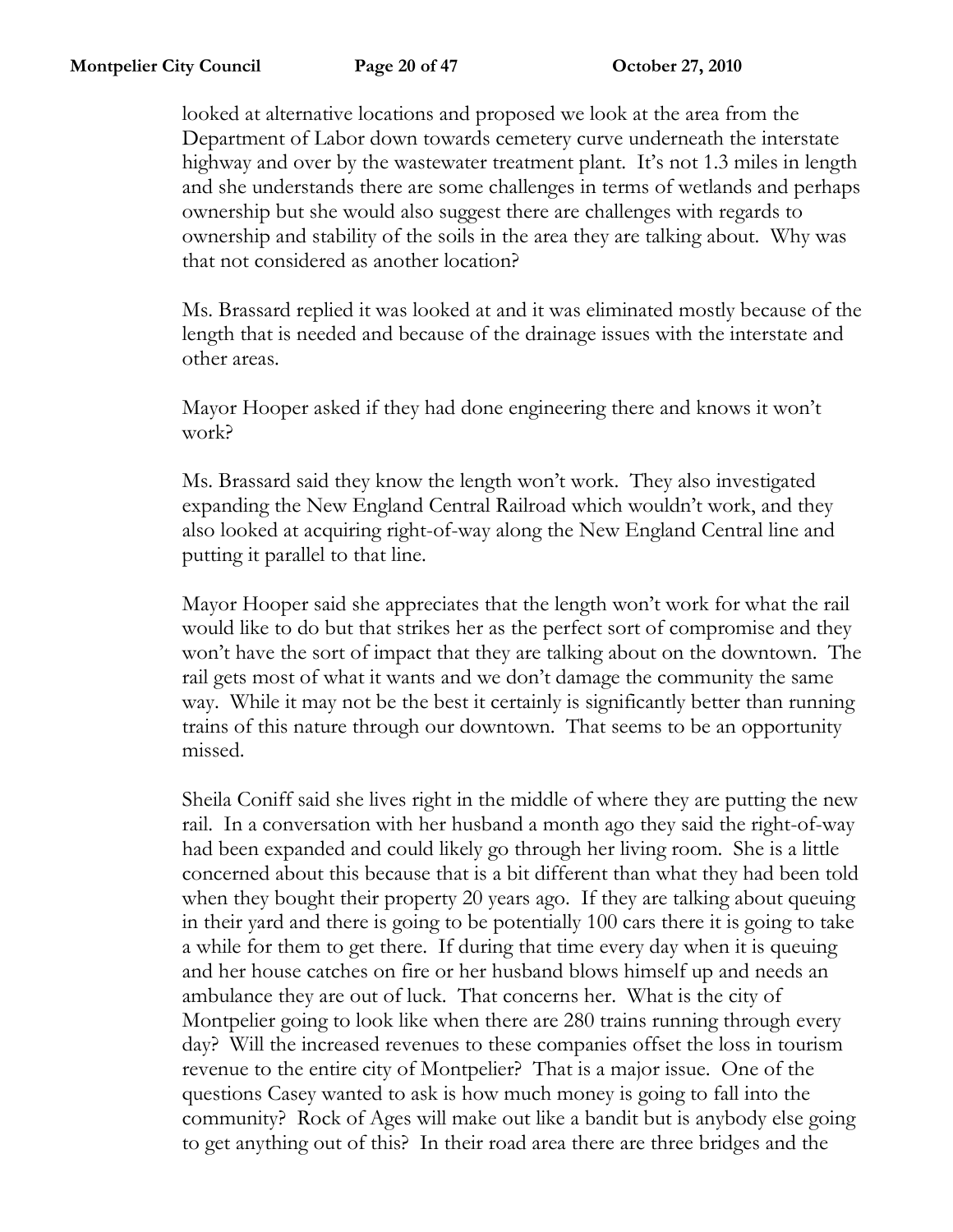road has fallen in. The railroad bed they are talking about has fallen in at least four times in the last two years. Wetlands aside, this is going to need a lot of work. She also wants to know how the right-of-way grew so much from when they bought their land.

Trini Brassard said she did talk with her husband after he had been to the city offices to talk about the variance. In the area where their house is located the right-of-way grew toward the house but the right-of-way got narrower on the rail line. Their right-of-way doesn't go into her living room. It gets very close to the house in that one segment, but it doesn't go through any buildings.

Ms. Coniff said it is 12 feet from her front door.

Ms. Brassard said when they queue they will not block a crossing. Whether it is a private crossing or a public crossing they will not block the crossing. They will pull the cars to it, split the train and stay on both sides of the crossing. Access to her house while the trains queue is still there. When their time hits out at New England Central's line they will just back up, couple up and head out with the trains. Access will be there. That is a federal requirement for railroads and there are also some state laws on blocking crossings. When you go and watch the other areas in Barre and Websterville that when they go through certain crossings they have people there to clear them.

Ms. Coniff asked what about the revenue for Montpelier.

Ms. Brassard replied there is no taxing authority or revenue source for the City of Montpelier with the railroad, but the state's lease with the railroad once it gets to a certain volume of movement and revenue to the railroad they start paying the state for the use of the line.

City Manager Fraser asked if it would be enough to pay off the several millions of upgrades. He understands the state is the property owner but it seems from a business decision they are talking about \$8 million in bridges, \$2 million in rail siding, how much do they have to move before the state makes any money?

Ms. Brassard said there are the revenue dollars and it is hard for them to project when they are going to land the next contract. There is the dollar volume. Also remember that every car that takes the granite out of here is replacing between one and six tractor trailer trucks depending on what goes in it. It is also the offset to the cost on the roads. They have looked at the rock that is actually being transported to Florida and what it would take to secure that on a trailer truck to drive it down, the maximum load took six trucks and the minimum was three. It is also important to note that this railroad does not just serve granite. It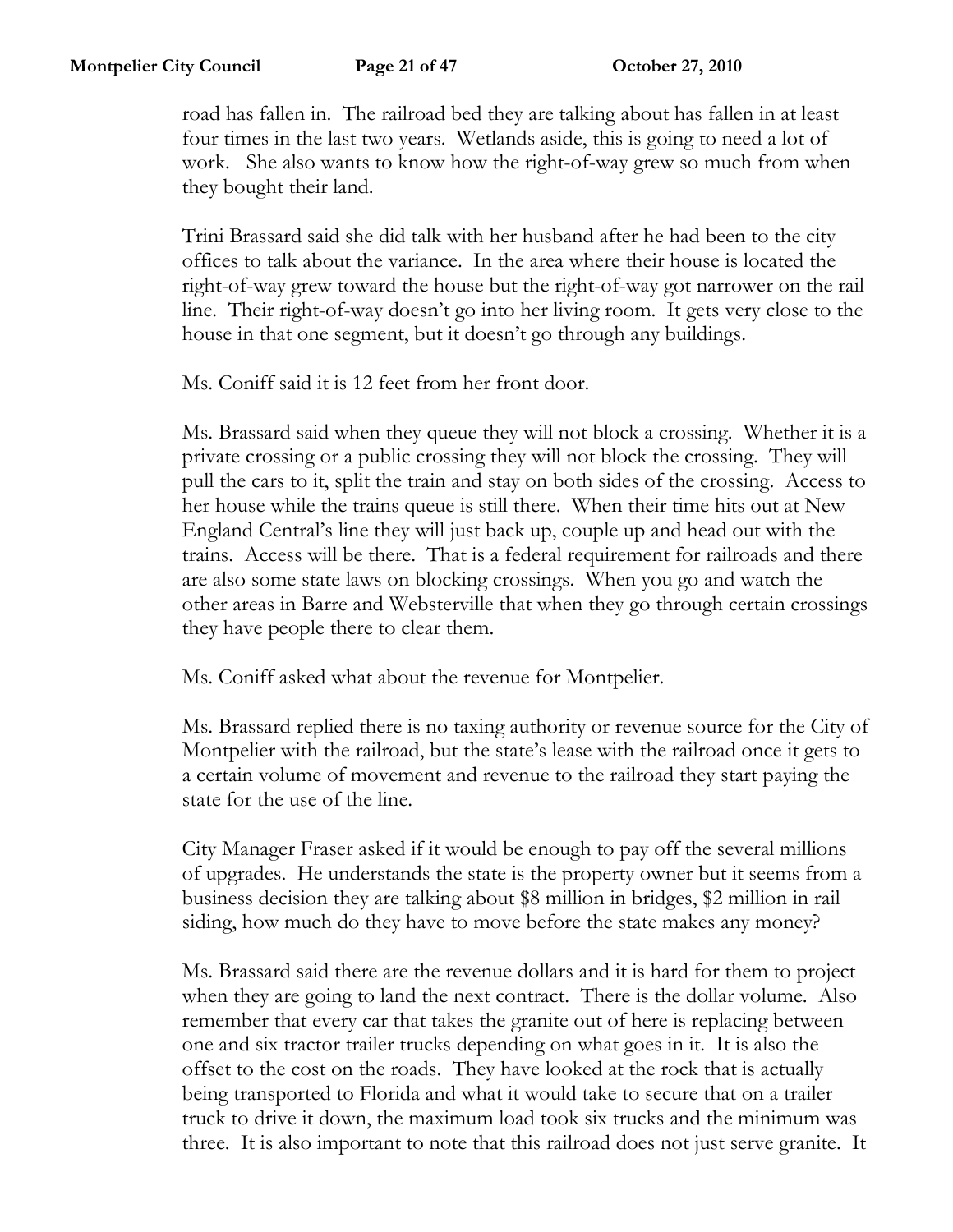will be the biggest user for a span of time. They are also looking at transporting some of the wind generation equipment via rail because it is too big to transport by truck and they have to transport it in pieces and pay to assemble it on site now. They are looking at some salt and sand movements and some volume bulk food quantities, lumber, calcium chloride and fuel. With the 280 trains it is the worst case scenario. That is if they land the entire 6 million ton contract. If that contract was all awarded to Rock of Ages and had to move under a short tight frame, that is the case. They have been advised that it is probably not possible to award it all to one supplier given the time in which they have to move that granite. They did their modeling based on if it all had to move within a short period of time.

Police Chief Facos said from a public safety standpoint he attended two meetings with the affected law enforcement jurisdictions about trespass. With all due respect to the history of rail inflation in this country in the mid to late 1800's we are also in a post 911, post Katrina era with a Presidential directive about how we respond to emergencies. Tomorrow they have a meeting with the state to go over emergency response planning. He has not had any discussion about evacuation plans for our school.

Our high school is going to be directly impacted. With a train if something were to happen, whether flooding, natural or man made cause, it could have a catastrophic impact to their ability to respond. That is a state and federal responsibility as well as a municipal responsibility. Tomorrow they are talking about their emergency response planning and coordination with the state for the evacuation of state employees as well as Montpelier residents in the event of an incident. He is concerned about that.

Mayor Hooper said last winter when they lost a water line on Taylor Street and thought the railroad bed was being undermined and informed the rail operator we had serious concerns about a train being brought over it they were told they would make that decision when they needed to. Our public safety people said not to bring a train across because it is dangerous. That's the sort of issue that is deeply concerning.

A representative from the Agency of Transportation said Chief Facos mentioned when they had their law enforcement meeting the response they said was that if they were advised of those sorts of seemingly uncooperative responses and the city makes them aware of those they are inextricably linked to the railroad and if these things are brought to their attention they can speak to the railroad about that. Sometimes there are tactics they can bring to bear that the state agrees with the city.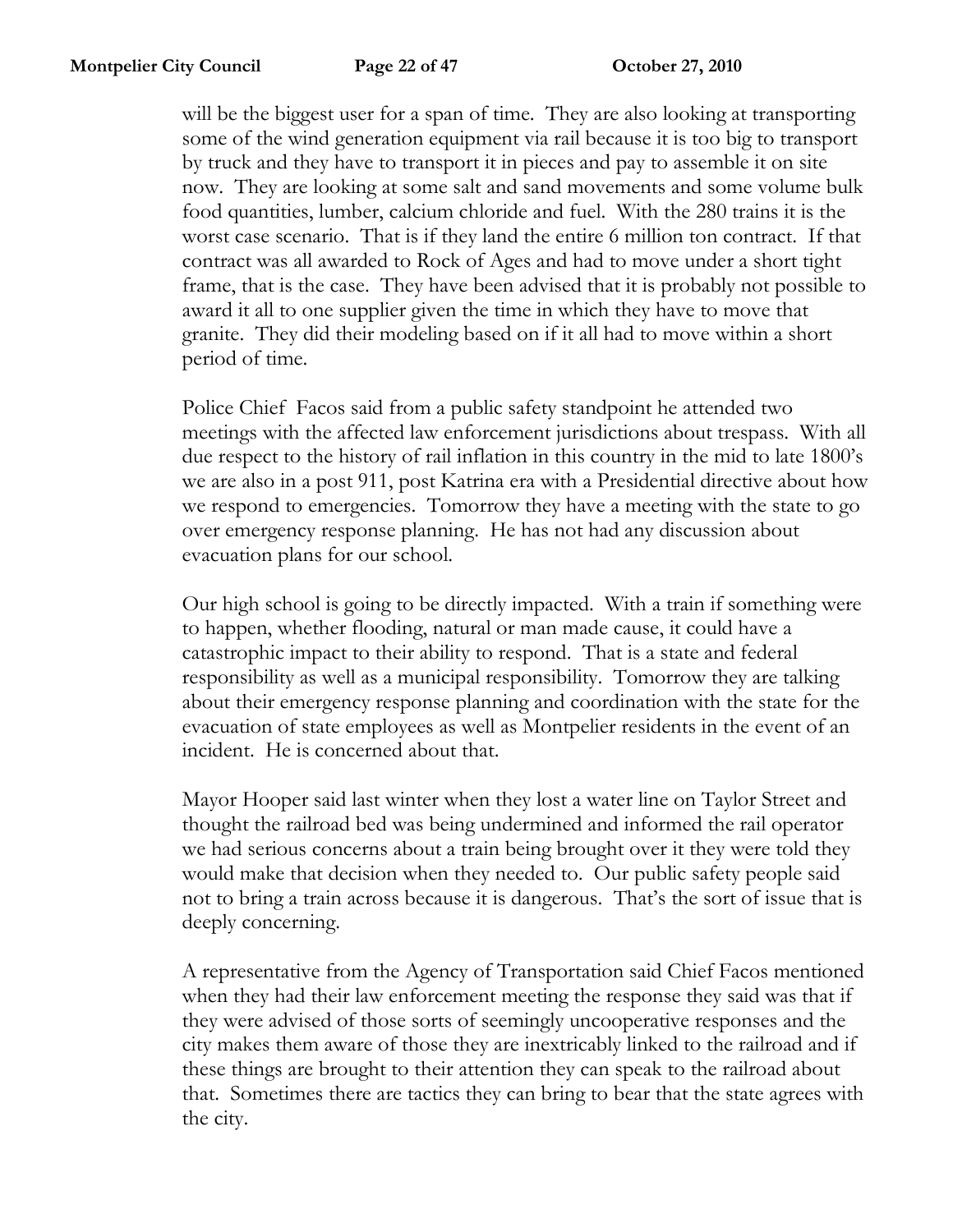Mayor Hooper said the city has an emerging public safety issue.

Garth Genge said he wonders if the state is going to do any analysis of the economic impact of the trains on the city of Montpelier. He is talking about income and benefits to different entities and the impact on Montpelier as far as how it will affect the economics of the city.

Ms. Brassard said they have assigned staff to do the crossings for the different pieces which looks at Barre Street traffic coming out on to Main Street. Will it look at the entire city's traffic? No.

Mayor Hooper said that isn't the economic impact but the traffic analysis.

Vicki Lane from Berlin Streets said she has an item of housekeeping. What's in it for Montpelier? Are we just getting screwed again by the state? She lives on the other side of the river and on the wrong side of the railroad tracks. If her house catches on fire she has a fire hydrant right next to her house, if it catches on fire and the firemen can't get across to get the fire hydrant going and her house burns down is somebody going to build her a new house? Is somebody going to compensate her for the loss of six animals that are dearly loved by her? If she has a heart attack on this side of the street while shopping downtown and the ambulance can't get her up to the hospital, who is going to compensate her family for the loss of life? Is the state going to? No! She remembers when the state said we will compensate you to her father when Interstate 91 went through. Talk about screwing people, she knows what the state is going to do. They are going to say it isn't their problem. What if she is the woman who lives 12 feet from the railroad track and has the train cars going by two or three times a day? She works next to one of these railroad tracks. They have experienced those loaded rail cars going by. If there was anything on the walls it wouldn't be. She loves glassware. She has a lot of glassware in her house. If she was that woman, let me tell you somebody would be compensating her for the loss of that glassware as it fell off the shelves and the windows cracking along with the structural damage to the house as the cars go back and forth. When the railroad was built they didn't carry those kinds of weights. If you run those cars through this city with all of these old brick buildings, who is going to take care of those buildings when they fall? She cannot believe that the state screwed us again. Are we going to get more in pilot money? Is somebody going to give us more out of all of this lease money that the state is going to get? Are we going to get more in pilot money? Are her taxes going to go down? No. But there is going to be a state employee getting lots more money. It won't be the average Joe Blow who is working but somebody higher up. This is really ridiculous!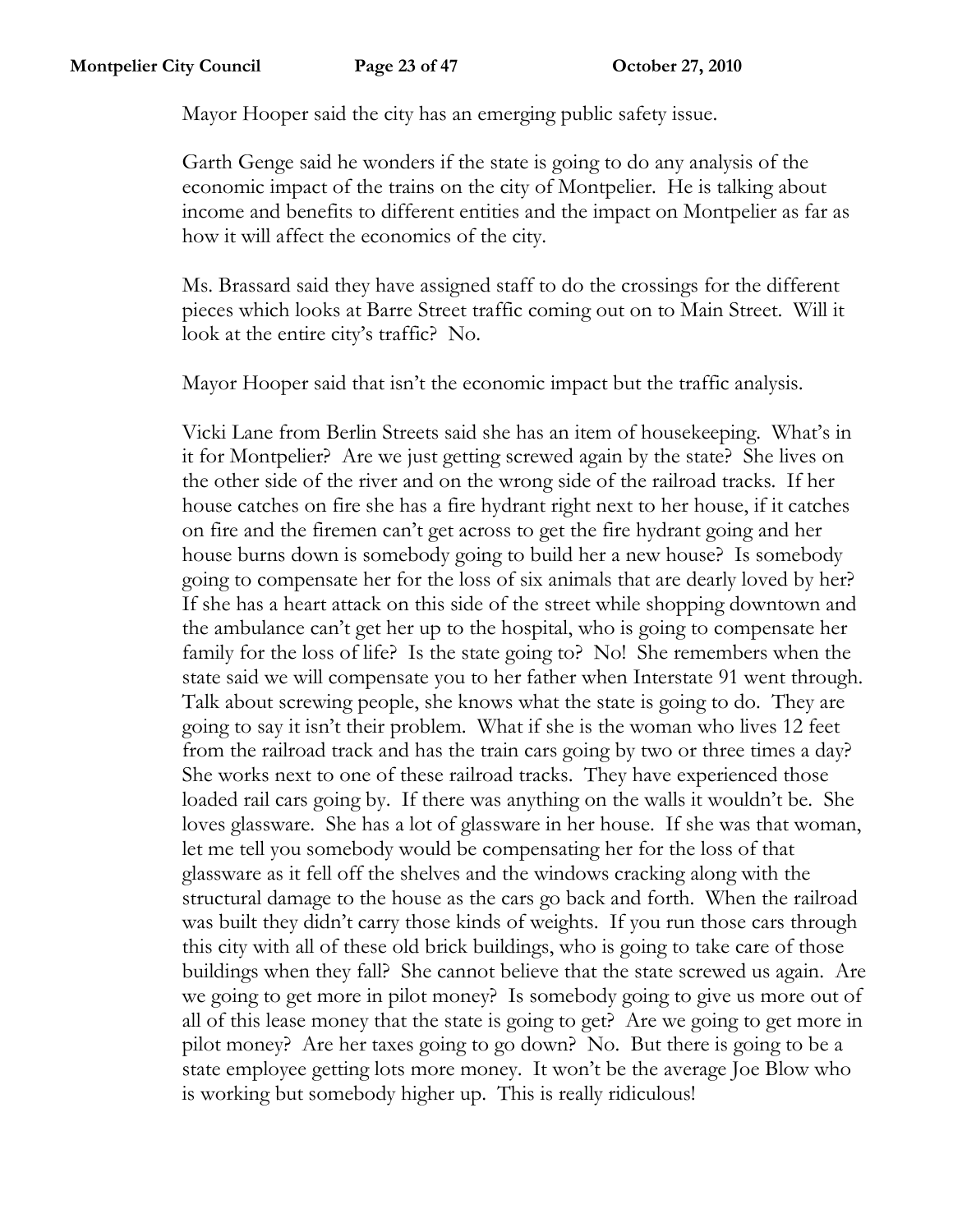Assistant City Manager Hill said on the applicant eligibility it said this rail line and right-of-way was acquired back in 1980 by the State of Vermont following the abandonment by the Montpelier and Barre Railroad. As part of the Pioneer Street Bridge project, and it also became apparent during the preliminary alignment of the bike path is that the state cannot assure itself that they have acquired the reversionary rights. As part of the Pioneer Bridge project the city had to acquire reversionary rights through a certain portion of the Zorzi land and it still owns those reversionary rights. She understood that nothing could happen for the bike path until all of those reversionary rights were acquired. Have they been or will they have to be as part of the state's project? This was a case that ended up in federal court.

City Manager Fraser said the court case basically said because the city was relying on the state's right-of-way and the court ruled that the state hadn't properly obtained the right-of-way in 1980 and therefore the landowner was due more money. One of the hold ups with the bike path project was because the state had to go back and make sure they had properly acquired all of the right-of-ways. Are there issues with the landowners here? Does the state have all of the deeds?

Ms. Brassard said her understanding from their legal counsel is the state has the ability to go through and put the tracks back in and that has to do with the use of the right-of-way. In talking with John Dunlevy about this it had to do with what was being installed. To put the tracks back in met the original intent. The reversionary piece or clear title has to do with using it for other uses.

Mayor Hooper said the state's position had originally been that the railroad had been abandoned. It was her understanding they were going ahead with the design and engineering of the bike path with that understanding. This came up and the state said they were going to get the reversionary rights; they were going to purchase them.

Ms. Brassard said it would have been acquired as a railroad. When the railroads came through in the 1800's there were deals made with each individual property owner. When they do title search to determine what rights a specific property to cross the rail line and sometimes they end up back in reports from the 1800's to do this, and in some cases the deal cut with the owner was when that property is no longer used for rail use it reverts back to the owner. When you are looking at a bike path it's not a rail use so you would have to purchase the reversionary rights in order to use that right-of-way for something other than a railroad. If the state is coming through with a railroad we are back to the original purpose for which it was obtained in the 1800's. It literally requires each property to have a title search back to the 1800's.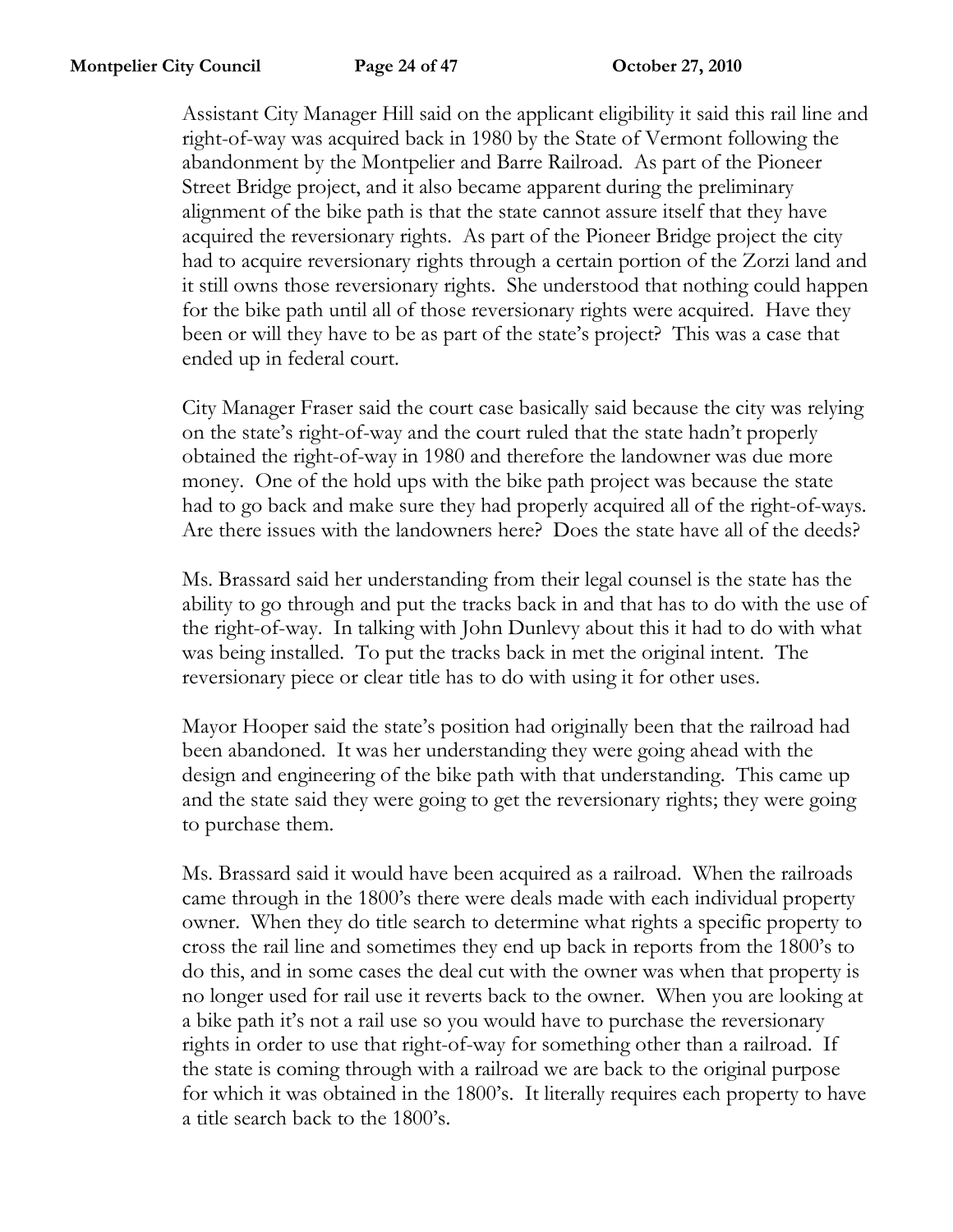Mayor Hooper said the property along Old Country Club Road the State of Vermont leases to the railroad.

Jim Nolte from Barre Street said the rail traffic issue seems to be with the businesses down the line. Maybe the legal counsel in negotiations needs to be applied there. He thinks he understands that VTrans is helping us and the helping the business stream to get business. It seems so far we have been talking to the businesses more than to the communities. As a Barre Street resident this increased activity seems likely to reduce their property values on Barre Street and they have been seeing some nice improvements on that road. Wouldn't you think that would have a negative effect on those developments? It seems likely to impact development plans by the city for that end of town. Isn't it really the only place where we can grow as a city? Wouldn't the city get more money out of development of housing and business in that part of town rather than a rail line and a siding? There are some Central Vermont Community Land Trust buildings that are right on the line; they are very close. There are seven units and 14 or more people that live there, and that sounds like two earthquakes a day. Are there any railroad rights-of-way on the other side of Barre? Is it possible they are still not abandoned and that track could be replaced on the other side of the city.

Ms. Brassard said there are track rights and right-of-way that go all the way from Montpelier Junction up into Websterville. When you look in the Barre area there is no room for expansion within the right-of-way there. The only area that gets pretty wide is behind Main Street and it has three or four sets of tracks and there are going to be a couple of others put in there to allow the movement of these cars. When they are looking for a place to put the queuing if they land a larger contract, that is about the only place with that length. The question has come up a variety of times on some of those locations along Stone Cutters Way. On properties they have leased down there is a noise and vibration clause. There is not a whole lot they can do as far as mitigating that because she can't put cushions under the tracks. With regard to property values, they have seen it go both directions with train activity. They have seen some properties increase in value. It isn't always just commercial properties. They have seen where there are groups actually buying houses right next to the tracks.

Mayor Hooper said she would like to note there are representatives of the Condominium Association on Barre Street who came because it concerns some of the properties that are backing up immediately on the rail. A representative of Food Works was here and he is deeply concerned about the bike path and the possibility of the bike path being lost because that is part of their strategy for the redevelopment of that important property behind Cabot Creamery. Even though they haven't necessarily heard from everybody in the room or all of the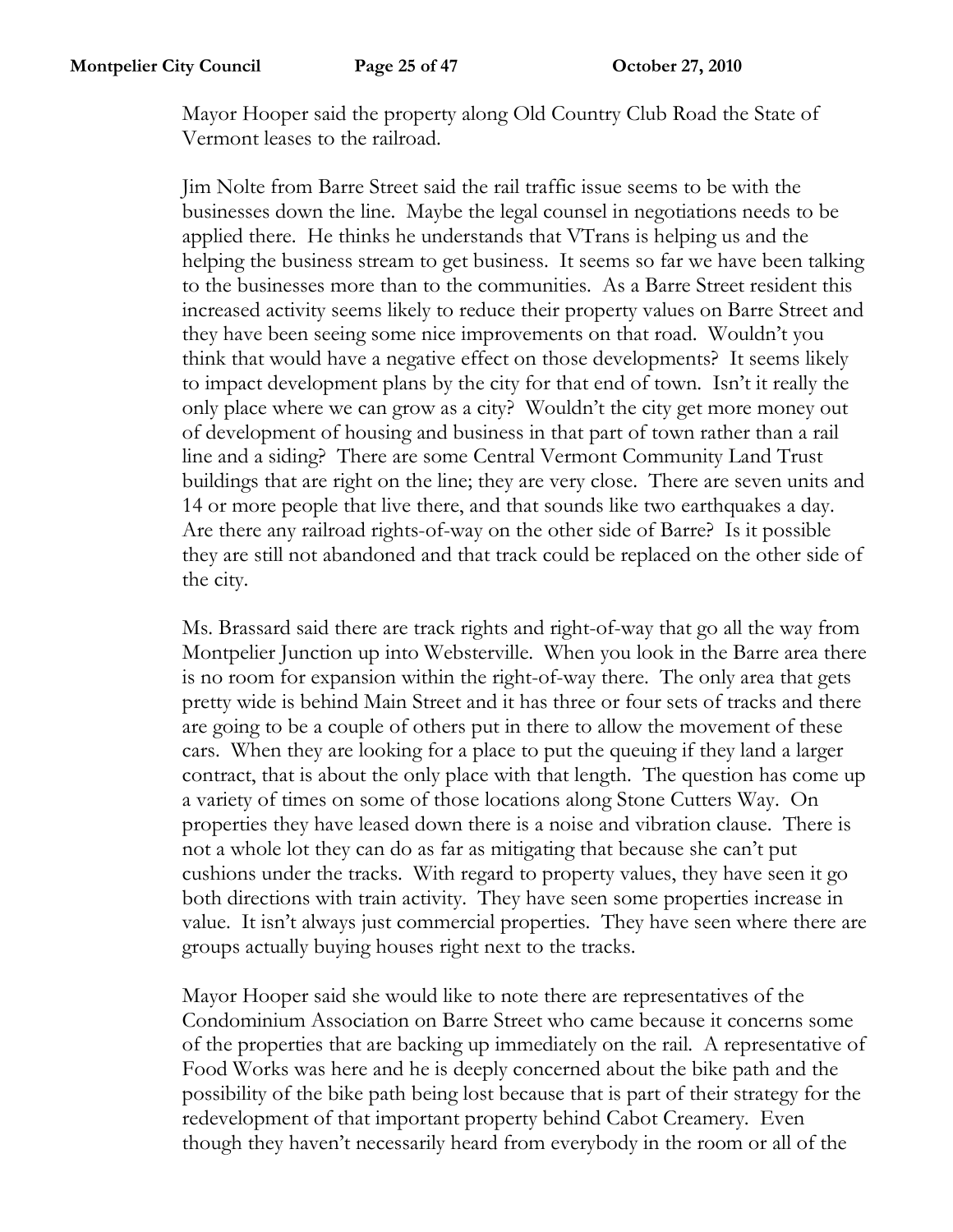members of the community there are issues. She wanted to note there are other people who have similar sets of concerns that have been expressed here.

Early on there was a discussion of the potential impact on the historic downtown and a number of them has talked about the downtown. She particularly appreciates Jim's comment about the community because that is where a lot of them are coming from in terms of the impact on the community, both from an economic and social standpoint. She would like to have it in the record that the State Capitol we are talking about this being a use within a matter of yards from the State House with a number of cars going through. We are the largest historic district in the state of Vermont. The City of Montpelier has taken that obligation of having so many treasures in our community extremely seriously and has had ordinances and regulations in place for more than 20 years that protect the historic values of our community and have built upon that. We are a designated downtown which focuses very seriously on economic development, promotion of our community, organizational development of the community which is around the built environment but it is also around the economic and social environment we are trying to create. More recently we have become a Growth Center because we are deeply worried about our grand lists and our opportunities to grow but also a larger concern that we think growth and development as good Vermonters ought to be happening in our designated downtown and downtown cores so we are taking the obligation that goes from that. In fact, one of the major areas we have looked for and looked at in our growth center and all other efforts we have been engaged in was the development of Sabin's Pasture which is one of the last places you can put significant housing on within our community. We were so proud of the work that we had done with the Senior Center and the redevelopment of housing on Barre Street. The City Council has been incredible in its focus on redeveloping all of Barre Street and helping the Central Vermont Community Land Trust redevelop houses. Not just because we want to do houses but we believe in the neighborhood and what they are trying to create there. We want to create a community there. We have talked about the millions of dollars that the federal, state and local money that has been spent on Stone Cutters Way. We have been very successful with what we have done there. We have enlarged our grand list as a direct result of all of those efforts. She said this feels like this is a direct affront to that very long careful planned effort to make this a great community. While you might say these are indirect effects this is our future. We can't go somewhere else. We don't have an opportunity to move a mile in that or this direction. This is the only area that we have to go in, and we need help with this. We can't deal with having one of the highest tax rates in the state. We aren't paving the roads because we don't have a large enough grand list to support what we have to be doing not just for our 8,000 residents but for the 20,000 people who come in to Montpelier each day and who treasure what we are trying to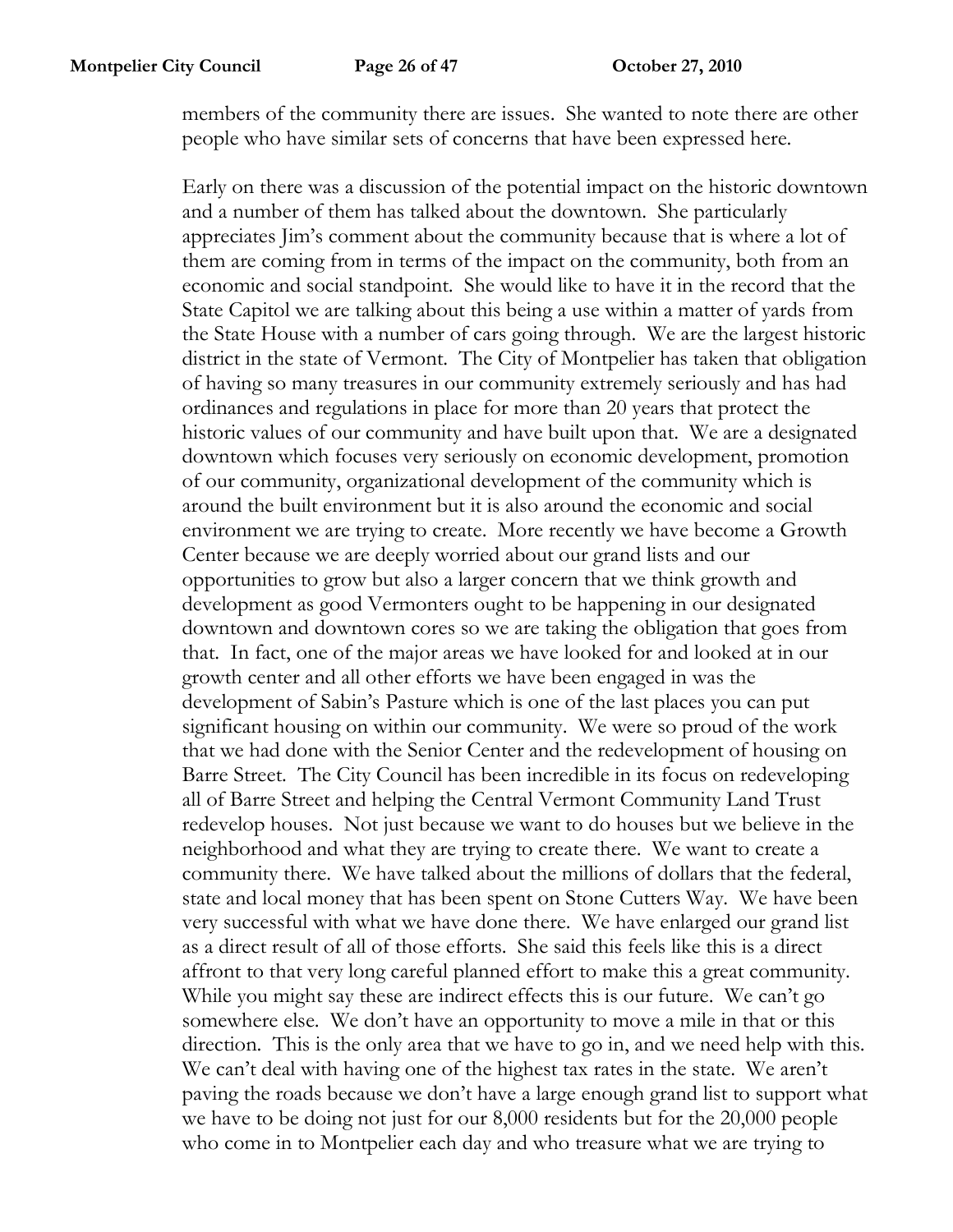create. This isn't about us versus some industry that is trying to be creative. It's just about us wanting to participate and to protect the interest of all of Central Vermont but our primary interest is Montpelier. We have to stand up hard in arguing that those needs need to be protected. We need to think about how we are going to proceed and where we want to go with this. Thanks for coming and telling us about this project but also hope hearing what our community is saying about our deep concerns and working with us to find a way for all of these needs to be accommodated. We need that. We would like to be partners with the state in creating something that is better for all of us.

Council Member Weiss said he has attended many of the bike path committee meetings. On June 29, 2009, once the easements are obtained by the municipalities they will quit claim them to the state and the state will lease the railroad land to the municipalities. The other reading is an agreement related to the railroad work on the project between the city, town and state will detail the scope and responsibility of each party. The agreement is needed before the project receives a right-of-way certificate. The bike path in Montpelier now is dead and it is dead for these reasons. Reversionary rights have not been obtained. Reappraisals have not been obtained. Wetland permits have gone and been deleted. Act 250 requires a new permit. Construction general permits have expired. Operational storm water permits have expired and the categorical exclusion has expired. There is nothing left gentlemen that is viable no matter what the railroad does or what the city can create for this bike path to become a reality. Any response you choose to make will be appreciated, and if there is none thank you.

A representative from the Agency of Transportation said they have been on hold for roughly 18 months waiting to see what was going to come of this proposed rail project, and in that time some of those permits have expired.

Mayor Hooper said add to that the \$600,000 that has been spent in state and local money to support the bike path development to obtain the permits that have expired to do the work that hasn't been able to be carried forward, etc.

Ms. Brassard said to clarify the land is railroad right-of-way. The property that the state acquired when they purchased is railroad right-of-way. Railroad rightof-way is controlled by the Surface Transportation Board on its uses. They have the ability to move it out of rail use on an interim basis, which is what the bike path would be. Any leases they have, even when you look at the Lamoille Valley Rail Trail, the Mississquoi, all say if rail chooses to come back here and lay a line all other uses are gone. The rail has priority, and that is back to the 1800's. When we talked about the indirect impact, the indirect impact reference she made was not to the trains coming through the city but to the actual alignment of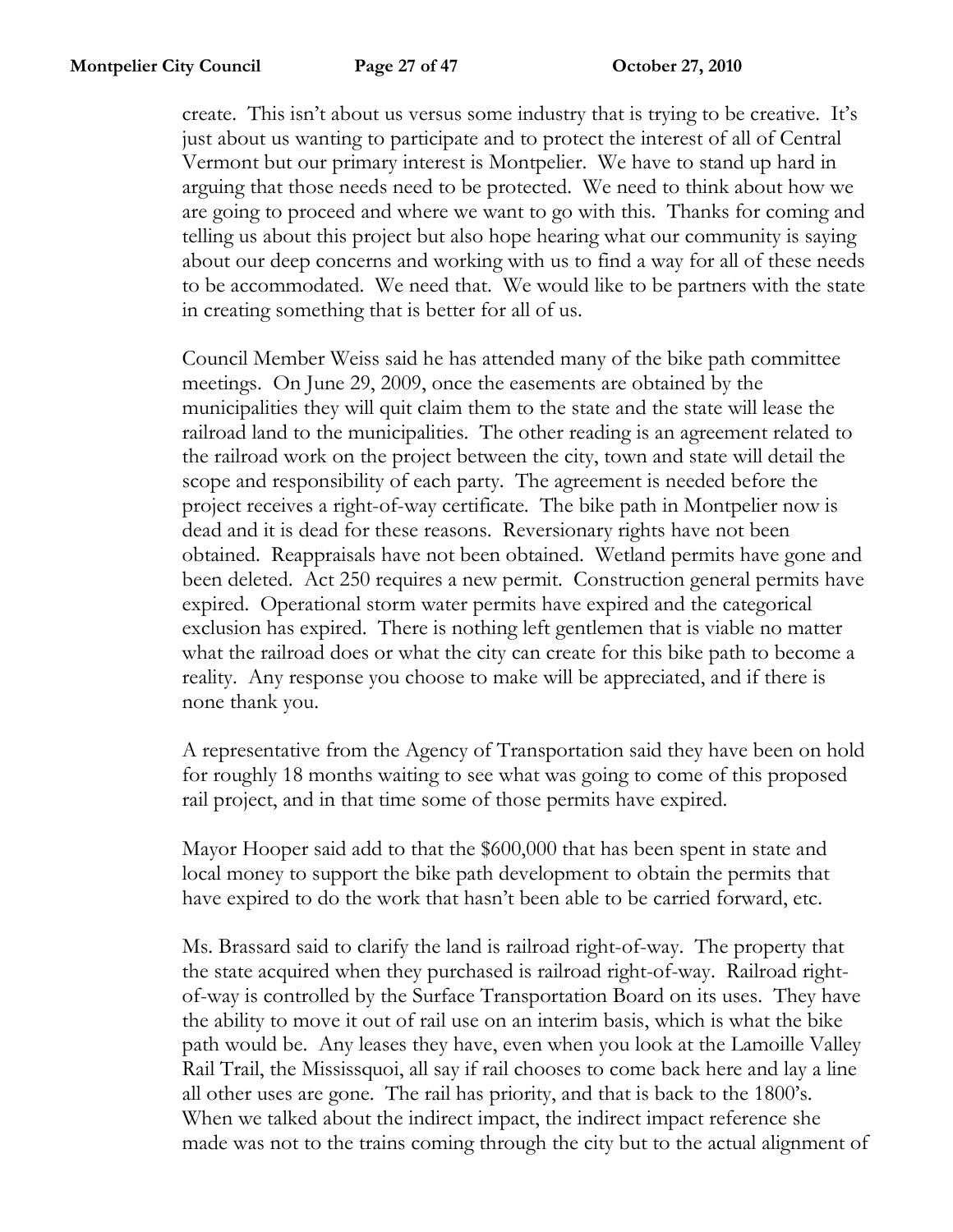this piece and the changing of it from one side of the river to the other. That change is going to have minimal indirect impact to the historic district. They all recognize that the volume of traffic coming through the city is a major impact.

Council Member Jarvis said the location has major impact as well.

City Manager Fraser said they are required under section 106 to look at the historic impact which is an obligation for federal funding. Certainly, they are concerned about the historic district, but a lot of the concern they heard tonight has to do with the areas outside the historic district, particularly the open parcel of Sabin's Pasture that the city spent nearly ten years wrestling with what to do with it. Those are all areas that don't necessarily fall within the designated historic district so they wouldn't be required for Section 106 review. Relocating a rail is going to derail many plans and efforts, time and expense and decisions that the city has made over the last decade. It really is a game change here. There is a huge amount of federal and state money going into upgrade these lines to benefit businesses. They don't begrudge businesses doing well but they don't see what is being offered to compensate for these kinds of losses, whether it is home values, business losses, etc.

Council Member Weiss said they asked what the Council could do. Mr. Fraser said sometime back this Council approved the engagement of an attorney to investigate the city's rights regarding the railroad.

City Manager Fraser said they had made contact with an attorney but haven't done much work.

Council Member Jarvis said part of the Council's frustration is the lack of information. They are so frustrated because they don't understand what the city's options are. One of the things she would really like to know is who makes the decisions? For instance, let's say there isn't the money available right away to upgrade the Shaw's bridge. Therefore, the decision is made that in order for the loads to come through you have to do twice as many cars with spacers. Who makes the decision about how many cars can go through and how long the intersection is blocked? Where does the city have input in that? Do we need to go to the Federal Transportation Board? Can we talk to the state? Are their hands just totally forced by the railroad? The Council feels like they are saying to us we're just doing what we have to do because the railroad is coming through. The state must have some power here in this whole situation. Where do we get in here? How do we make sure that someone is looking out for how long the intersections are closed or what the evacuation plans are for the high school which is right next to the railroad line? It's really confusing for the city to hear about the state looking to spend millions and millions of dollars at a time when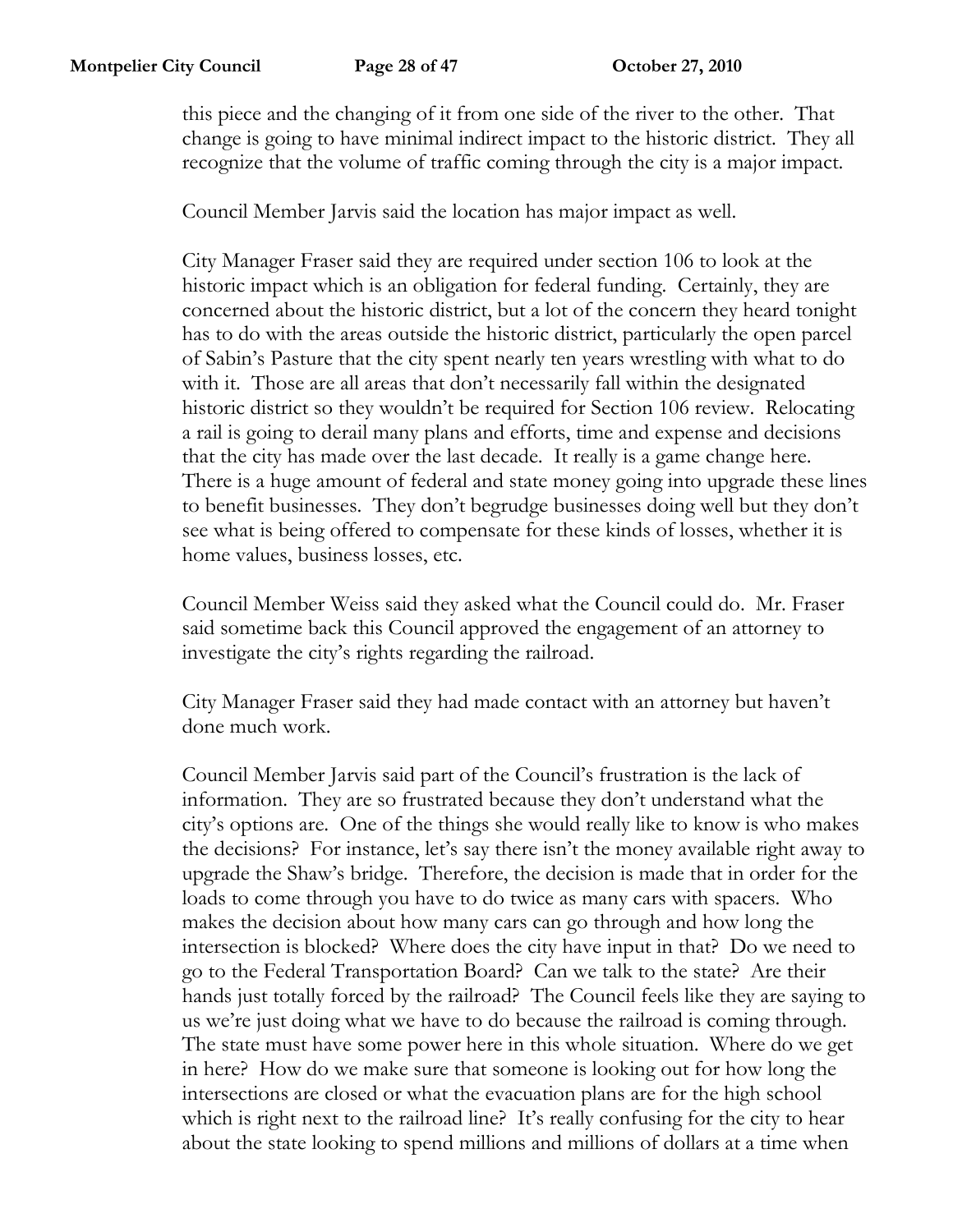the state is in a deficit. Who is making the decision about prioritizing the spending of money that the state doesn't have on projects that will benefit so few? She told Trini she was very confused about what she means by saying if "we" land a larger contract. She keeps saying this isn't about the state. Do you have power, or don't you have power?

Ms. Brassard replied there are multiple phases on the Corps of Engineer projects. They did assist with the testing of the rock from the perspective of helping them line up an entity that could do the crushing the way the feds wanted it and to secure the results of it to take to their lab. When they put a project together and look at it the Northeast Materials Group works with the railroad and works with a general contractor who is overseeing the project for the Corps of Engineers to put together what that spec looks like. Where the state gets involved is the volume they are transporting and what the limits are on the bridges and determine if the railroad's plan for moving it through meets any restrictions that are on the bridges. Until the bridges are at a level where they can say they are safe they look at their plans for moving them. Generally, what the railroad will present are enough spacers to make sure the load is safe to come across the bridges.

Council Member Jarvis asked if that decision was totally divorced from what that would look like having that number of cars in a row.

Ms. Brassard said when you look at the rights of a railroad it is a very tough spot and the state is in as tough a position as the city is. A railroad has the right to access those tracks 24/7 and they can put as many cars as they want over those tracks in that time period. We cannot restrict access, time, any of it. When they hear of issues with them, like not walking the train through or their dispatcher being wise to public safety folks, they can get involved then. They have requirements they have to meet for FRA which have to do with crossings, rates of speed, track, evaluations, etc. Other than that the state really doesn't have any ability to govern the operations of a railroad. They have been working on getting them to provide information on what they are looking at and what they are doing in advance enough so they can pass it on to folks. When they finally knew when the trains were going to start rolling, where they were going to be going and what was happening we engaged all of the other safety folks and did talk to them about trespassing issues. They also included them in the information they got out to the schools and the information that went out to the community so they would know when the trains would start rolling and know where they were going to be. Maybe one of the places for the Council to start to get a better understanding of rail is to see people who specialize in different areas of rail and see if they can get some technical assistance for the city and tell you what the powers of the railroad are.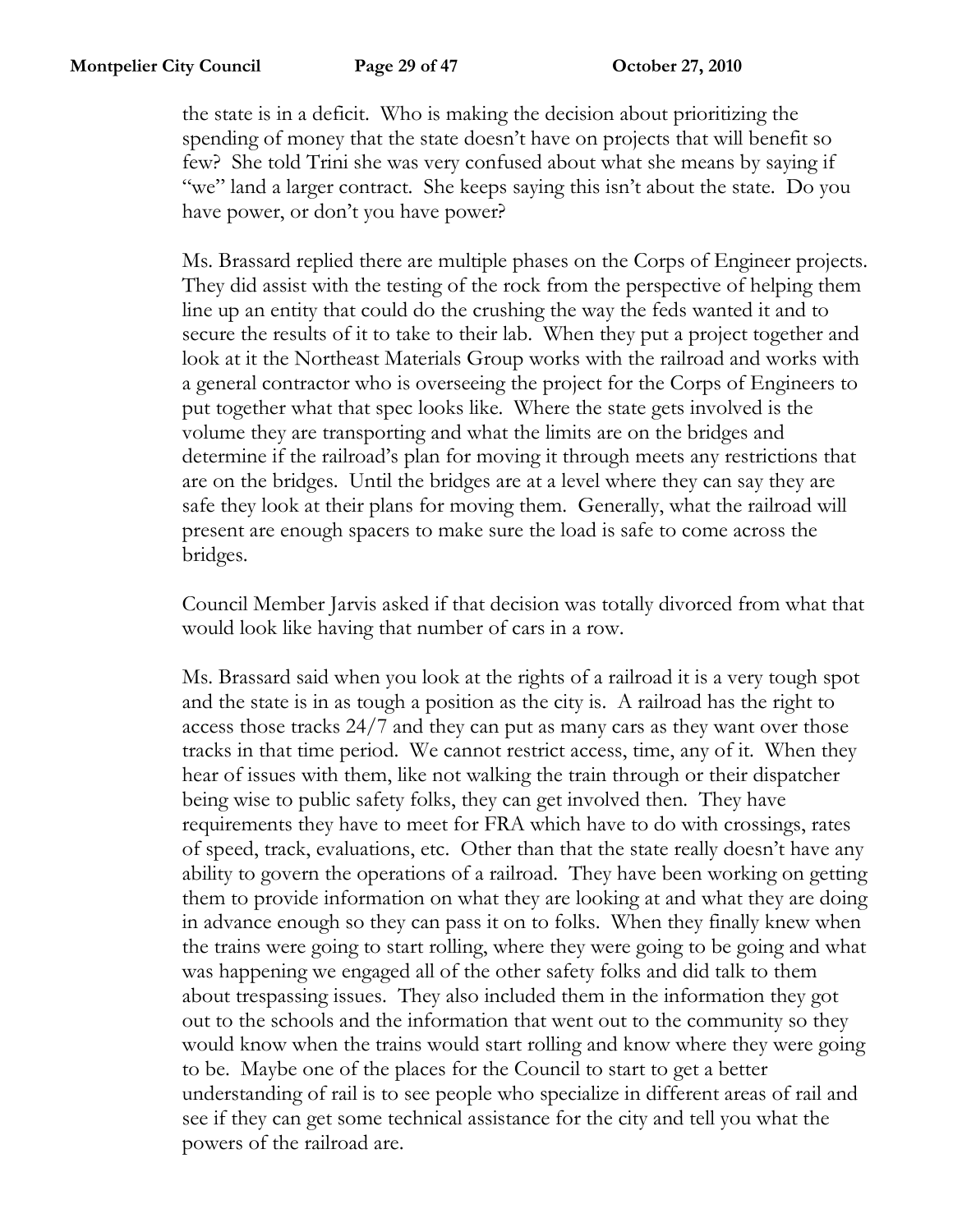Council Member Jarvis said that would be helpful because they don't understand that.

Mayor Hooper said she appreciated that offer and that may be very useful. She would like her own information that we have developed on our own. She would very much like to pursue the idea of getting independent legal counsel with some expertise in the area of rail to explain clearly to the city what its options are and making sure that what happens is in the city's best interest.

Council Member Sheridan moved the Council instruct the City Manager to have the attorney he has talked to go into active mode and start looking into all of the questions. Council Member Weiss seconded the motion.

Council Member Golonka said he would like to ask in the motion that they explore all avenues to the Vermont Transportation Board in regards to appealing the use of discussion.

A representative from the Agency of Transportation said the Surface Transportation Board trumps everybody.

Mayor Hooper said all avenues including the Surface Transportation Board and also the State Transportation Board and any other avenues in helping to insure that the city's interests are weighed equally with others.

Council Member Sherman said she would like to include the Congressional delegation who has secured earmarks for projects that will be severely compromised by this.

Mayor Hooper said they are looking at legal action as opposed to talking to our representatives.

Assistant Public Works Director McArdle spoke about the application for the new alignment through Sabin's Pasture and he wonders what their crossings might be. The alignment of the tracks seems to landlocked the property.

Mayor Hooper called for a vote on the motion. The vote was 6-0, motion carried unanimously.

- 10-265. Zoning Process Workshop.
	- a) The City Council and Planning Commission will discuss the process for moving forward with the zoning changes required by the Master Plan.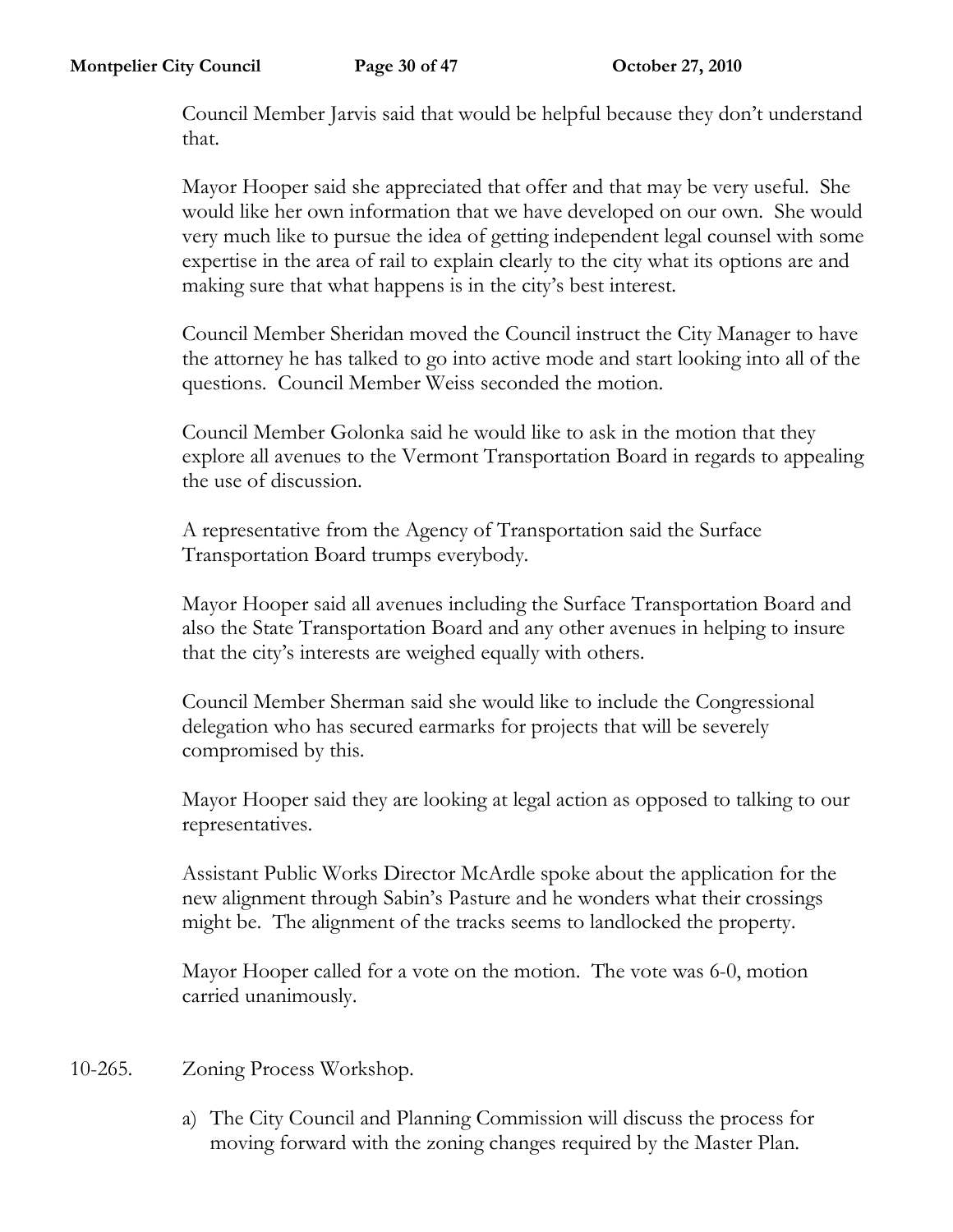b) Recommendation: Discussion.

City Manager Fraser said the city just had a very successful Master Plan adoption. As we move into the zoning process there was a situation the last time around with zoning where the Planning Commission was doing its good work and the Council didn't agree with the work and everybody left the table feeling badly and not appreciated. The Council members felt bad. Gwen and he had a conversation about how they could prevent this from happening and talk about it in the beginning. Tonight they hoped the Council and the Planning Commission could talk to one another about what works and a way to communicate about what each other is doing. Tonight they want to talk about the process they would go through and meet again on November  $8<sup>th</sup>$  and start talking about the actual substance.

Planning Director Hallsmith said what kind of process are we going to engage in as we move through the zoning. There are a couple of questions. One is the question Bill has raised which is the one that occurs between the City Council and the Planning Commission. The second is the process that we engage in as a larger group with the whole community. Without really understanding how the City Council had envisioned being involved she drafted how they would be engaged for the whole community. The open question is what kind of structure would be useful to make sure we accomplish exactly what Bill said, which is to have all of the Council Members feel involved and engaged enough and own it enough so that by the time we get the end of what is a long difficult and technically complicated project we are all in agreement instead of being at odds with each other. One model they used as part of the enVision process that was moderately successful was to have a steering committee that was comprised of a few members of the Council, members of the Planning Commission and Chairs of all of the enVision committees that really oversaw the process as they went forward. That is one model. Another model could be having regular check-ins with the City Council every three months or so when they all meet and discuss what we have been meeting with committee members, what kinds of issues have arisen, what challenges they are facing and get the Council's input on that. Both of those could work together. All she is doing is opening the question for how the Council would like to be engaged in it and what they think we should do to help facilitate that.

Mayor Hooper said she believes what they are talking about is a fundamentally different zoning ordinance than what they see today. It is fundamentally changing it in rather exciting ways and it needs the Council's engagement because of that.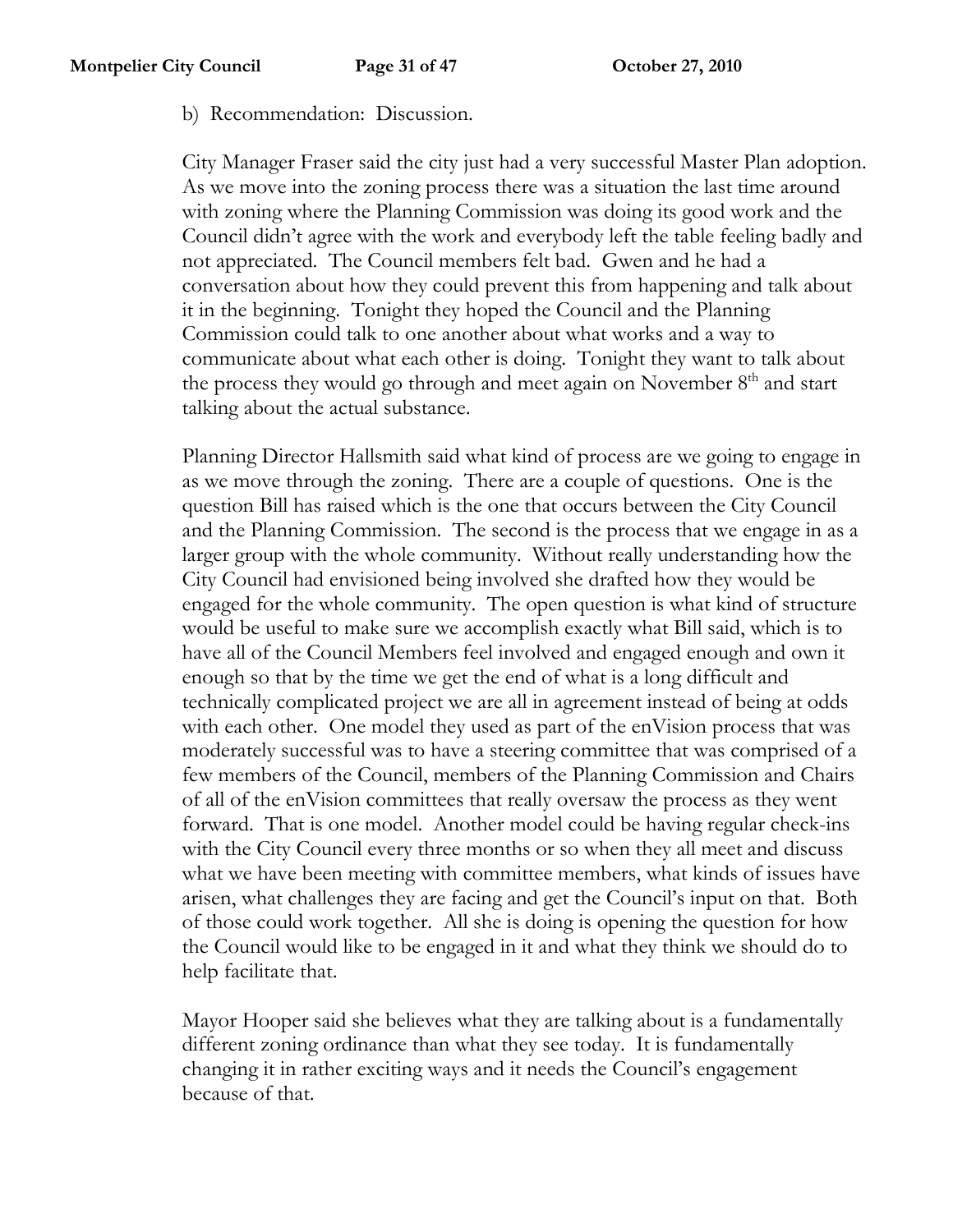Planning Director Hallsmith said the Master Plan calls for actually changing it substantially.

Council Member Hooper asked if there was any template of what we might expect the final zoning to look like as opposed to what we have now.

Planning Director Hallsmith said the simplest one page description of the direction they are taking is in the Master Plan right adjacent to the future land use map where we talk about three different types of tools they will use. We will look at developing neighborhood development standards. We will look at having a low density rural area, a historic design district and a smart growth district. There will be essentially those goals encapsulated in the zoning – looking at our historic design area and developing tools that can help enhance and improve that area; looking at the smart growth district and engaging the tools that can help us achieve the goals of expanding housing in the city which has been an important objective of the City Council and is the goal of the growth center designation; and also looking at neighborhoods individually to try and make sure they are engaged in the process and try to incorporate their interest in the plan. The neighborhood development standards she feels are likely to look something like what are known in the planning world is form based codes which are very clear guidelines for how development occurs in neighborhoods that tries to reflect the neighborhood character. They tend to be used a lot these days in zoning because they simultaneously give developers some really clear guidelines to follow and also enable neighborhoods to have a real voice in their development.

They have developed a survey as a starter that they would go into the neighborhoods and ask them to complete the survey on the kinds of development they can envision in their neighborhood, both on a residential scale looking at density issues and looking at commercial kinds of developments that might be compatible with the neighborhood. There is a team working on this that includes the Regional Planning Commission because there was a grant that enables us to hire them to help us with the process. At the All Board meeting that is scheduled for November 8<sup>th</sup> at Noble Hall Lounge there will be another presentation on some of those tools. The tools are all up to us to shape and develop to our standards as well. These are some of the approaches they are considering as they move forward.

Council Member Jarvis said what she sees as the biggest potential pitfall is her fear that this body is not going to understand what direction we are going in until we are part way there. Her request would be that right up front they get as much information as they can about the policy shift they are talking about. She would love to hear the pros and cons. She would like someone from Smart Growth Vermont tocome in and talk to them. Her personal concern going forward is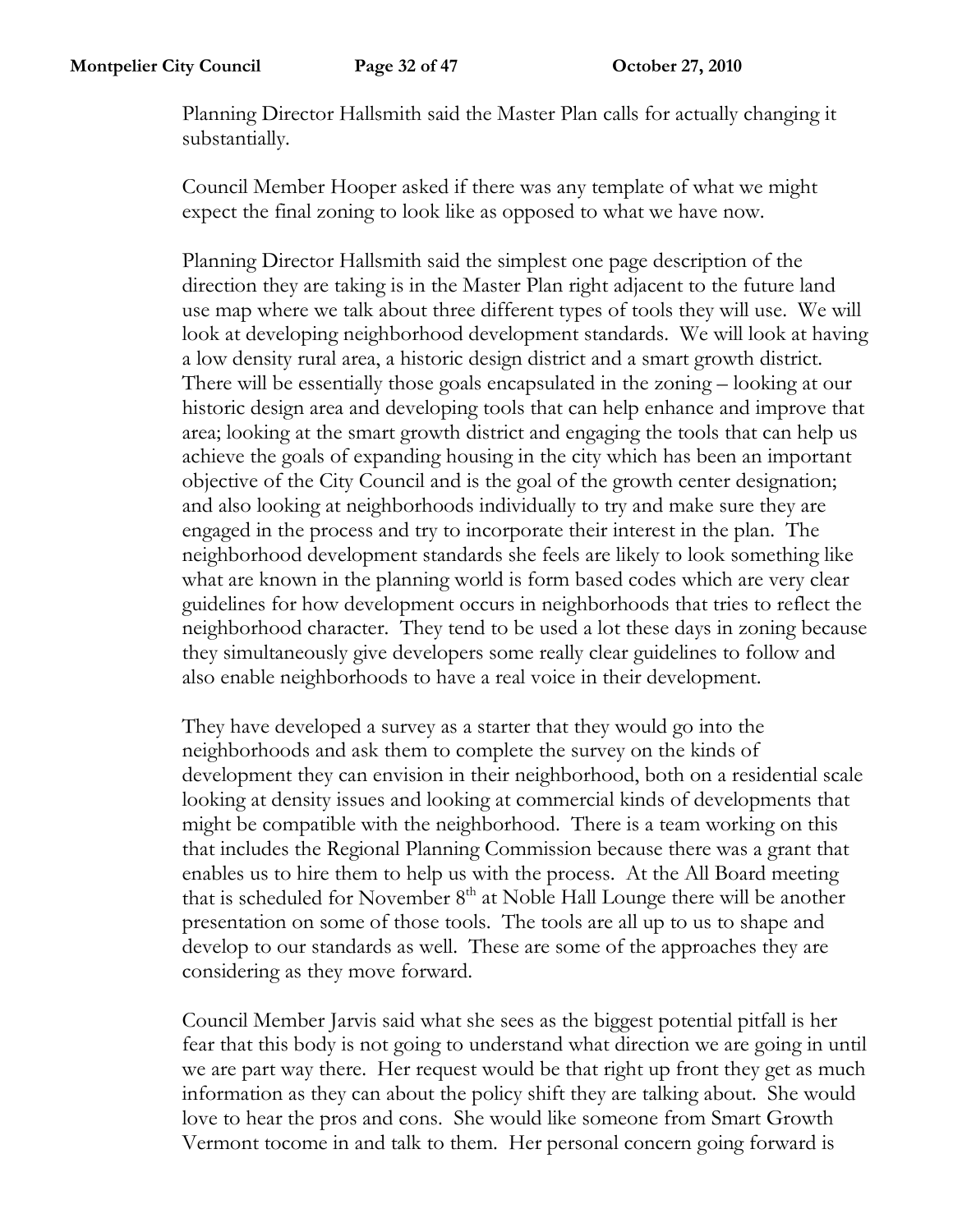that with their Growth Center designation that we have thereby lowered the jurisdictional area for Act 250 purposes. She really needs to be assured that we know what we are doing in terms of picking up the slack there.

Planning Director Hallsmith said they have a specialist coming in on the  $8<sup>th</sup>$  of November.

Council Member Sherman said it would be nice to have some samples of completed zoning regulations that followed that process.

Planning Director Hallsmith said what they have is similar to that. There is a study that the city of Washington, D.C. did that compared form based codes and performance zoning with the hybrid mix of the two and described what the goals are with each type of zoning and where it works and doesn't work. It has some sample cities that have used the different techniques and it is very useful. She has circulated it to the Planning Commission.

Mr. Bloch said there are the two Vermont models of Newport and St. Albans as well.

Mayor Hooper said she heard about the Newport one which is pretty spectacular and all of 28 pages long.

David Borgendale said he thinks he may be one of the last few Planning Commission Members that went through the last go around. In terms of what happened it is really critical that there be pretty frequent check-ins between the City Council and the Planning Commission about the direction they are taking because his view of what happened last time is there was a divergence of ends and goals between the Planning Commission and the City Council. Those issues need to be checked in on and hammered out as the process occurs and not ending up with everybody being unhappy. The one thing that is essential is continuing communication and check-in points.

Council Member Golonka asked what timeline they are looking at.

Planning Director Hallsmith said with a change like this it does take time because we want to engage the community in a meaningful way. She was looking at the first phase of the project being what they had engaged the Central Vermont Planning Commission to do. That grant started in September and it will be done in August. That is looking at boundaries and seeing where we might change the boundaries of the zoning districts and looking at some of these tools we were discussing to give us a good sense of what those tools could be. From then on in they need to complete the ordinance revisions so she was anticipating another 6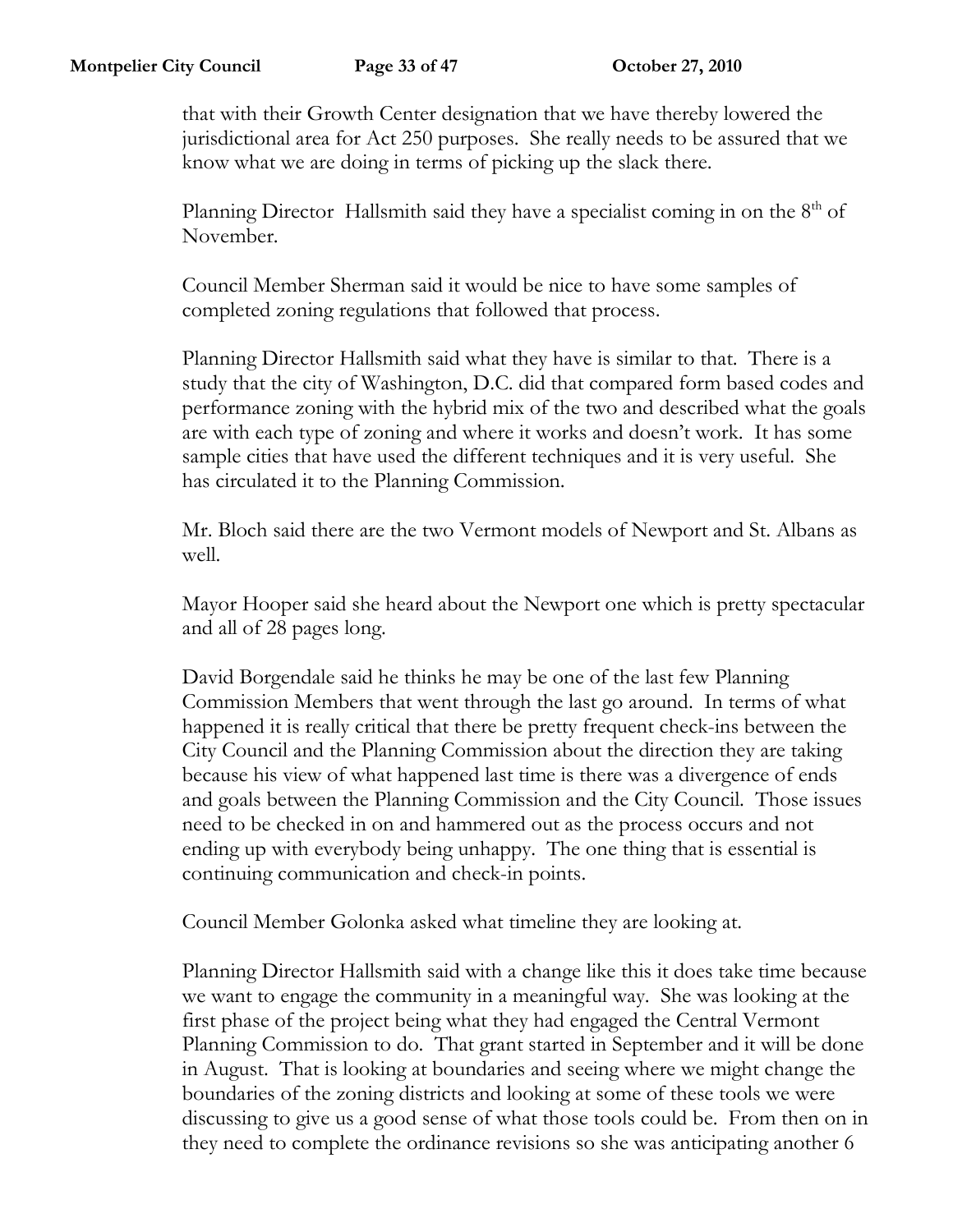months after the completion of the Phase 1 with the Central Vermont Regional Planning Commission. She is thinking a total of eighteen months to two years. Any major policy change does typically require that type of time frame. This really careful consideration of what we want to accomplish with our land use policy does take longer.

Mayor Hooper said just the mention of the process in her mind raises questions. The Regional Planning Commission is developing information on boundaries. That feels like something we should be deeply involved in.

Council Member Weiss said in the process he has a request. Consider that zoning is the tip of the iceberg and you come up with a new ideal plan. But the process that an individual has to go through in this city is horrendous based upon the zoning. They have to go to a zoning administrator, a building inspector, possibly a technical review person, follow a building code, and go to a Design Review Committee and a Development Review Board. One could spend a lifetime trying to get a simple project approved and he would hope as they are developing the process maybe they could tuck in there a subheading on the processes of the administration of zoning. According to the charter you have a right to do that.

Bethany Pombar said she likes the idea around establishing milestones and that we are all on the same page of what they are and approximate timelines. She is wondering about the process to create those milestones and making sure they are touching base at the places they feel they need some input. She wonders how they would feel about creating a joint committee to get this started about what those milestones are and propose a process to the Council and Planning Commission about what that might look like.

Council Member Jarvis said they haven't made a decision about the first step. Are we shifting from the way we have been doing things to a new way?

Planning Director Hallsmith said they have made that decision. The goals in the Master Plan are pretty clear there. The shift in zoning is one of the very clear strategies we have. The All Board meeting provides a good opportunity to come up with some milestones and come up with the first steps in the process. They can lay out very clearly what the goals are and what they want. She wants to let Council Member Weiss know that she certainly hears his complaint about the process, and we administer it. We administer something that we are required to administer in the way it was laid out and they have done their best within the constraints of that program to make it a lot easier on applicants to get through the process. They have changed the schedule of the DRC and the DRB. They have changed the zoning process for applications so you can actually come in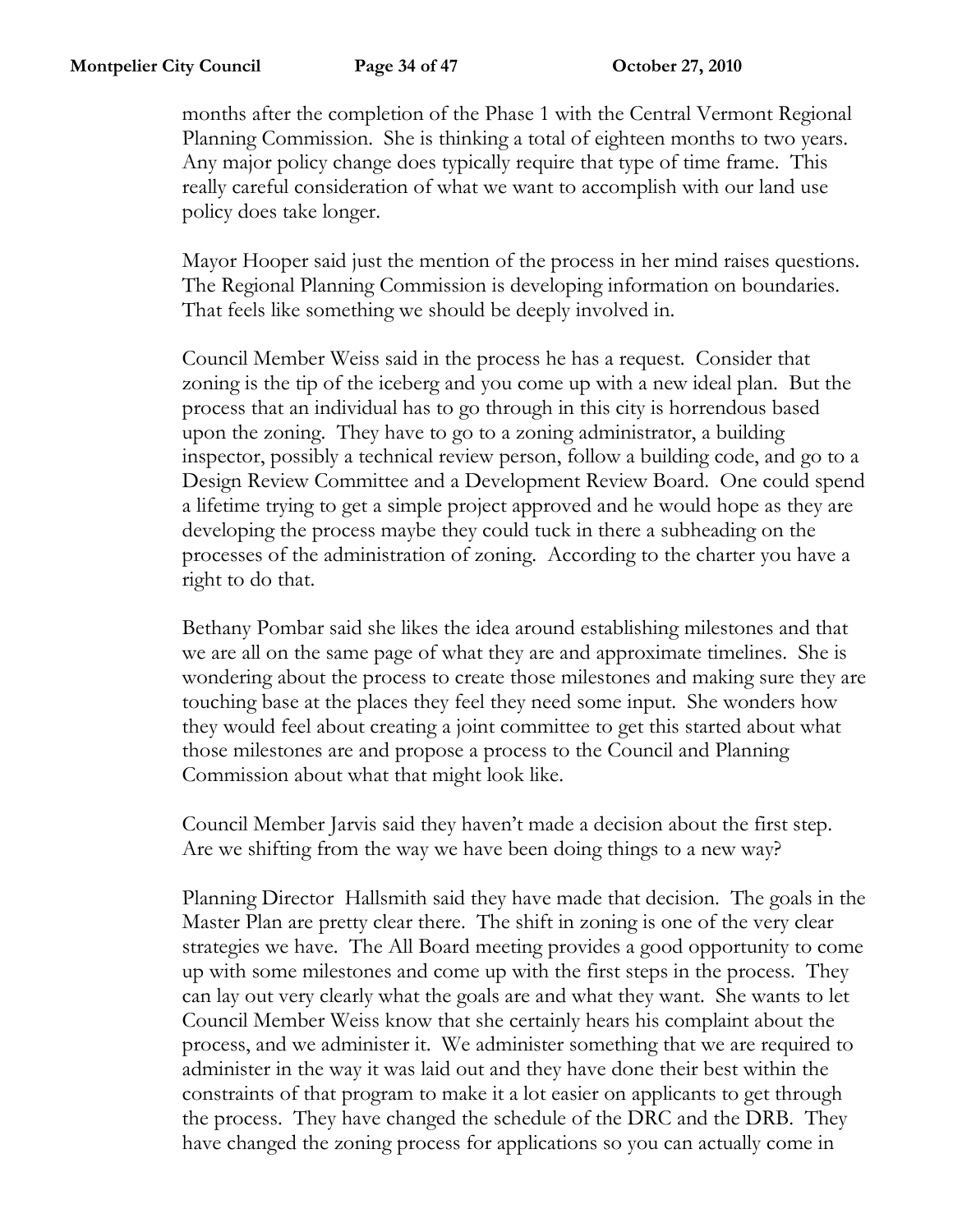now with a simple application and leave the same day with your zoning permit. That didn't actually used to be the case if it doesn't require other levels of review. They share his goals of making the zoning process much more user friendly, but to do that we have got to change the zoning bylaws. The zoning bylaw the way it is written you need a slide rule or computer program to figure out a sign size. They actually do share common goals and the Planning Commission has put in a lot of thought into the form that might take. At the November  $8<sup>th</sup>$  meeting they do plan to outline that clearly and that would be a good opportunity to come up with some of the milestones.

Mr. Borgendale said one they are going to end up with more zoning zones than we have right now, probably a lot more. They are going to be neighborhood oriented and the really difficult first challenge is going to be defining neighborhoods and figuring out how we handle transitions from one neighborhood to another. Once they get that done then they start figuring out the technicalities of how to implement the plan for that neighborhood. Defining those is going to be very important work and that will probably be the first major milestone.

Planning Commission Member Aloisi said the Planning Commission is open to many different types of new ways of zoning and one of the first steps is City Council and the Planning Commission getting on the same page about which direction that is and getting input from the entire community about which direction they want to go in, too.

Council Member Weiss said the first step is the meeting they are having right now. The second step will take place on the  $8<sup>th</sup>$  of November, and the third step will be asking the Planning Commission to come back to a Council meeting in December and report in detail the results of what happened on November 8<sup>th</sup>.

Bethany Pombar echoed what Missa said. They have all struggled to wrap their heads around this new format that is pointed to in the Master Plan. They wanted to do due process in looking at that model in relationship to other models and figure out how it best fits our city and what it allows us to do. It is going to be a crucial step for them to articulate that well so as they try to engage the citizens of Montpelier in that process we can explain that.

Council Member Sheridan asked who was going to design the surveys for the neighborhoods.

Planning Director Hallsmith said there is a draft that the Central Vermont Regional Planning Commission has done. The neighborhood surveys and neighborhood meetings don't include giving the neighborhoods a key to the lock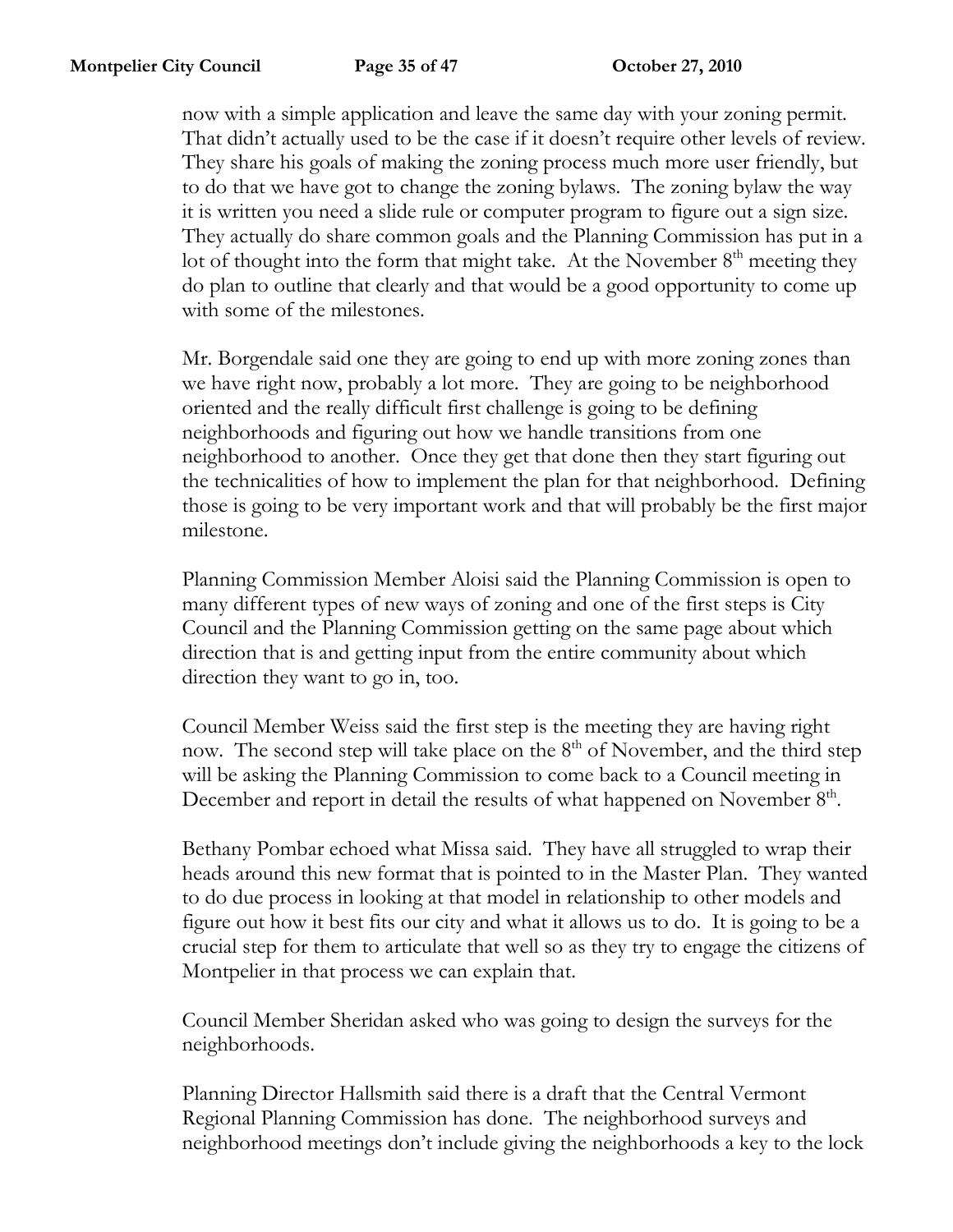so they can lock the door and keep everything out. There are policy goals around growth that we have already established. We do have goals for zoning.

Council Member Sheridan asked if the surveys were going to come back to the Planning Department. Who sees them first?

Planning Director Hallsmith said they would have an introductory meeting where they would give out the surveys. The second meeting would be when they would bring them back to a neighborhood meeting that those on the planning and zoning team would attend and collect all of the information. The third meeting would be where they would articulate what they have received from them.

Mayor Hooper said one of the issues they are going to struggle with is that a lot of this design is around having highly functioning intact neighborhoods who are participating.

John Bloch said they have gone to the furthest extreme possible in putting everything in writing. What we don't realize is until 250 years ago the primary means of communication were drawings or pictures. Gwen has tried to use pictures and graphics.

Planning Commission Chair Moorman said it may be helpful at the outset of the process to isolate from the Master Plan the goals we have adopted that drive our zoning revisions and at the same time we have already started to identify some potential goals on top of that. He has heard from citizens in town they want more straight forward manageable zoning regulations they can understand and follow. He will personally lobby for that on the Planning Commission in their efforts to rewrite the zoning regulations. He isn't sure that is the goal that is explicit in the Master Plan but is certainly one they should strive for. Let's have a clear picture from the outset of what our drivers are in the Master Plan and identify other drivers outside of the Master Plan they want to focus their attention on. In terms of communication he is hearing that City Council would like to meet periodically to discuss this. They definitely need to engage the neighbors and some of the Council Members were very active in that process.

Tim Heney said he likes what he is hearing. Process versus results is really important so laying out some goals for this up front is critical. Other things that might drive the process and timeline is if there is grant money involved or higher bodies in the federal and state government that creates a weird dynamic in terms of conversation.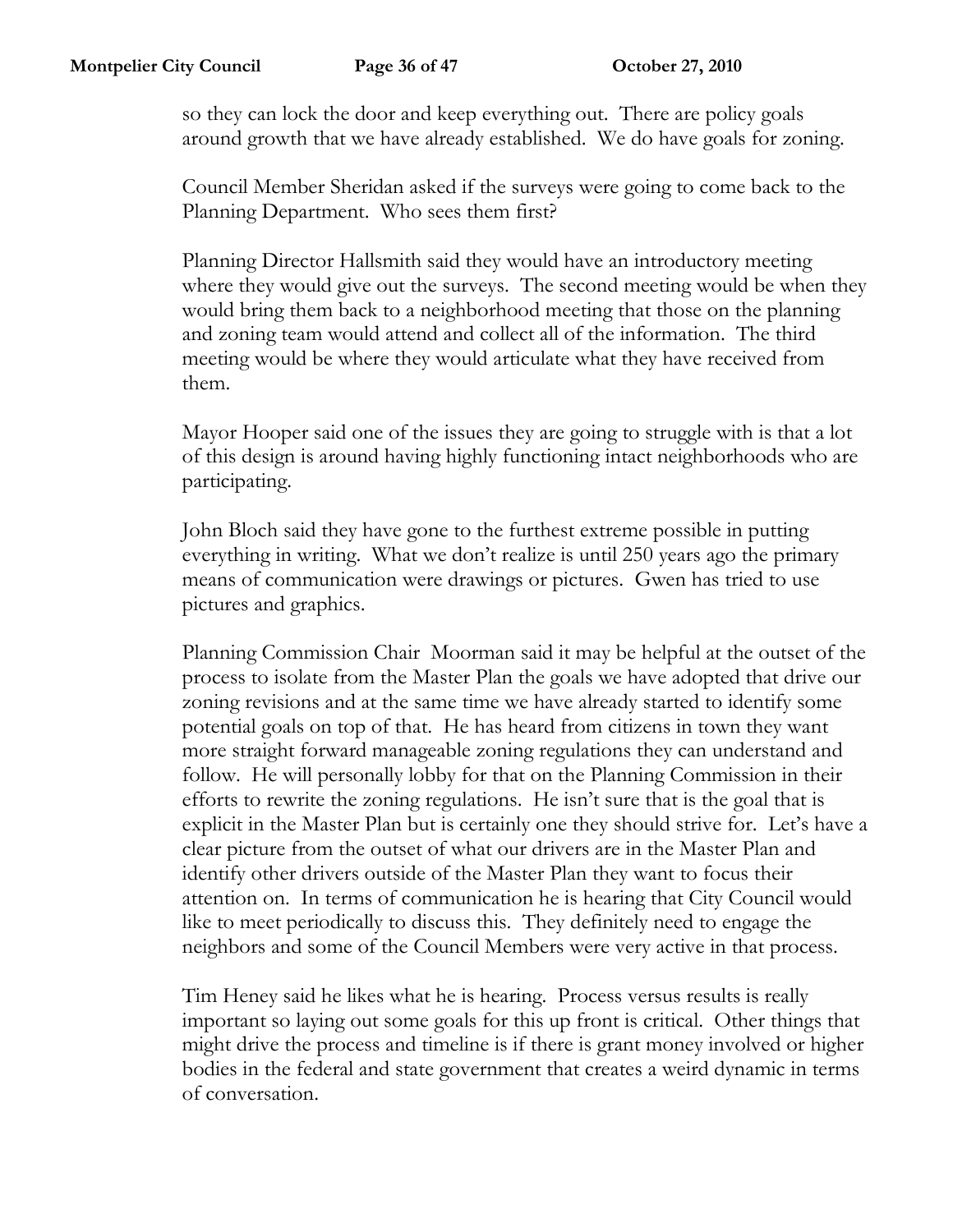Council Member Weiss said in terms of timelines is this something that may have to be voted on at the March meeting?

Council Member Sheridan replied no. Citizens don't vote on the zoning.

Bill Jolley from Parkside Drive said after reading the entire Master Plan he wants to congratulate Gwen and her team. He understands the goals. He assumes by adopting the Master Plan they have essentially adopted the goals. In order to accomplish those goals there are going to be a lot of factors which are out of the city's control and some are going to be external factors. The global economy, national economy and Vermont economy is just one. There are certainly hundreds of other factors that in order to accomplish the goals are going to be out of zoning regulations. He sees a lot of ideology in reading the Master Plan. He would like to see a little more balance between the ideologies of what the future could look like in Montpelier versus what the practical situation is.

Mayor Hooper said Gwen eluded in her memo about pulling together in addition to the neighborhood groups was targeting business owners and specific areas of the community. She would suggest adding to that people with experience going through the process. It sounds like the Planning Commission is offering to meet periodically with the Council. Council Members were in agreement.

- 10-266. Second Public Hearing/Informational Session on proposed Charter changes.
	- a) On September 8<sup>th</sup> the City Council filed proposed Charter changes with the City Clerk 10 days prior to the first public hearing as required by statute.
	- b) By statute the first public hearing must be held at least 30 days prior to the date when the Charter changes will be voted upon. The first public hearing was held on September 22<sup>nd</sup>; in this case the first hearing was held 40 days prior to the municipal election scheduled for November 2, 2010.
	- c) Amendments have been proposed for Titles III, V, XI, XII and XIII of the City Charter.
	- d) These amendments would provide for appointment of the City Treasurer rather than election, formally change the name of the Zoning Board of Adjustment to the Development Review Board, eliminate the Board of Auditors, authorize the city to operate and sell heat and electricity, authorize creation of an energy assessment district and confirm an earlier vote to merge with Berlin Fire District #1 for the provision of water.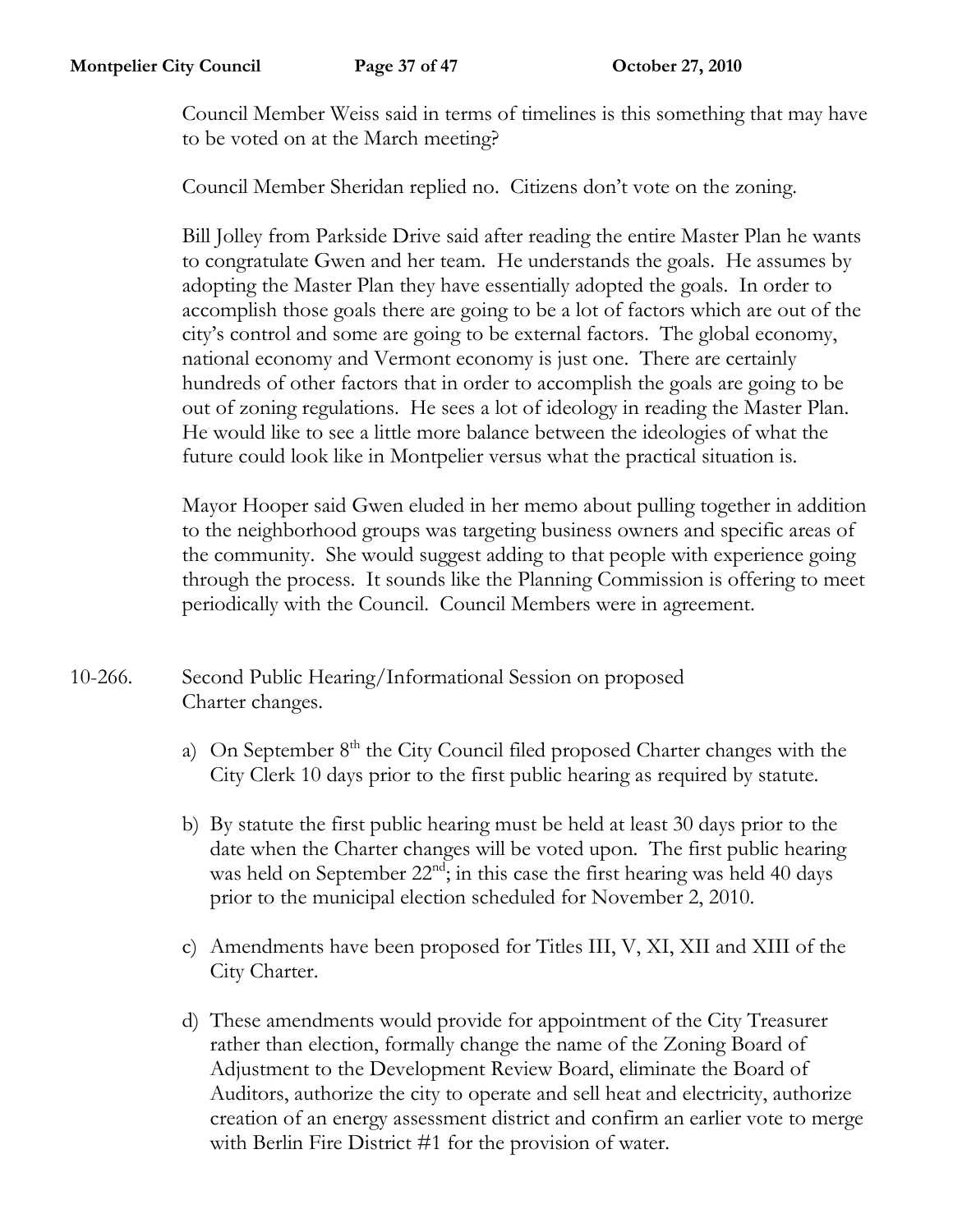- e) The proposed Charter amendments will be addressed in three separate ballot items.
- f) Unlike the first hearing which is designed to take public comment for the purpose of either changing the proposal or discontinuing it, the second hearing is designed by the Council to explain the proposal to the voters and to allow for public discussion about the pros and cons of the proposal.
- g) Recommendation: Conduct the Public Hearing/Informational Session.

Mayor Hooper opened the Public Hearing at 10:25 P.M.

City Manager Fraser said the first Charter change is to convert the Treasurer position from elected by the public to appointed by City Council, eliminating the elected Board of Auditors and officially changes the name from Zoning Board of Adjustment to the Development Review Board. He noted that in last week's Bridge

they published all of the Articles in their entirety with an explanation of what was proposed.

Thomas Weiss from Liberty Street said he is confused on what he is actually being asked to vote on for Article I. Article I gives some general guidance as to what he is voting on but it doesn't refer to any document he can refer to and look back on in the future to determine what they voted on and was it submitted to the General Assembly. What he is voting on doesn't say he is actually voting on that document, and that concerns him.

City Manager Fraser said the statute requires the Charter language be filed with the City Clerk and that is what they vote on. The Council voted to enact language and filed it with the Clerk and that is the language that is being considered. Once it has been filed with the Clerk the Council can't change it again.

Mayor Hooper closed the Public Hearing on Article I at 10:32.

- 10-267. Public Hearing/Informational Session on Article 2 of the Special City Warning for November 2, 2010.
	- a) **Article 2** reads: Shall the merger of Berlin Fire District No. 1 and the City of Montpelier approved on March 5, 2002 be confirmed?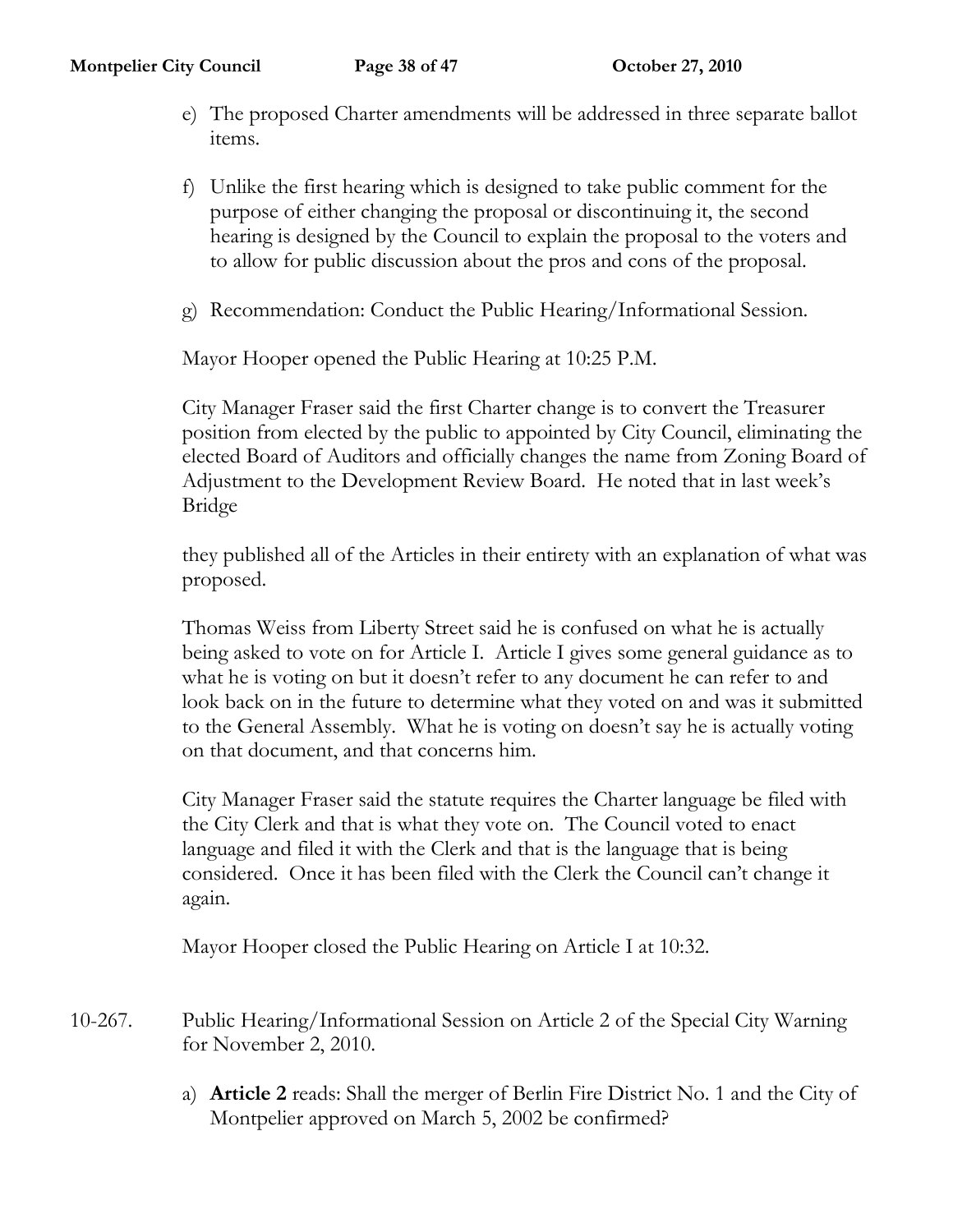- b) This hearing is also designed to discuss, and take public comment, regarding this Article.
- c) Recommendation: Conduct the Public Hearing/Informational Session.

Mayor Hooper opened the Public Hearing on Article II relating to the Berlin Fire District.

City Manager Fraser said the city attorney told this is technically not an amendment to the Charter although the merger will become an add on to the Charter. Because it is a merger of inter-municipal operations it requires approval. The city has already approved an operating agreement with Berlin and an intermunicipal agreement with Berlin Fire District No. 1 to operate and merge the assets to make them part of the city's water system . What Thomas Weiss is here to talk about is that there was a plan of merger filed. He has a question about the 2002 vote.

Thomas Weiss said he went to the City Clerk's Office last week to get information and received the sample ballot and received information about the Articles the voters are voting on. What he received was a handout that had some documents on Articles I and Article III, but there is nothing on Article II which is on the confirmation of the merger. He went back to the 2002 City Report and Article XI in the warning for that city meeting said, "Shall the City of Montpelier and Berlin Fire District No. 1 merge into the City of Montpelier under the terms of the plan of merger approved by the Montpelier City Council on September 12, 2001 and by the Berlin Fire District No. 1 Committee on October 21, 2001?" He tried to find out what document that was they voted on in 2002 and the City Clerk could not find any minutes of the meeting on September 12, 2001. He checked back issues of the Times Argus and there was indeed a meeting warned for September 12, 2001 which included as an Executive Session to discussion the Berlin Fire District issues. He tried to find reports of the Council meeting in the Times Argus and didn't find anything. He went back and found out that was the day after September 11, 2001 and the City Council had postponed its meeting. Therefore, there is no document that the City Council approved on September 12, 2001 so there was no document they could have truly voted on for March 5, 2002. What surprises him is that in the four months between when the meeting was held on whatever day it had been forgotten that there was no meeting on September  $12<sup>th</sup>$ . Furthermore, he went to the City's internet site and found a 5page document. The first 2 pages are an interlocal agreement plan of merger and no date of when it was drawn up. That is what is there as being information what they are supposed to be voting on Tuesday. The third page is an addendum dated February 27, 2002 so they can't be voting on that because it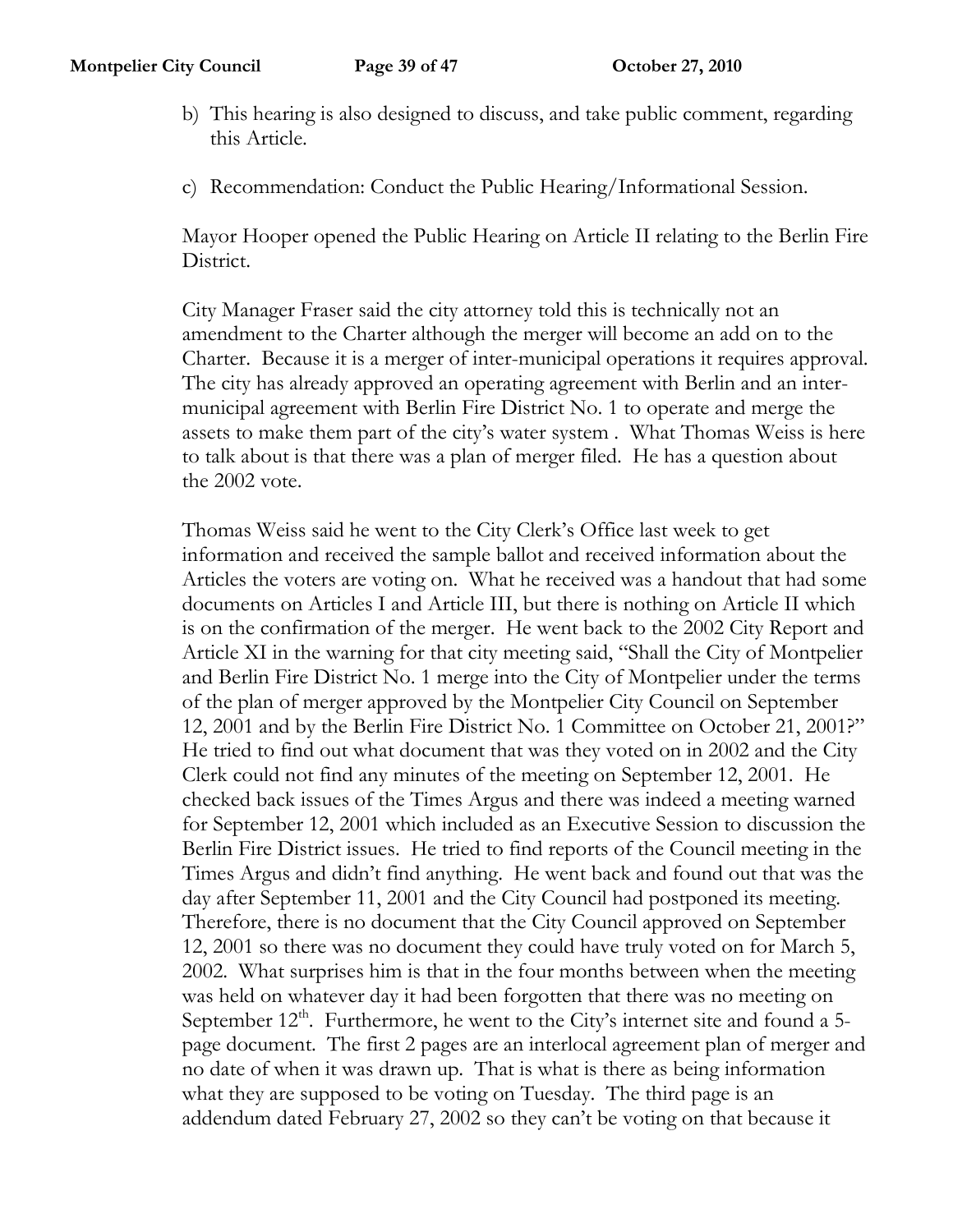isn't the document approved on September  $12<sup>th</sup>$ . The last two pages are an interlocal agreement signed June 11, 2003 and June 10, 2003 by the two parties.

That refers to things that happened on or after the meeting in March 2002. Maybe those first two pages are what they voted on but it's not clear from the record. There not having been a meeting on September  $12<sup>th</sup>$  there isn't anything they actually voted on.

Then he went back to the bill that was introduced in 2003 to the General Assembly to see if it had a text of what they voted on. What he found there was the bill contained an amendment to the City Charter that was never presented to the city voters to vote on. It contained an amendment to Section 5. They were never warned for a motion on the Charter change as to the text and the language this is not the language in the first 2 page document he was just describing. It is the same with the bill that was introduced this past January. It had the same Charter change and the same disconnect with any of the other documents that he has been able to find.

State statute requires that notice of the meeting shall specify the sections to be amended with the text of the amendments, and that wasn't done in 2002 and he doesn't see it being done here. They are being asked to approve a merger which is going to lead to a Charter change but they are not being asked to vote on a specific Charter change that is going to be presented to the General Assembly. Even if Article II passes on Tuesday we will still have to vote a Charter change before we can present a bill to the General Assembly to change the Charter. He concludes the attempt by the city to amend its Charter on this issue is based on false premises because it is based on a document the City Council could never have approved because they didn't meet on that day. Subsequent attempts are all based on that. That is his concern as to why Article I and also Article II don't reference a specific document they are voting on. If confusion happens in the future how do they know exactly what they voted on? He thinks they should ignore whatever vote comes out and start over and do it right.

Mayor Hooper said she just asked for the drafting of the last Charter change and asked them to pull up whatever they did before. She assumed it was proper and they just copied what they had done before and obviously didn't have the benefit of the research that Mr. Weiss did.

City Manager Fraser said this just came to his attention late this afternoon. He knows that was scheduled for September  $12<sup>th</sup>$  and he is interested in the piece about the amendment. He's right; they voted on the merger and not on the Charter amendment so all they are talking about this time is the plan of merger.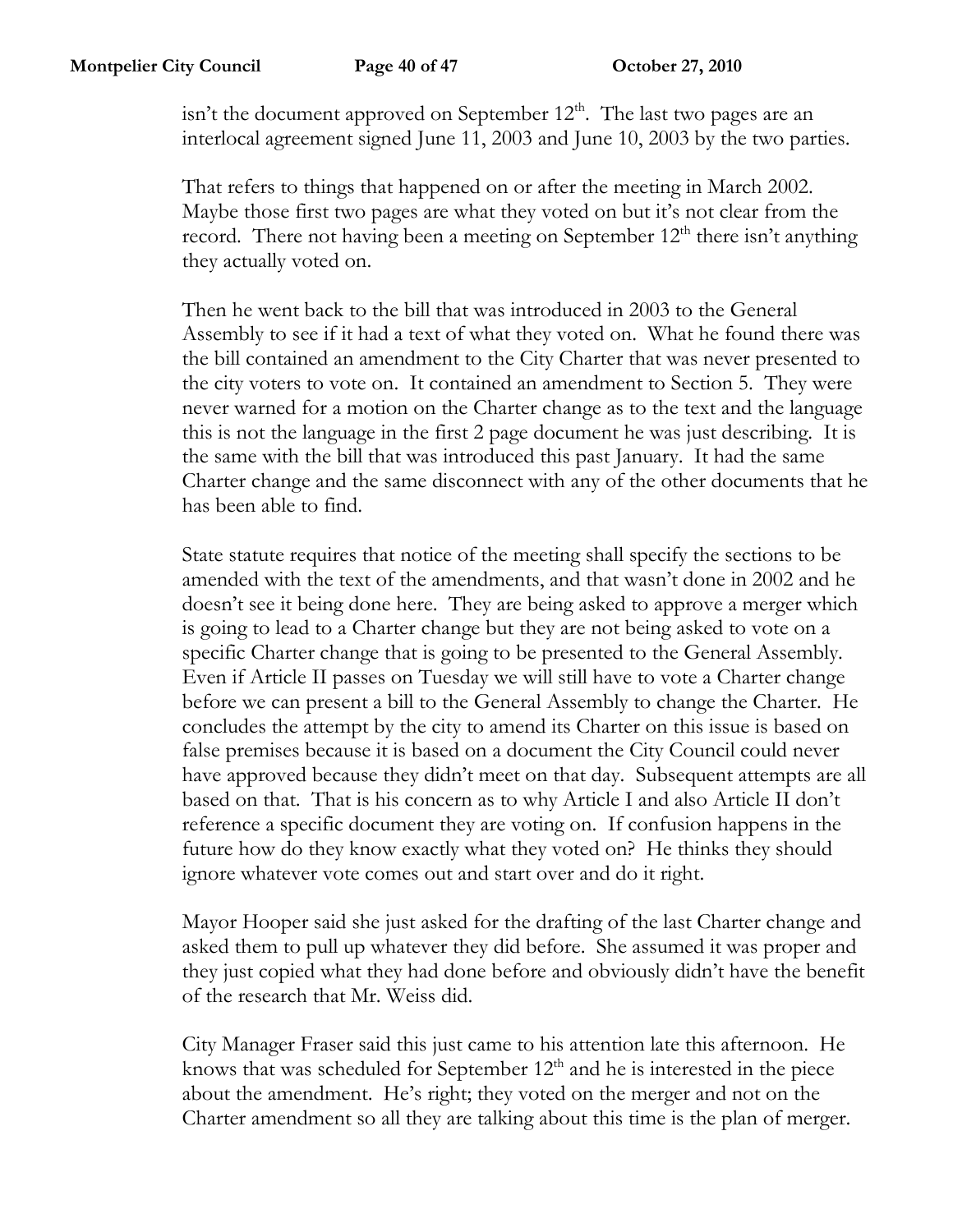Mayor Hooper said what the bill actually said, could it have been that the Legislature changed whatever they presented?

Mr. Weiss said in 2003 the bill was introduced by Brooks and Kitzmiller. Whether the bill as it came out was what they dealt with in the Legislature or not he doesn't know. There was one hearing held on it and the committee decided not to take any action.

City Manager Fraser said Mr. Weiss is right. They shouldn't be putting forth a Charter amendment they didn't vote on.

Mayor Hooper said they are going to have to research this and figure out what the right thing to do is.

Mayor Hooper closed the public hearing at 10:45 P.M.

- 10-268. Public Hearing/Informational Session on Article 3 of the Special City Warning for Novermber 2, 2010.
	- a) **Article 3** reads: Shall voters amend Title XI, Sections 1 and 22; Title XII, Sections 10-12; Title XIII, Section 1 and Sections 3-20; for the purpose of authorizing operation of a district energy system, sale of energy and creation of an energy improvement assessment district.
	- b) Again, this hearing will provide an opportunity to discuss, and hear public comment, regarding this Article.
	- c) Recommendation: Conduct the Public Hearing/Informational Session.

Mayor Hooper opened the public hearing at 10:46 P.M.

Mr. Weiss said this is the same issue in that it refers to a specific document. In other charter changes that the city has warned since starting in 2002 it refers to a document that is trackable.

Mayor Hooper closed the public hearing at 10:50 P.M.

10-268A. Montpelier Energy Advisory Committee Update.

Council Member Weiss said the Montpelier Energy Advisory Committee as appointed by the Council has been very faithful in its duties and met last night to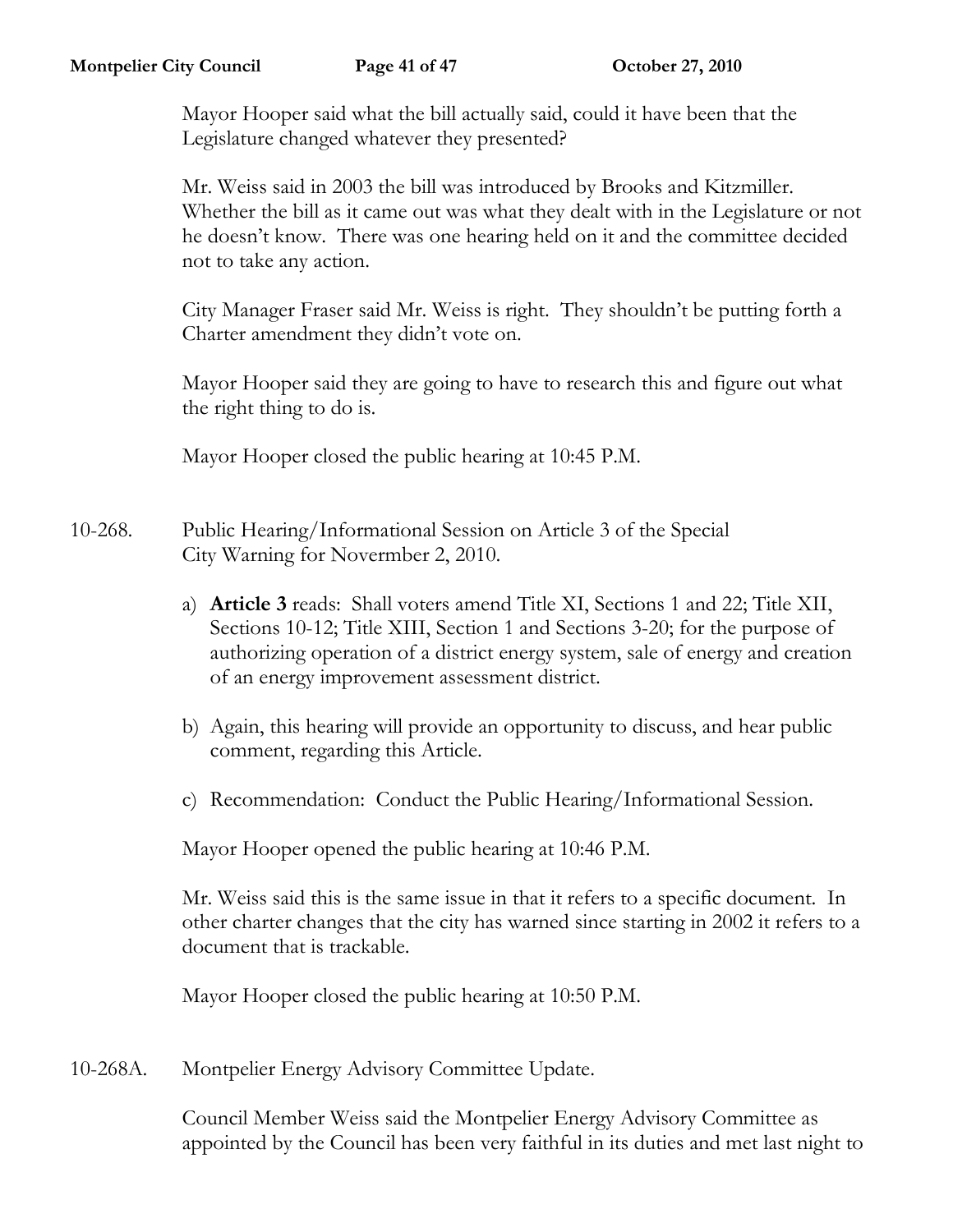hear a presentation about the proposals which had been submitted regarding the biomass project. Technically, there are only three proposals but each of the proposals has its own subset because the bidders could provide alternative

methodologies. Through Gwen's presentation the Advisory Committee by consensus because they don't vote agreed with Gwen that they needed a technical third party person to advise in terms of technicality and economics. He would like to ask Gwen to make a brief presentation on what is being requested and then ask the Council if they will vote to support it.

Planning Director Hallsmith said there is a proposal from McMillan Company that involves several choices and alternatives including a city only possibility if the state didn't want to cooperate with us which is another form of energy generation that can be done with hot water instead of steam. There is another proposal from Pizagalli which also has a couple different alternatives. Both of these alternatives do have the no city or state money option in them and would be private financing. He also has proposed a different burn technology which is known as suspended combustion which is done with dust instead of wood chips which means there is a lot less storage space needed on site. It's a smaller plant. There is a proposal from Dew Construction, Inc. They didn't propose any substantial alternatives but they do have several phases of the project that need to be evaluated in terms of their financial impact.

There is a lot to think about. If she was qualified to do the technical and economic review of all of these proposals she could have made one and be on the bidding team as well. Harold Garabedian is doing a great job as Project Manager, but they do need some outside technical assistance. They did receive a proposal from a firm that she met at the Public Works Conference in Washington that does what they call value engineering where at this stage in the process they look very carefully at all of the proposals and try to come up with the best alternative for the city. Most of us have heard value engineering is a kind of a derogatory term for cost cutting and quality lessened, but in this case it might be that the suspended combustion alternative is a really good one and we would want to see what that would price out for the local only option. There might be some type of mix of the different technologies that we might see as the best value and approach for the city. What she is proposing is they put out an RFP for a firm or a team of firms to help us with the review and that could also potentially act on the city's behalf with change orders and the commissioning agent process, which is the process that happens at the end of the construction phase to make sure we got what we said we were going to get in the first place. She anticipates that the cost of that would be somewhere between \$30,000 and \$60,000. They do still have the money in their budget for the feasibility study, design and permitting phase. Because they haven't been spending a lot of money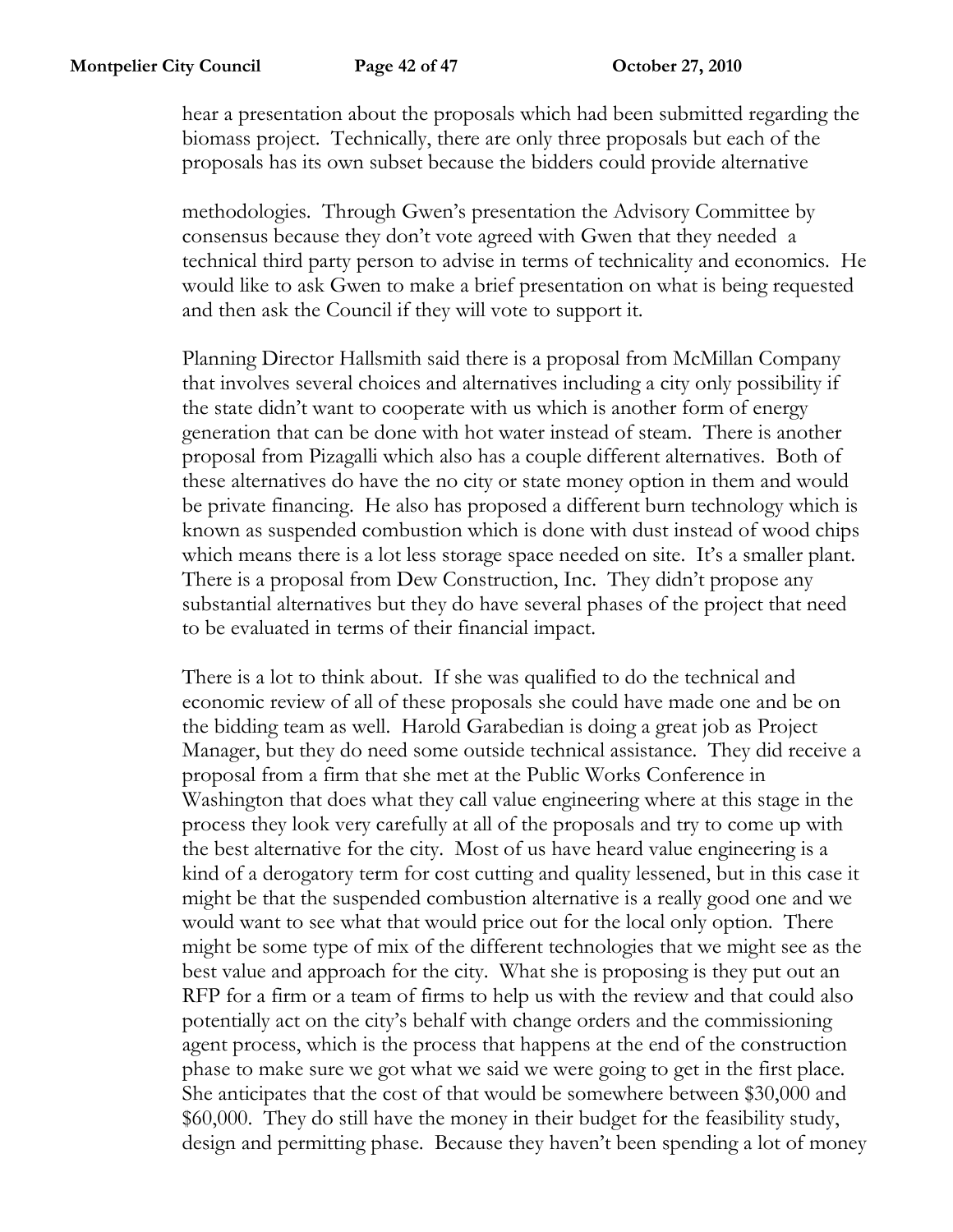while the bidding process has been underway we are ahead of the game in terms of what they had anticipated their cash flow would be. They have the money that the voters have authorized to spend on this phase. They need to do it quickly because we need to get the information back by the middle to end of

January if we are going to have any vote on it in March. She is asking for the Council's okay to write and submit the RFP and when we get all of the proposals the Council will have another chance to look at what they are and make the decision.

Council Member Sheridan said he and Tom both said what if technology changes and we are already seeing an alternative offered on day one. We are talking years in the future, and this is what he is afraid of. Five years down the road somebody is going to say we should have built another system.

Council Member Sherman moved the Council authorize Gwen to send out an RFP to hire her third party technical person to help decide which way to go. Council Member Weiss seconded the motion.

Mayor Hooper called for a vote on the motion. The vote was 6-0, motion carried unanimously.

Planning Director Hallsmith said the other thing the Energy Committee recommended is to have a series of two presentations by all three proposals. The first presentation would just be an orientation to their proposals. These are complex proposals and having them explain it to us is a great idea. She tentatively has looked at the dates in November of the 16, 17 & 18 starting at 4:00 in the afternoon. This would not be their formal interview and likely they won't bring their whole team to that presentation, but if we have questions they could be answered in the second presentation which would be the formal interview? They would wait until they have this consultant on board to run the second presentation. November 16, 17 & 18 look like good days for the Energy Committee and for everybody to have these first rounds of presentations.

- 10-269. Second Public Hearing to consider amendments to the Water/Sewer Ordinances and Resolution to increase the ON/OFF fee for after hours; to add a hydrant use fee; to clarify the customer's responsibility for a sprinkler service; and to remove the language regarding the City performing service connections.
	- a) Public Works staff is recommending ordinance and resolution changes as part of the rate adjustments for review and comments; their objective is to obtain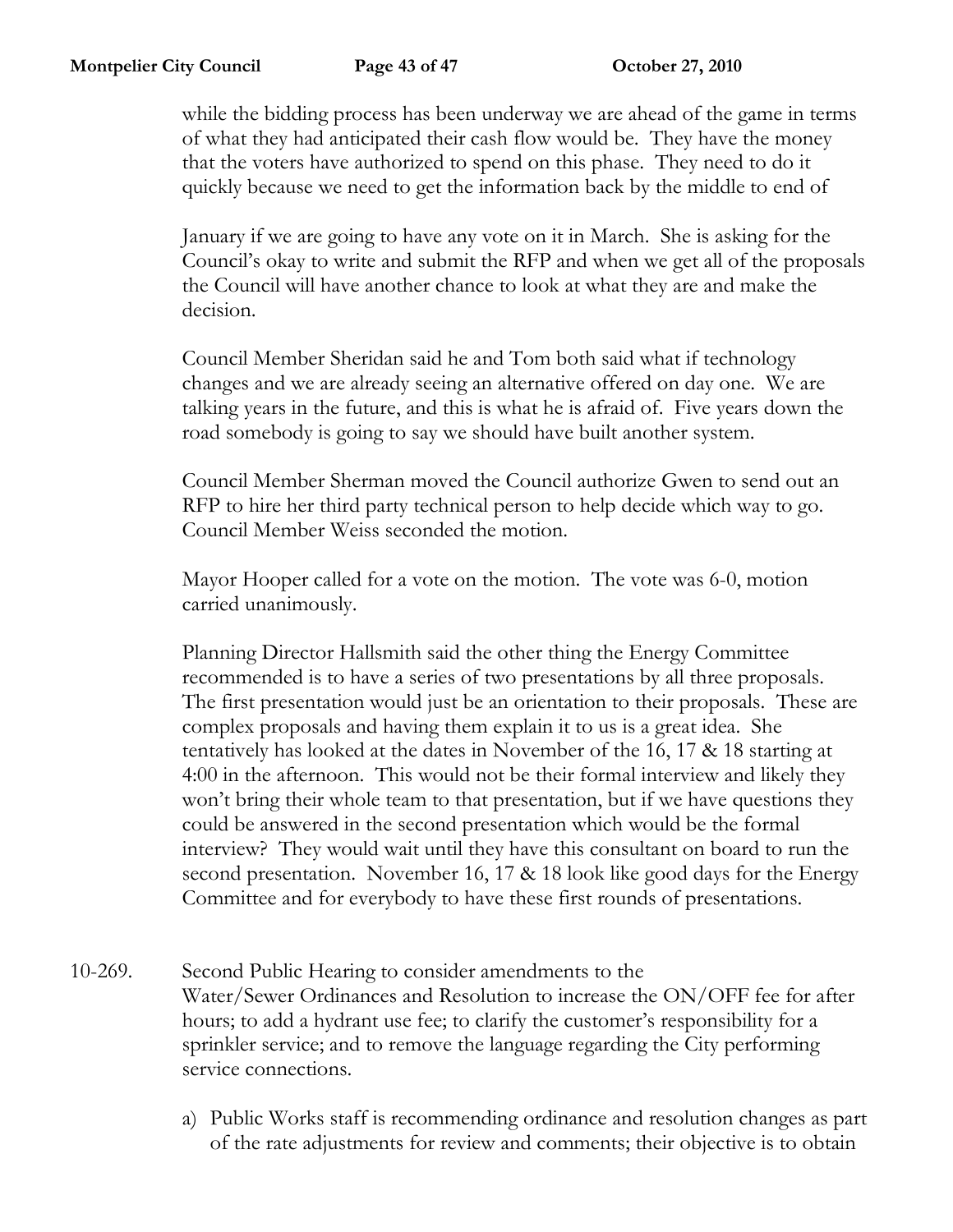concurrence to a list of recommendations outlined in a memo from Public Works Director Todd Law dated June 9, 2010.

- b) The first public hearing was held on October 13, 2010.
- c) Recommendation: Further discuss the proposed ordinance amendments and adoption, with or without additional changes; endorse the Resolution which has been finalized since the first public hearing.

Mayor Hooper opened the public hearing at 11:00 P.M., no one came forward to comment and the public hearing was closed.

Motion was made by Council Member Sheridan, seconded by Council Member Weiss to adopt the proposed ordinance amendments and the Water and Sewer Resolution. The vote was 6-0, motion carried unanimously.

## 10-270. Committee Structure

- a) City Council Member Andy Hooper requested that this item be placed on the agenda. He feels it is time to review a list of "city" committees, who is on them, who the Council or staff representative is, how often they meet, are minutes kept, etc.
- b) Staff prepared a list for Council review.
- c) Recommendation: Review and discuss the list; possible direction to staff.

Council Member Hooper said this is a wonderful document.

## 10-271. Reports by City Council

Council Member Sherman said she gets lots of comments from people about parking on and around College Street. There is a person on Arsenal Drive who is very upset about all of the traffic and the parked cars on College Street so she can't see when she drives out. The same is true with Emmons Street. There is a family there who are unhappy about traffic and small children and possible collisions and thinks there should be more traffic control at the corner of Woodrow and Emmons. The sidewalk stewards are out there and are going to quickly report sidewalk problems and they also want monitoring progress. At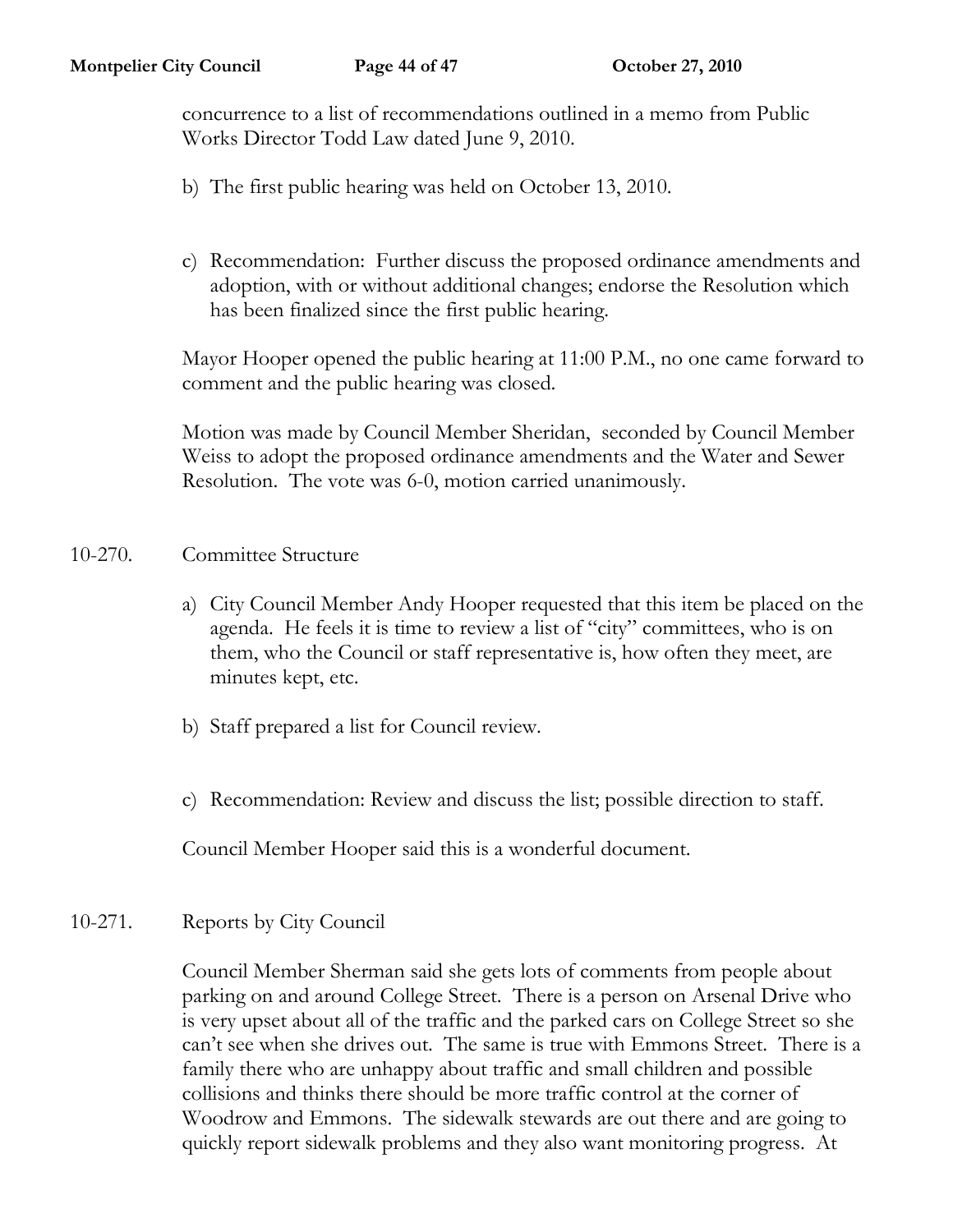the Transportation Advisory Committee meeting last night the wonderful lady from Green Mountain Transit was talking about the Montpelier Circulator and many chins were dropping open as to how Montpelier got this wonderful opportunity. Meredith said that Montpelier would be paying \$40,000 and if they did not pass that on Town Meeting Day that funding would be available for other towns and they licked their chops.

Council Member Jarvis said she wanted to appeal to the humanity of Jim and Andy to come to the Board of Civil Authority meetings. Their absences mean more work for the rest of us. The rest of the Council are coming every Thursday night and it is putting a strain on her family.

Council Member Golonka said he noticed that Bev Hill is here and it is her birthday tomorrow. Happy Birthday, Bev.

10-272. Mayor's Report:

Mayor Hooper reported that the Seniors did their kick-off reception. It was very nice. She is impressed with what they are organizing to make this fundraiser successful. Jane Osgartharp is in charge of that.

The Board of Civil Authority is working extremely hard and it is a large burden on the people who routinely attend.

The sculpture that is called "The Conversation" that had been over at the Inn at Montpelier because it was privately owned. It had been donated by Montpelier Alive and the City of Montpelier and others helped to secure the funding and moved it over to the Court House. That is a very neat addition to that area.

At one of these junctures we need to talk about revenue raising. She thinks they need to look at local options taxes. We need to put that on the agenda. The Capital Improvement Committee met this evening and there are huge needs that are being unmet and we have to do something.

She had the pleasure of attending the twice a year meeting that the Community Justice Center convenes with the residents of the areas surrounding Dewey Hall at the Vermont College of the Fine Arts. You will recall that was put in place because there was some really unhappiness between the former property owner and how that was being used and the residents. There have been several nice meetings. Bev Hill, Judy Gibson and Yvonne Byrd were present from the city. A lot of residents and representatives from the College of the Fine Arts were present. There were representatives of NECI, including a Student Council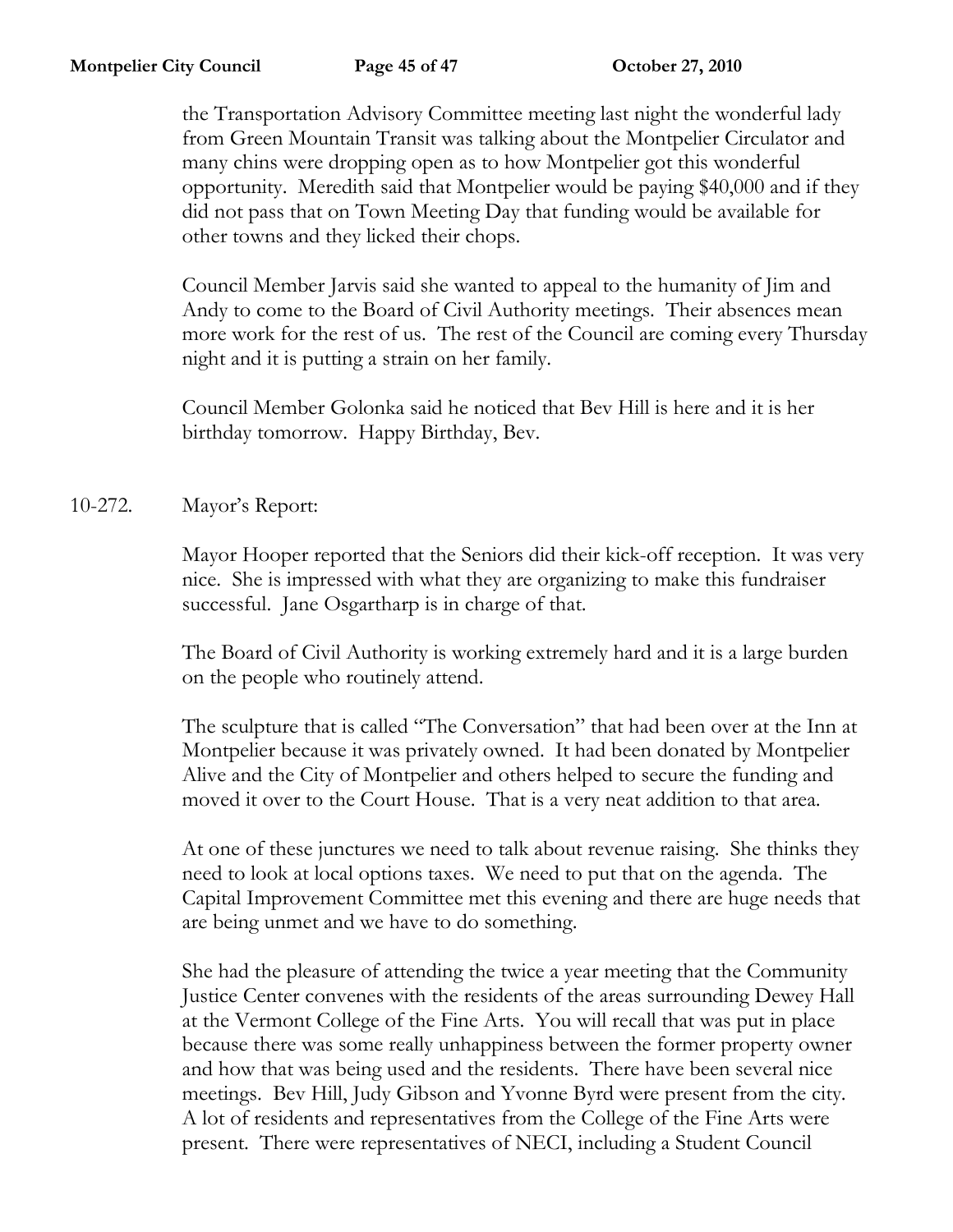Representative. There was just a lovely relationship with lots of complements and a lot of good problem solving. They are all working hard at that and being good community members. It's a nice example of what the Community Justice Center is doing that makes the community a good place. The Vermont College of Fine Arts said that parking is a huge issue.

Council Member Jarvis said there has been a dramatic change in the last six months.

Mayor Hooper said more NECI students are up there and VCFA is being successful and expanding so it's not surprising that more is going on. The parking situation is going to need to be figured out but she would suggest that the Circulator serving that area could be a huge part of that. It is apparent that GMTA knows that and knows where some of the densities are and the service needs and that was the reason for putting it up there. Both NECI and VCFA said they would like to be part of the discussion about the Circulator serving the area because of the needs that they have. It is an interesting issue in terms of how they meet the needs of the community.

10-273. Report by the City Clerk-Treasurer.

The General Election is next Tuesday and any help she could get would be most appreciated. They will have close to 1,000 absentee ballots that will need to be opened and counted.

10-274. Status Reports by the City Manager.

City Manager Fraser said they are going to have a follow up meeting with the school which is arranged for November  $17<sup>th</sup>$ . That is to talk about the Recreation Department. He attended the ICMA Conference last week in San Jose. He spoke with several consultants. He talked with the survey folks and they are excited to come back in 2011.

They are very close to working out a situation with access. Our lease extension expires Friday. The property is leased to Shaw's right now so any change they make needs to change the lease.

They have some good news regarding Scott Construction. We were insured and then our insurer brought an action against Scott who responded with a counter claim and we asked them to defend us. They sent us basically an approval of that. It's turned in to what is called a Reservation of Rights. They will defend